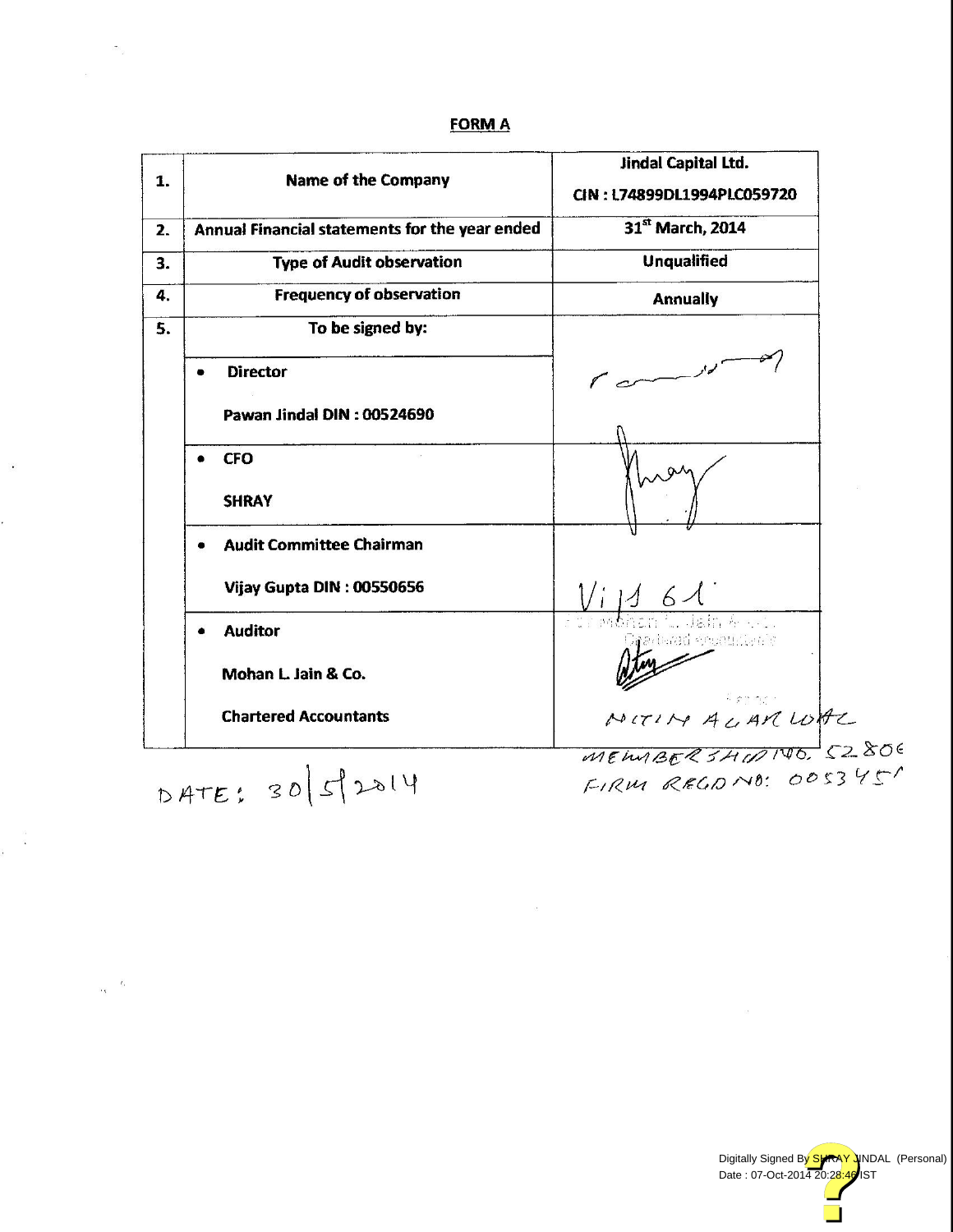# **TWENTIETH ANNUAL REPORT**

# **2013-2014**



# **JINDAL CAPITAL LIMITED 79-A, KAMLA NAGAR DELHI-7**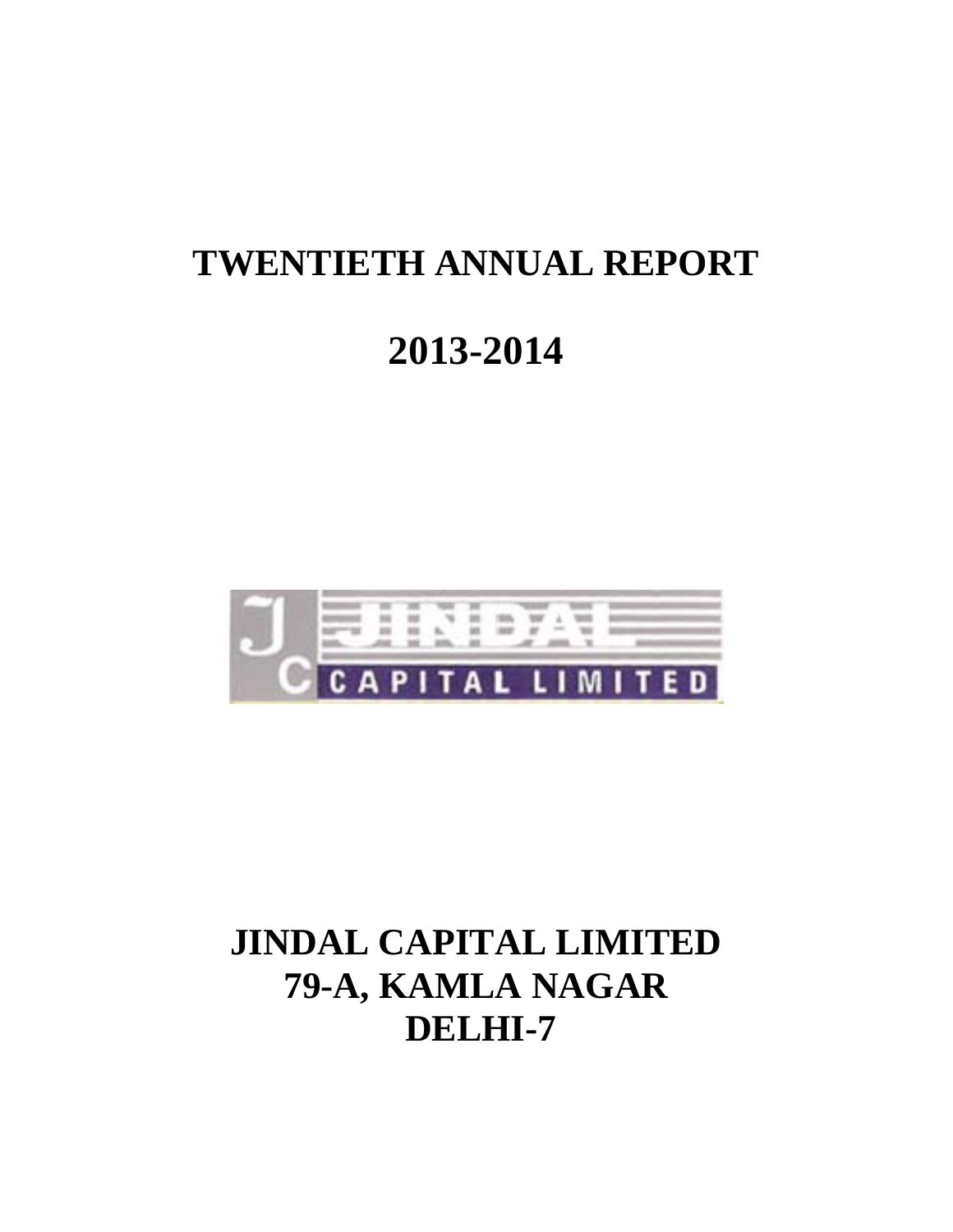| <b>BOARD OF DIRECTORS</b>                             | : Mr. Pawan Jindal<br>Mrs. Sarita Agarwal<br>Mr. Rajendra Gadodia<br>Mr. Vijay Gupta                                                                  |
|-------------------------------------------------------|-------------------------------------------------------------------------------------------------------------------------------------------------------|
| <b>AUDITORS</b>                                       | : M/s Mohan L. Jain & Co.<br>403, Prabhat Kiran,<br>17, Rajindra Place,<br>New Delhi-110 008                                                          |
| <b>BANKERS</b>                                        | : HDFC Bank Ltd.,<br>Karur Vysya Bank                                                                                                                 |
| <b>REGISTERED OFFICE</b>                              | : 79-A, Kamla Nagar,<br>Delhi-110 007                                                                                                                 |
| <b>REGISTRAR &amp; SHARE</b><br><b>TRANSFER AGENT</b> | : Link Intime India Private Ltd.<br>44, Community Centre, 2 <sup>nd</sup> Floor,<br>Naraina Industrial Area, Phase-I<br>PVR Naraina, New Delhi-110028 |

| $S$ No | <b>CONTENTS</b>                | Page No   |
|--------|--------------------------------|-----------|
|        | Notice & Explanatory Statement | $2 - 9$   |
|        | Directors' Report              | $10-13$   |
|        | Corporate Governance Report    | $14-19$   |
|        | Auditors' Report               | $20 - 25$ |
|        | <b>Annual Accounts</b>         | $26-40$   |

*Annual General Meeting on Tuesday, 30th September 2014, at 10 a.m. at 79-A, Kamla Nagar, Delhi 110007*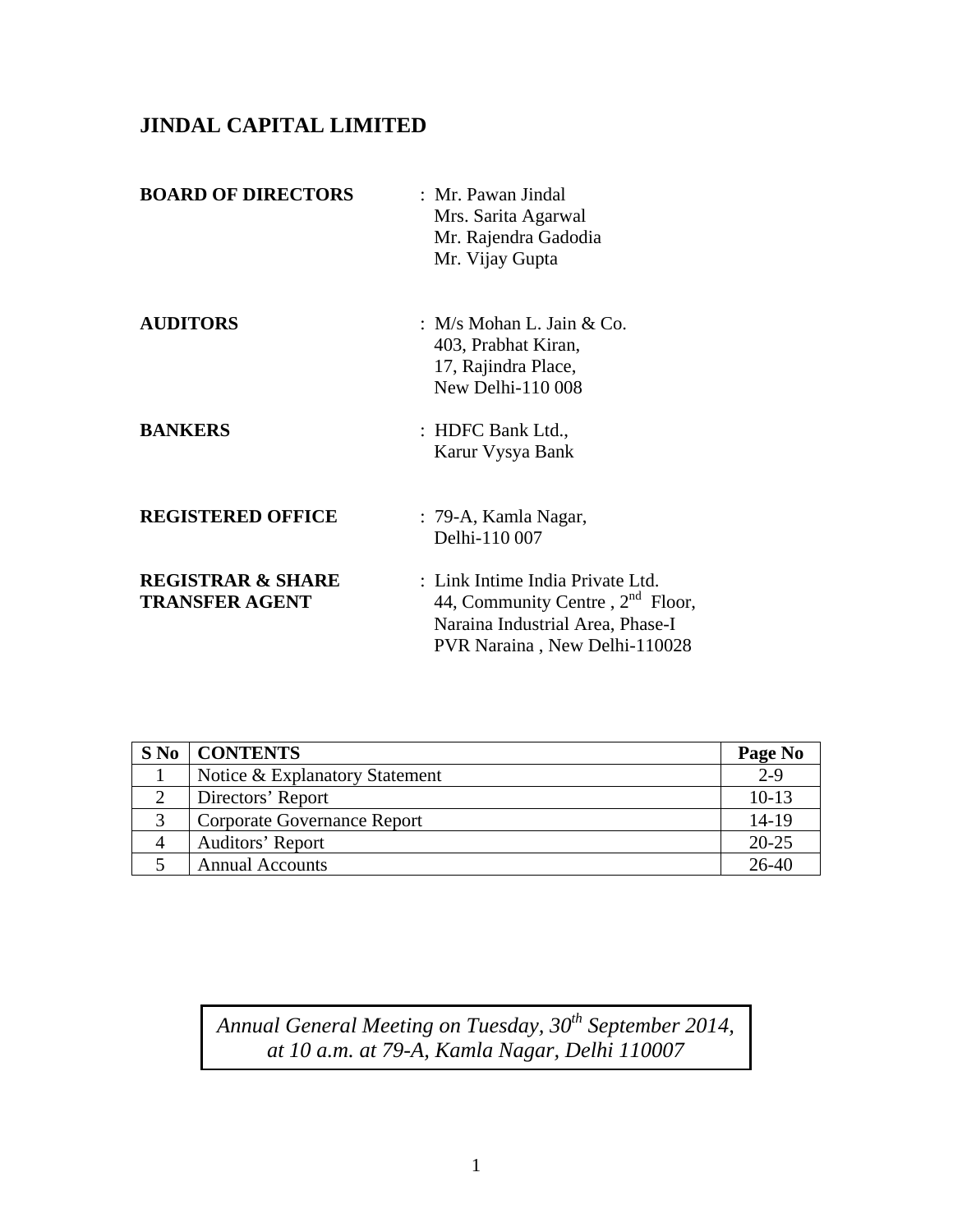# **NOTICE**

Notice is hereby given that the  $20<sup>th</sup>$  Annual General Meeting of the Members of Jindal Capital Limited will be held on Tuesday,  $30<sup>th</sup>$  September, 2014 at the registered office of the company at 79-A, Kamla Nagar, Delhi - 110 007 at 10.00 A.M. to transact the following business:-

# **Ordinary Business:**

- 1. To receive, consider and adopt the audited Balance Sheet as at  $31<sup>st</sup>$  March 2014 and the Profit & Loss account for the year ended on that date and the reports of the Board of directors and Auditors thereon.
- 2. To appoint a Director in place of Mr. Pawan Kumar Jindal ( DIN : 00524690 ) who retires by rotation and being eligible, offers himself for re-appointment.
- 3. To appoint M/S Mohan L Jain & Co. Chartered Accountants (ICAI Registration No. 005345N) as statutory auditors of the company to hold office from the conclusion of this meeting till the conclusion of next Annual General Meeting and to fix their remuneration.

#### **Special Business:**

4. To Consider and if thought fit , to pass with or without modifications the following resolution as an Ordinary Resolution:-

"RESOLVED that pursuant to provision of Sections 149,150,152 and any other applicable provisions of the Companies Act, 2013 and the rules made there under ( including any statutory modification(s) or re-enactment thereof for the time being in force ) read with Schedule IV of the Companies Act, 2013 Mr. Vijay Gupta ( DIN : 00550656 ), Director of the company , whose term of office is liable to determination by retirement of directors by rotation be and is here by appointed as an Independent Director of the company and for five consecutive years for term up to  $31<sup>st</sup>$  March 2019.

5. To Consider and if thought fit , to pass with or without modifications the following resolution as an Ordinary Resolution:-

"RESOLVED that pursuant to provision of Sections 149,150,152 and any other applicable provisions of the Companies Act, 2013 and the rules made there under ( including any statutory modification(s) or re-enactment thereof for the time being in force ) read with Schedule IV of the Companies Act, 2013 Mr Rajendra Gadodia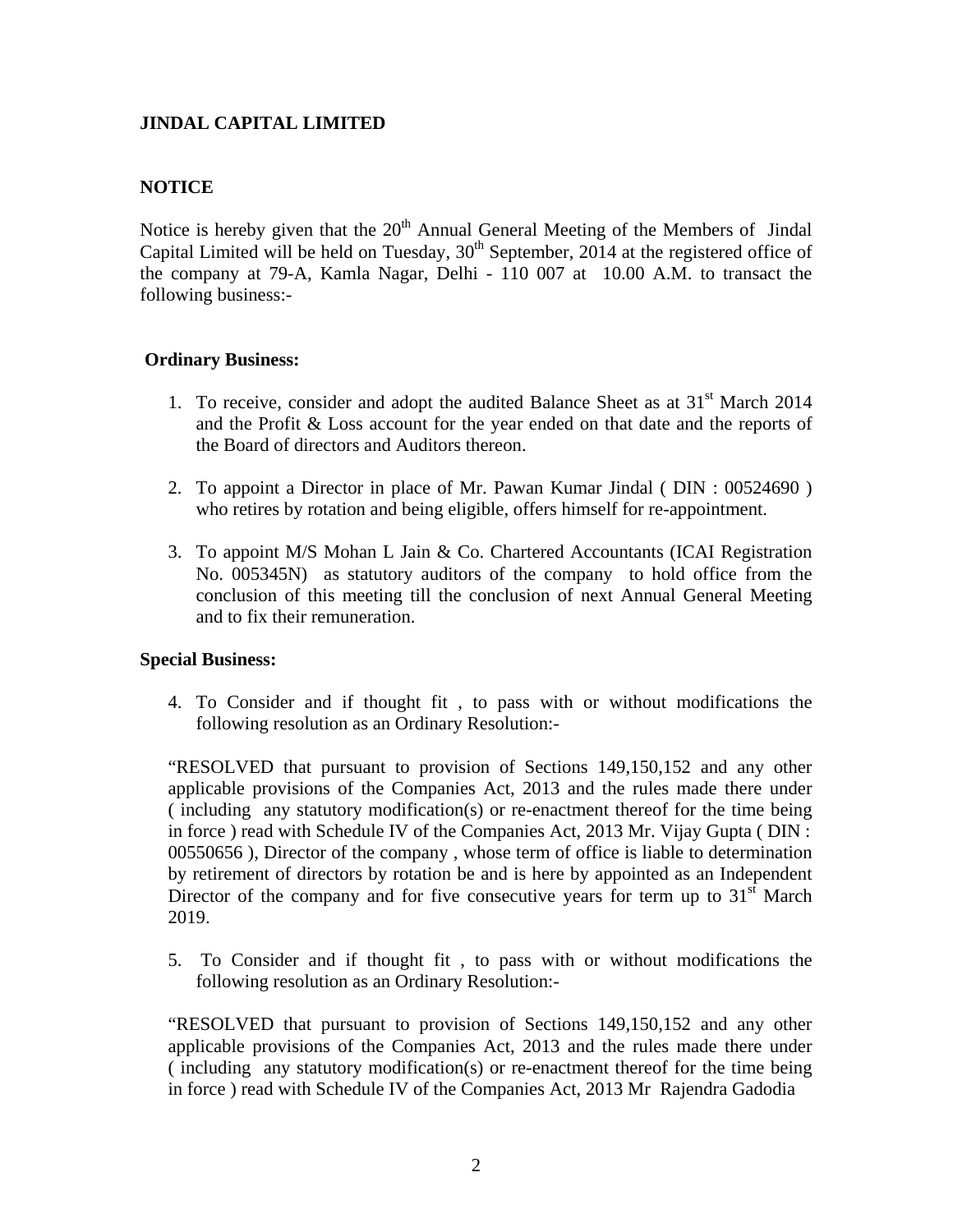( DIN : 00549399 ), Director of the company , whose term of office is liable to determination by retirement of directors by rotation be and is here by appointed as an Independent Director of the company and for five consecutive years for term up to  $31<sup>st</sup>$  March 2019.

#### **Notes:**

- 1. A member entitled to attend and vote at the Annual General Meeting is entitled to appoint a proxy to attend and vote instead of himself and the proxy need not be a member of the company. The instrument appointing the proxy should however be submitted at the Registered office of the Company not less than 48 hours before the commencement of the meeting.
- 2. Members/ proxies should bring attendance slip duly filled in for attending the meeting.
- 3. All documents referred to in the accompanying notice are open for inspection at the Registered office of the Company on all working days except Saturday between 11.00 A.M. and 1.00 P.M. up to the date of the Annual General Meeting.
- 4. Members are requested to send their queries at least ten days in advance of the meeting so that information can be made available at the meeting.
- 5. Members are requested to bring their copy of the Annual Report to the meeting.
- 6. The Register of members and the share transfer books of the company will remain closed from 26.09.2014 to 30.09.2014 (both days inclusive).
- 7. Members are requested to intimate change in address, change in bank accounts etc. Members who have not registered their e-mail addresses so far are requested to register their e-mail addresses for receiving all communications including Annual report, Notices, Circulars, etc. from the Company electronically.
- 8. Electronic copy of Annual report is being sent to all the members whose email IDs are registered with the Company/Depository participants (s) for communication purposes unless any members has requested for a hard copy of the same. For members who have not registered their email address, physical copies of the annual report is being sent in the permitted mode.
- 9. Members may also note that the Notice of the Annual General Meeting and the Annual report will also be available on the Company`s website **www.jindalcapital.in** for their download. For any communication, the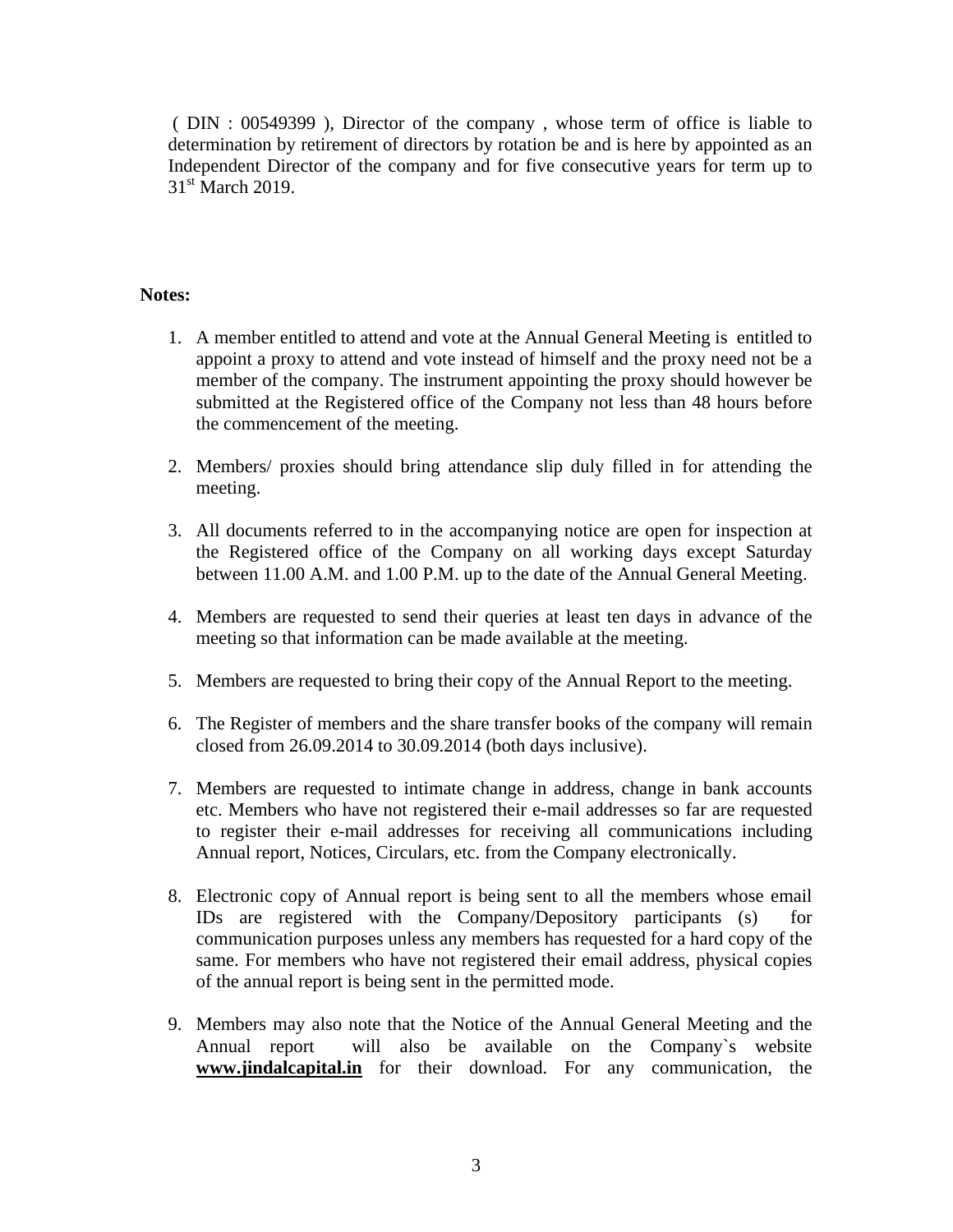shareholders may also send requests to the Company`s investor email id : **investor@jindalcapital.in**

# 10. **Voting through electronic mean**

In compliance with provisions of Section 108 of the Companies Act, 2013 and Rule 20 of the Companies ( Management and Administration ) Rules 2014, the Company is pleased to provide members facility to exercise their right to vote at the  $20<sup>th</sup>$  Annual General Meeting (AGM) by electronic means and the business may be transacted through e-Voting Services provided by Central Depository Services (India) Limited (CDSL) .

The instructions for members for voting electronically are as under :-

- (i) log on to the e-voting website www.evotingindia.com .
- (ii) Click on "Shareholders" tab to cast your vote.
- (iii) Now Enter your User ID
	- a. For CDSL: 16 digits beneficiary ID,
	- b. For NSDL: 8 Character DP ID followed by 8 Digits Client ID,
	- c. Members holding shares in Physical Form should enter Folio Number registered with the Company.
- (iv) Next enter the Image Verification as displayed and Click on Login.
- (v) If you are holding shares in demat form and had logged on to www.evotingindia.com and voted on an earlier voting of any company, then your existing password is to be used.
- (vi) If you are a first time user follow the steps given below:

|            | For Members holding shares in Demat Form and Physical Form                                                                                                                                                                                                                                                                                                                                                                                                                                                                                                                                              |  |  |  |  |
|------------|---------------------------------------------------------------------------------------------------------------------------------------------------------------------------------------------------------------------------------------------------------------------------------------------------------------------------------------------------------------------------------------------------------------------------------------------------------------------------------------------------------------------------------------------------------------------------------------------------------|--|--|--|--|
| <b>PAN</b> | Enter your 10 digit alpha-numeric *PAN issued by Income Tax Department<br>(Applicable for both demat shareholders as well as physical shareholders)                                                                                                                                                                                                                                                                                                                                                                                                                                                     |  |  |  |  |
|            | who have not updated their PAN<br><b>Members</b><br>with<br>the<br>Company/Depository Participant are requested to use the first two<br>letters of their name in Capital letter followed by 8 digits folio no. in<br>the PAN field.<br>In case the folio number is less than 8 digits enter the applicable<br>$\bullet$<br>number of 0's before the number after the first two characters of the<br>name in CAPITAL letters. For example If your name is Ramesh<br>Kumar with folio number 1 then enter RA00000001 in the PAN<br>field.<br>Demat Shareholders who have not updated their PAN with their |  |  |  |  |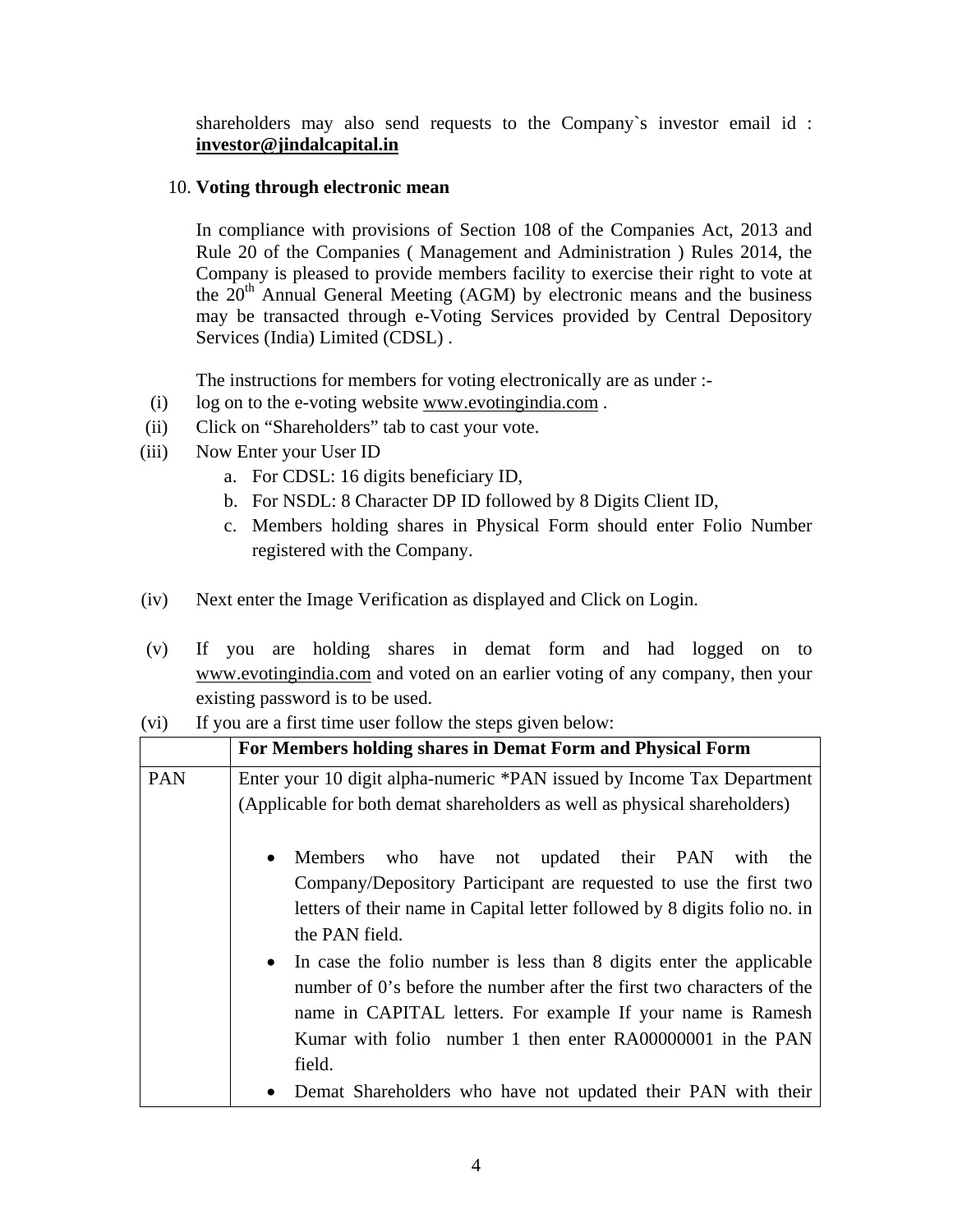|            | Depository Participant are requested to use the first two letters of             |
|------------|----------------------------------------------------------------------------------|
|            | their name in Capital letter followed by 8 digit CDSL/NSDL client                |
|            | id. For Example : in case of name is Rahul Mishra and Demat $A/c$                |
|            | No. is 12058700 00001234 then default value of PAN is                            |
|            | RA00001234.                                                                      |
| <b>DOB</b> | Enter the Date of Birth as recorded in your demat account or in the company      |
|            | records for the said demat account or folio in dd/mm/yyyy format.                |
| Dividend   | Enter the Dividend Bank Details as recorded in your demat account or in the      |
| Bank       | company records for the said demat account or folio.                             |
| Details    |                                                                                  |
|            | Please enter the DOB or Dividend Bank Details in order to login. If<br>$\bullet$ |
|            | the details are not recorded with the depository or company the                  |
|            | number of shares held by you on August 22,2014 in the Dividend                   |
|            | Bank details field.                                                              |

- (vii) After entering these details appropriately, click on "SUBMIT" tab.
- (viii) Members holding shares in physical form will then directly reach the Company selection screen. However, members holding shares in demat form will now reach 'Password Creation' menu wherein they are required to mandatorily enter their login password in the new password field. Kindly note that this password is to be also used by the demat holders for voting for resolutions of any other company on which they are eligible to vote, provided that company opts for e-voting through CDSL platform. It is strongly recommended not to share your password with any other person and take utmost care to keep your password confidential.
	- (ix) For Members holding shares in physical form, the details can be used only for evoting on the resolutions contained in this Notice.
	- (x) Click on the EVSN for the relevant  $\langle$  Jindal Capital Limited  $\rangle$  on which you choose to vote.
	- (xi) On the voting page, you will see "RESOLUTION DESCRIPTION" and against the same the option "YES/NO" for voting. Select the option YES or NO as desired. The option YES implies that you assent to the Resolution and option NO implies that you dissent to the Resolution.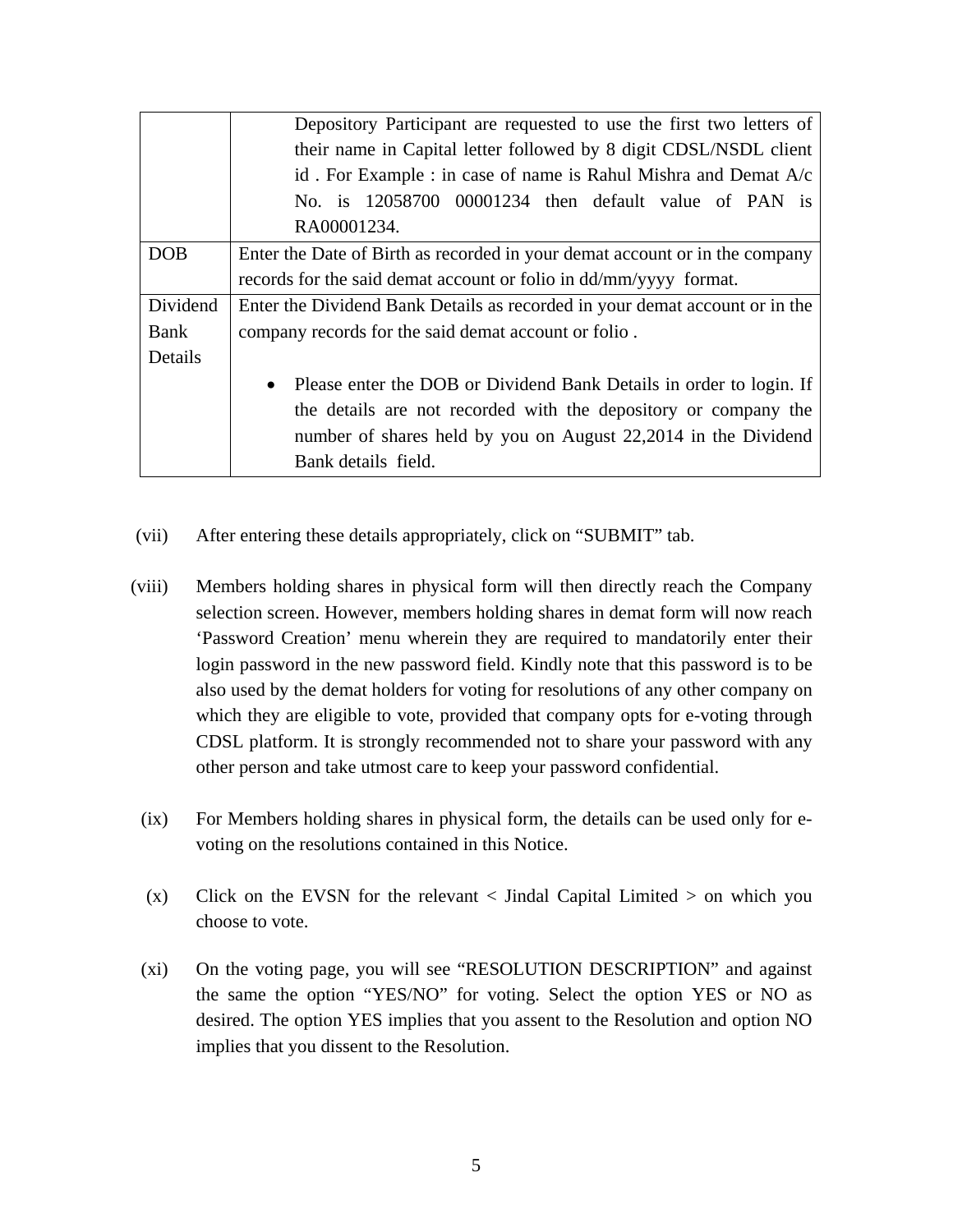- (xii) Click on the "RESOLUTIONS FILE LINK" if you wish to view the entire Resolution details.
- (xiii) After selecting the resolution you have decided to vote on, click on "SUBMIT". A confirmation box will be displayed. If you wish to confirm your vote, click on "OK", else to change your vote, click on "CANCEL" and accordingly modify your vote.
	- (xiv) Once you "CONFIRM" your vote on the resolution, you will not be allowed to modify your vote.
	- (xv) Institutional shareholders (i.e. other than individuals, HUF, NRI etc.) are requested to log on to **https://www.evotingindia.co.in** and register themselves, link their account which they wish to vote on and then cast their vote. They should upload a scanned copy of the Board Resolution in PDF format in the system for the scrutinizer to verify the vote.
- (xvi) The voting period begins on  $24^{TH}$  September 2014 9.00 a.m.and ends on  $26^{th}$ September 2014 6.00 p.m.. During this period shareholders of the Company, holding shares either in physical form or in dematerialized form, as on the cutoff date (record date) of 22nd August, 2014 may cast their vote electronically. The e-voting module shall be disabled by CDSL for voting thereafter.
- (xvii) In case you have any queries or issues regarding e-voting, you may refer the Frequently asked Questions ("FAQs") and e-voting manual available at **www.evotingindia.com** under help section or write an email to **helpdesk.evoting@cdslindia.com**
	- **I. EXPLANATORY STATEMENT IN RESPECT OF THE SPECIAL BUSINESS PURSUANT TO SECTION 102 OF THE COMPANIES ACT, 2013**

#### **Item No. 4**

Mr Vijay Gupta, age 54 years is a Non-Executive Independent Director of the Company. He joined the Board of Directors of the Company on  $28<sup>th</sup>$  Mr July,2006 . Mr Vijay Gupta is the Chairman of the Audit Committee , Remuneration Committee and member of Shareholder`s Grievances Committee of the Company.

Mr. Vijay Gupta is professionally qualified Chartered Accountant and having experience of 28 years in the field of management, finance & Accounts. Other Directorship - Nil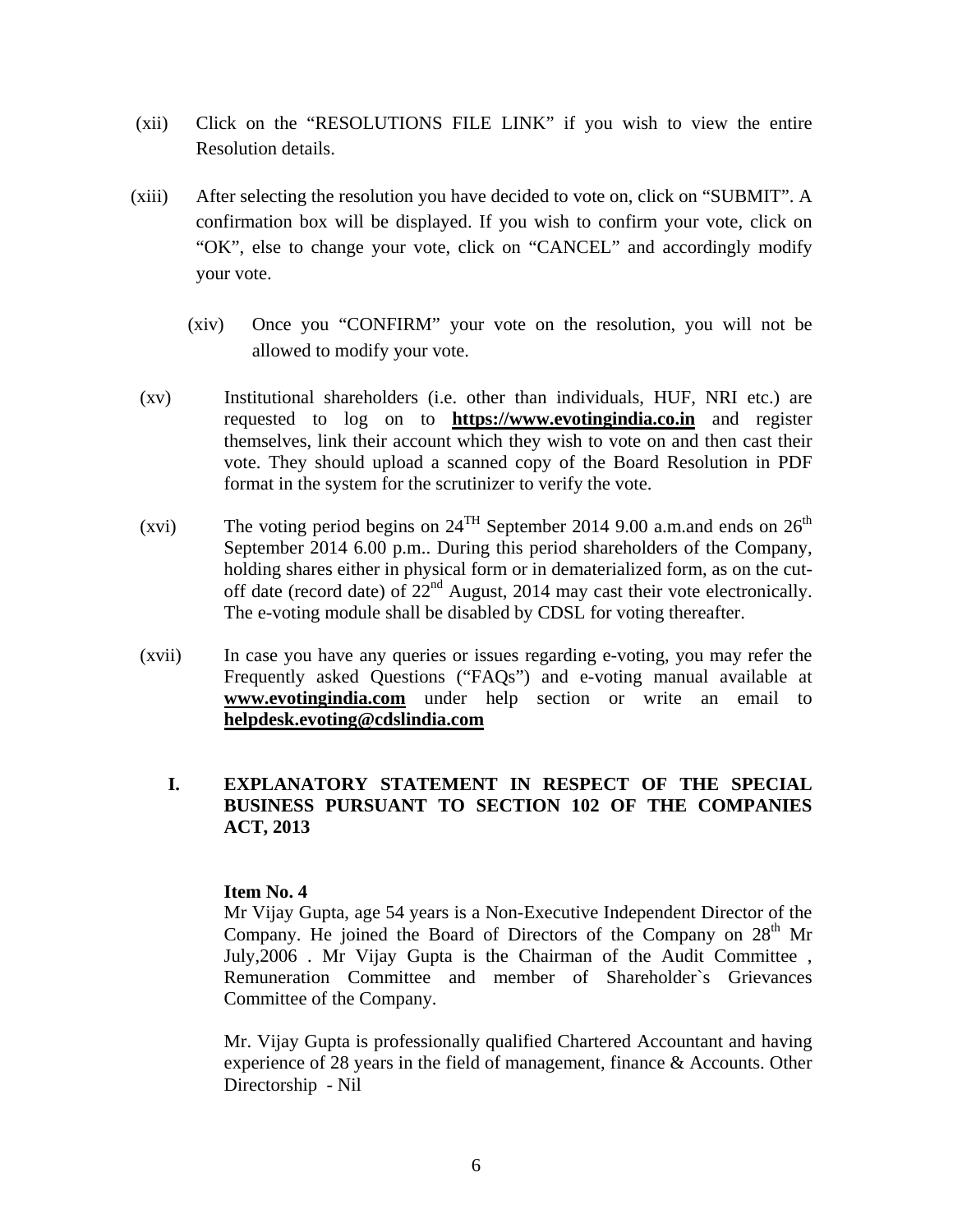Mr Vijay Gupta does not hold by himself or for any other person on a beneficial basis, any shares in the Company.

Mr Vijay Gupta is a director whose period of office is liable to determination by retirement of directors by rotation under the erstwhile applicable provisions of Companies Act, 1956. In terms of Section 149 and other applicable provisions of the Companies Act, 2013, Mr Vijay Gupta being eligible and offering himself for appointment , is proposed to be appointed as an Independent Director for five consecutive years for a term up to  $31<sup>st</sup>$  March, 2019. A notice has been received from a member proposing Mr Vijay Gupta as a candidate for the office of Director of the Company.

In the opinion of Board , Mr Vijay Gupta fulfils the conditions specified in the Companies Act, 213 and rules made thereunder for his appointment as an Independent Director of the Company and is Independent of the Management.

Copy of the draft letter for appointment of Mr Vijay Gupta as an Independent Director would be available for inspection without any fee by the members at the Registered office of the Company during normal business hours at any working day, excluding Saturday.

The Board considers that his continued association would be of immense benefit to the Company and it is desirable to continue to avail services of Mr Vijay Gupta as an Independent Director . Accordingly, the Board recommends the resolution in relation to appointment of Mr Vijay Gupta Independent Director, for the approval by the Shareholders of the Company.

Except Mr Vjay Gupta being an appointee, none of the Directors and Key managerial Personnel of the Company and their relatives is concerned or interested , financial or otherwise, in the resolution set out at Item No. 4. This Explanatory Statement may also be regarded as a disclosure under Clause 49 of the Listing agreement with the Stock Exchange.

#### **Item No. 5**

Mr Rajendra Gadodia, age 72 years is a Non Executive Independent Director of the Company. He joined the Board of Directors of the Company on  $29<sup>th</sup>$ September 2001. Mr Rajendra Gadodia is member of Audit Committee, Remuneration committee , Shareholder`s Grievance Committee

Mr rajendra Gadodia is M.Sc & DIT ( IIFT) . Mr Rajendra Gadodia has vast experience and expertise in the field of Finance, Capital Markets and Business. Other Directorship – NIL.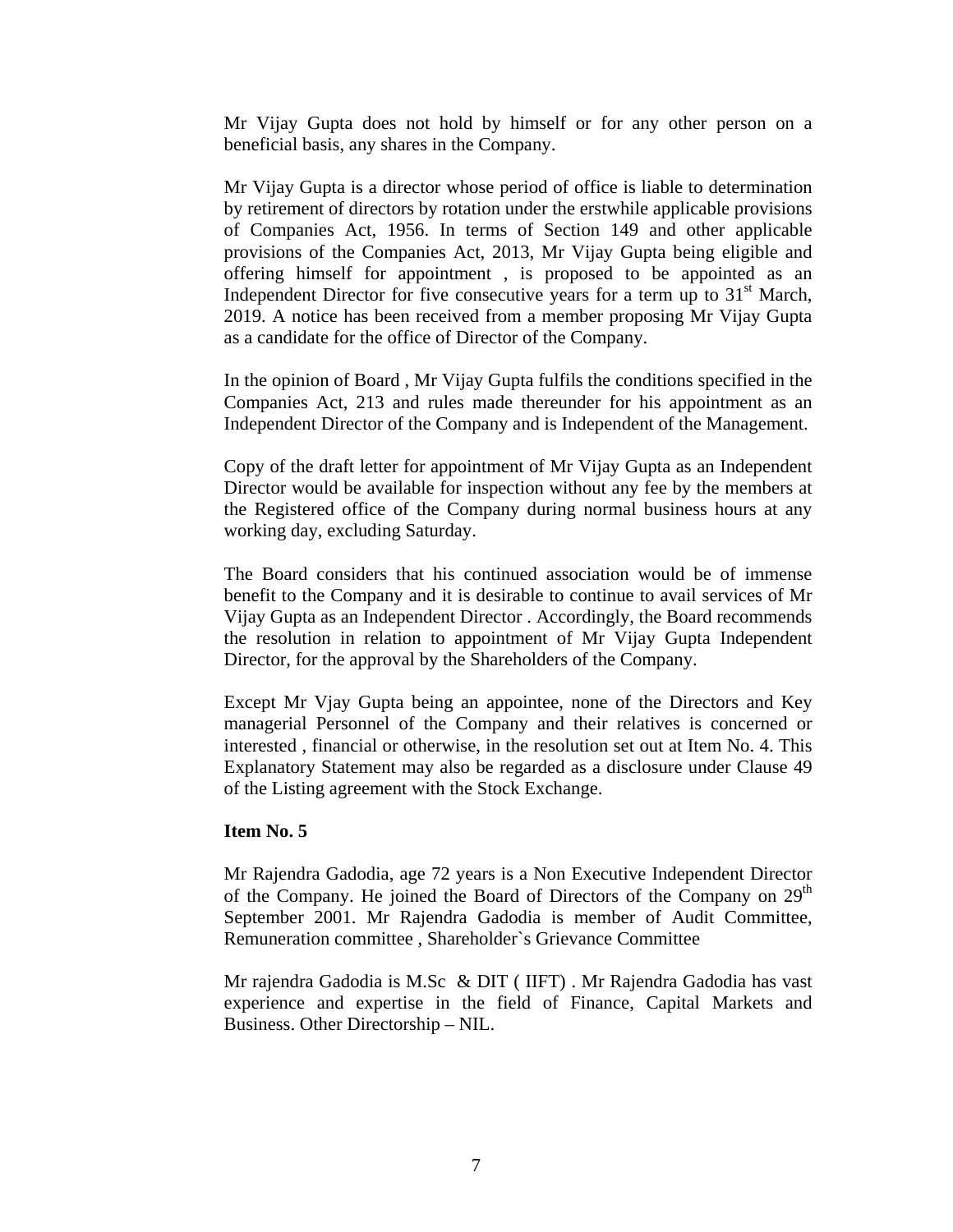Mr Rajendra Gadodia does not hold by himself or for any other person on a beneficial basis, any shares in the Company.

Mr Rajendra Gadodia is a director whose period of office is liable to determination by retirement of directors by rotation under the erstwhile applicable provisions of Companies Act, 1956. In terms of Section 149 and other applicable provisions of the Companies Act, 2013, Mr Rajendra Gadodia being eligible and offering himself for appointment , is proposed to be appointed as an Independent Director for five consecutive years for a term up to  $31<sup>st</sup>$  March, 2019. A notice has been received from a member proposing Mr Rajendra Gadodia as a candidate for the office of Director of the Company.

In the opinion of Board , Mr Rajendra Gadodia fulfils the conditions specified in the Companies Act, 213 and rules made thereunder for his appointment as an Independent Director of the Company and is Independent of the Management.

Copy of the draft letter for appointment of Mr Rajendra Gadodia as an Independent Director would be available for inspection without any fee by the members at the Registered office of the Company during normal business hours at any working day, excluding Saturday.

The Board considers that his continued association would be of immense benefit to the Company and it is desirable to continue to avail services of Mr Rajendra Gadodia as an Independent Director . Accordingly, the Board recommends the resolution in relation to appointment of Mr Rajendra Gadodia Independent Director, for the approval by the Shareholders of the Company.

Except Mr Rajendra Gadodia being an appointee, none of the Directors and Key managerial Personnel of the Company and their relatives is concerned or interested , financial or otherwise, in the resolution set out at Item No. 4. This Explanatory Statement may also be regarded as a disclosure under Clause 49 of the Listing agreement with the Stock Exchange.

# **II. DETAILS OF DIRECTORS SEEKING APPOINTMENT/RE-APPOINTMENT AS REQUIRED UNDER CLAUSE 49 OF THE LISTING AGREEMENT WITH THE STOCK EXCHANGE:**

#### **Re-appointment of Mr. Pawan Kumar Jindal (Item No. 3)**

In terms of Section 149,152 and any other applicable provisions of the Companies Act 2013, effective from 1<sup>st</sup> April, 2014, Mr Pawan Kumar Jindal retire by rotation and being eligible offer himself for appointment.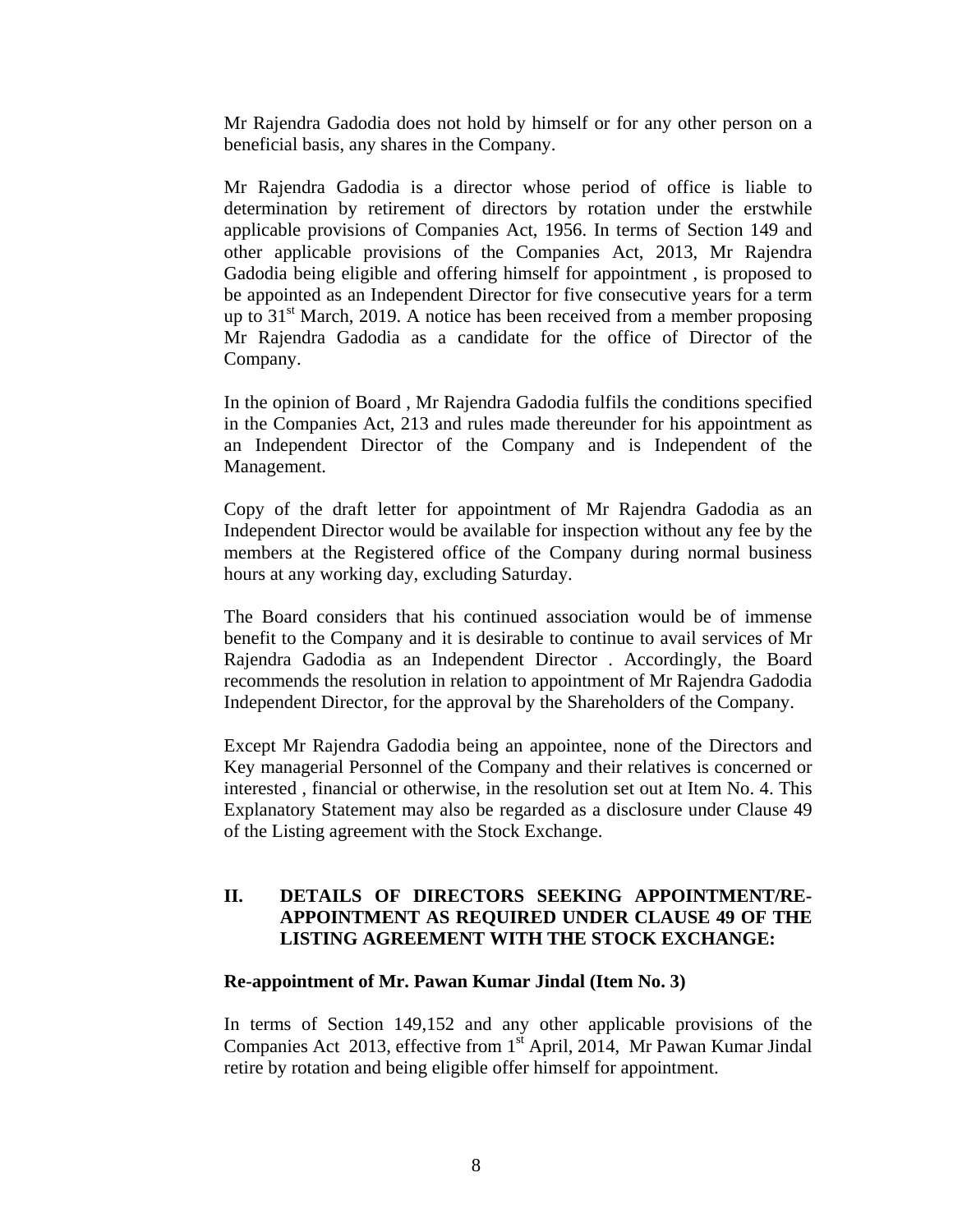Mr Pawan Kumar Jindal age 52 years, joined the company on  $20<sup>th</sup>$  June, 1994. He is member of Institute of Chartered Accountant of India. Mr Pawan Kumar Jindal has vast experience and expertise in the field of Finance & Business. He is also director in PKJ Securities P Ltd. He holds 3,03,260 (4.21 %) shares in Company.

#### **Appointment /Re-Appointment of other Directors ( Item No. 4 & 5)**

For the details of Mr Vijay Gupta & Mr Rajendra Gadodia , please refer to the above Explanatory statement in respect of the Special Business set out at Iten No. 4 and 5 of the Notice of Annual General Meeting pursuant to ection 102 of the Companies Act,2013.

Place : Delhi

Dated : 22/08/2014 By order of the Board of the Director

DIRECTOR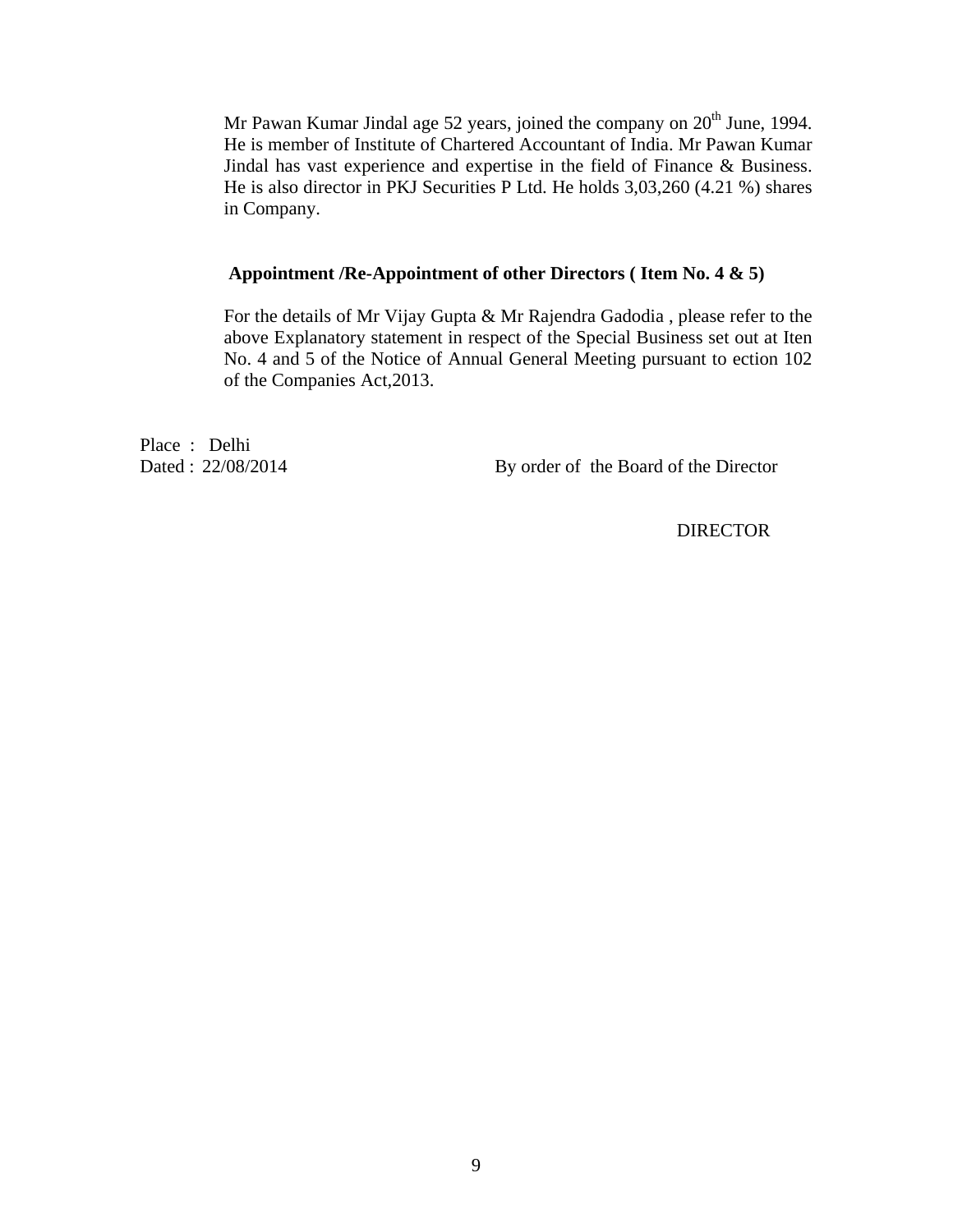# **DIRECTOR'S REPORT**

# To The Members of **JINDAL CAPITAL LIMITED**

Yours Directors have pleasure in presenting the  $20<sup>th</sup>$  Annual Report of your company together with the audited accounts for the twelve months period ended on  $31<sup>st</sup>$  March 2014.

# **FINANCIAL RESULTS**

|                                             | <b>CURRENT YEAR</b><br>(RS. IN LACS) | <b>PREVIOUS YEAR</b><br>(RS. IN LACS) |
|---------------------------------------------|--------------------------------------|---------------------------------------|
| <b>Operating Profit before Depreciation</b> | 6.95                                 | 16.92                                 |
| Less: Depreciation                          | 4.01                                 | 3.91                                  |
| Profit/(loss) before tax                    | 2.94                                 | 13.01                                 |
| Less: Provision for Tax                     | (1.07)                               | (3.10)                                |
| Net Profit/(loss) for the year              | 1.87                                 | 9.91                                  |
| Prior Period adjustments                    | 0.00                                 | 0.00                                  |
| Surplus available                           | 1.87                                 | 9.91                                  |
| Surplus profit brought down from PY         | 2.01                                 | (7.90)                                |
| Surplus available                           | 3.89                                 | 2.01                                  |
| Surplus profit carried to B/S               | 3.89                                 | 2.01                                  |

# **OPERATIONS**

The performance of the company during the year under consideration been satisfactory. The operating profit before finance charges and depreciation is Rs. 15.83 Lakhs against profit of Rs.20.40 Lakhs of the previous year.

#### **DIVIDEND**

No dividend has been recommended.

# **MANAGEMENT DISCUSSION AND ANALYSIS**

# Industry Structure and Development

The movements of the stock markets impact your company . The non banking finance companies (NBFC) continue to be buffered by competition from Banks having large volume of low cost funds. These banks have made NBFC to operate difficult.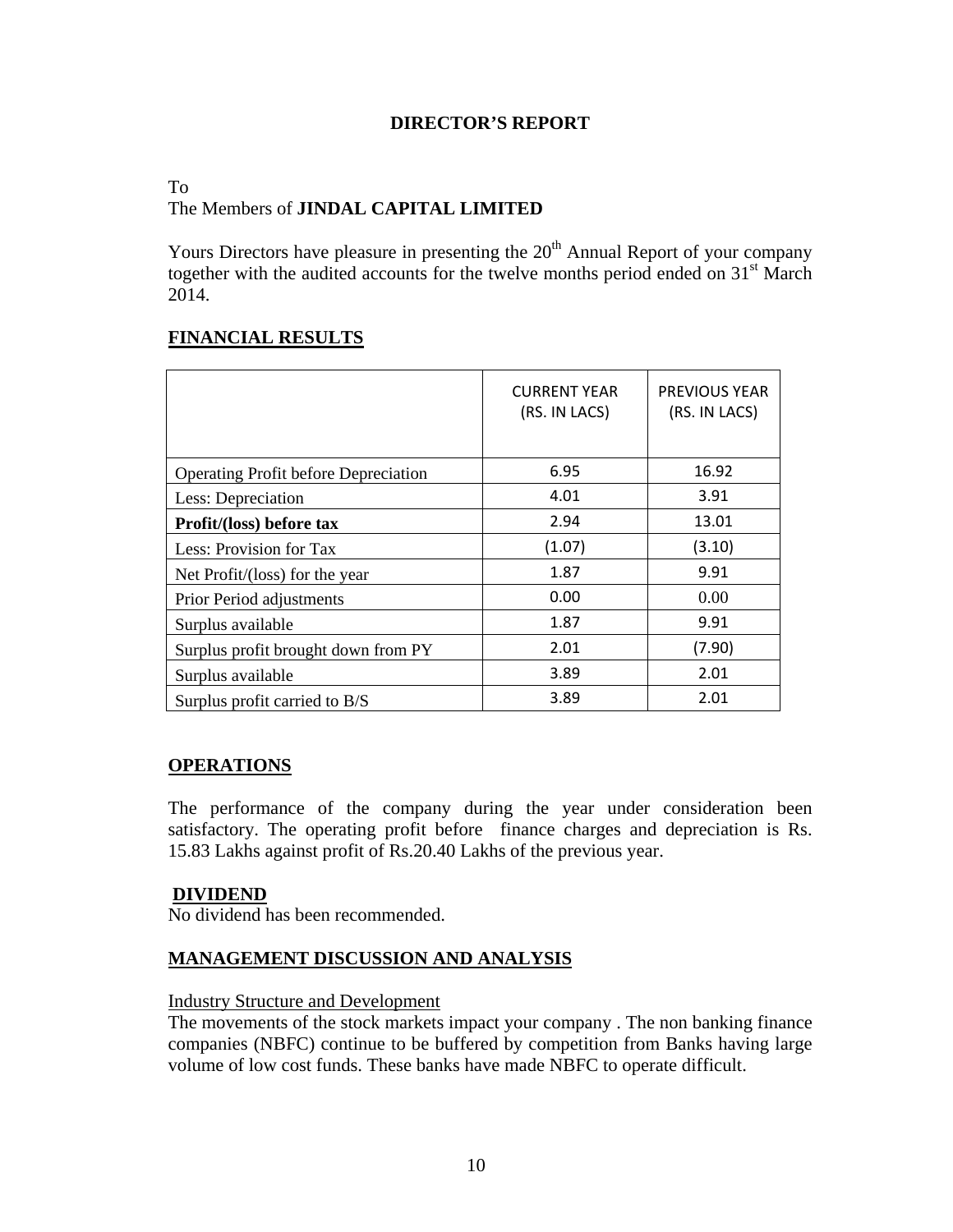#### Segment wise or Product wise Performance

The company is engaged primarily in the business of financing and sale purchase of shares and accordingly there are no separate reportable segments as per the Accounting Standard-17.

#### Future Outlook

India is regaining economic momentum and growth is expected to recover gradually to its high long-term potential.

#### Risk and Concerns

Dependence on fund based business and operating in capital market Industry continues to be difficult for NBFC's unless they are able to reduce their cost of funds very substantially.

#### Internal Control Systems and Their Adequacy

The company has proper and adequate systems for internal control. Emphasis of internal control prevails across all areas of operations. The existing audit committee ensures proper compliance with the provisions of listing agreement with the stock exchanges and relevant provisions of companies act.

#### Human Resource Development

Your company is fully committed to the development of its employees, training, skill enhancement and motivation of employees is a major activity in the company.

# **DEPOSITS**

As on March 31, 2014 no deposits from public have been accepted or renewed by the company.

#### **FUTURE PROSPECTS**

Your Directors are optimistic about the future prospects of the company and hope that improvement in share market will add substantially to the profitability of the company in the current year. .

#### **UTILISATION OF FUNDS**

The funds utilized in making investments in shares and debentures, inter corporate deposits. Inter corporate deposits have yield good returns without any single case of default. However, performance of investment in shares and debentures has been satisfactory.

#### **CORPORATE GOVERNANCE**

The Report on Corporate Governance along with certificate of Compliance from the Auditors is annexed to this report.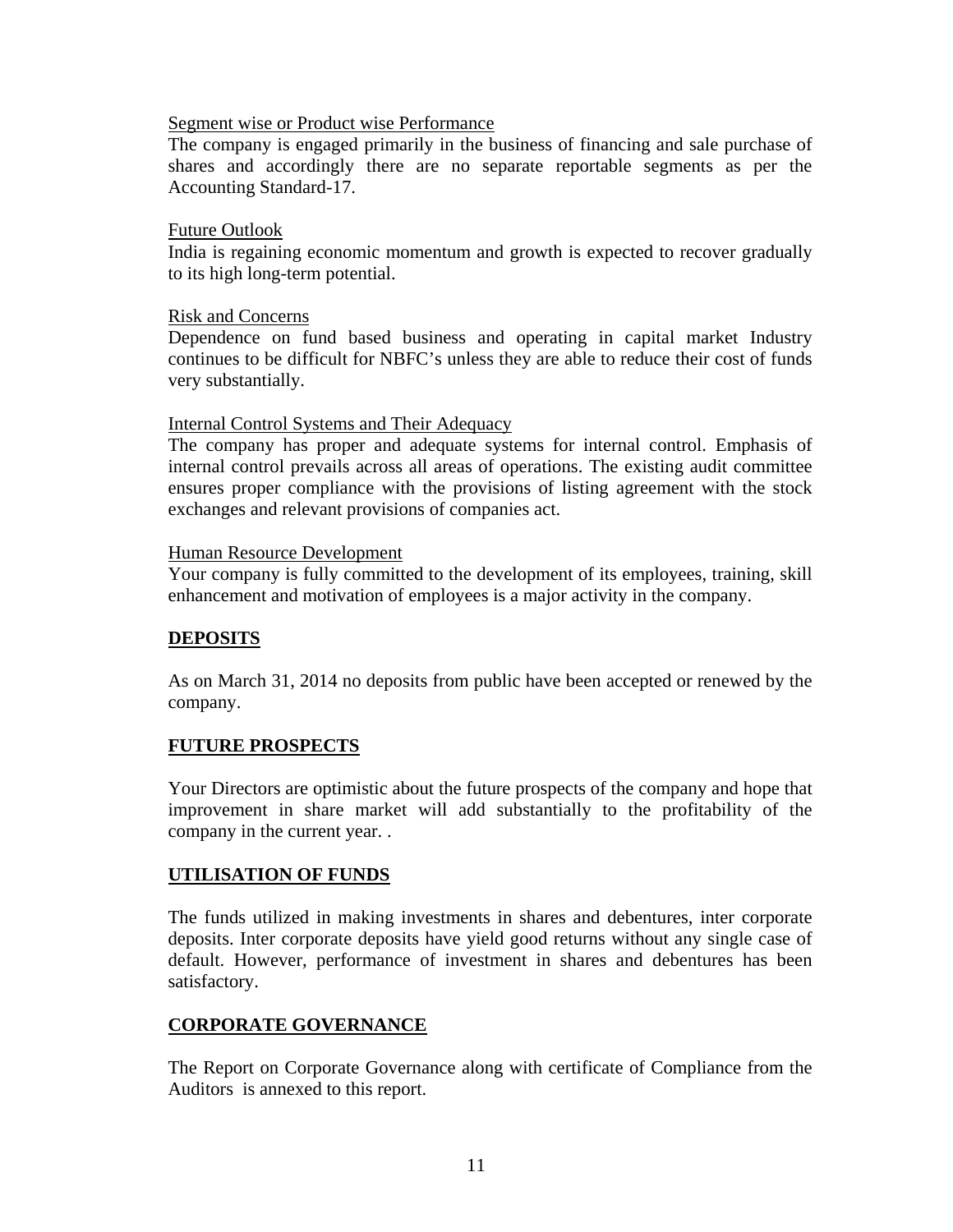# **AUDITORS AND AUDITOR'S REPORT**

M/s Mohan L. Jain & Co. Chartered Accountants, who retire at the conclusion of this Annual General Meeting and being eligible for re-appointment, have been appointed as Statutory Auditors of the Company. They have given certificate to the effect that the appointment, if made, would be within the provisions prescribed u/s 139 of the Companies Act, 2013. Your Directors recommend their appointment as Statutory Auditors for another year.

The observations in the Auditor's report are dealt with in the notes to the accounts and at appropriate places in the accounts are self-explanatory and no further information is required.

# **CONSERVATION OF ENERGY, TECHNOLOGY, ABSORPTION & FOREIGN EXCHANGE EARNINGS AND OUTGO**

The Company has no activities relating to conservation of energy, technology and foreign exchange earnings & out go.

# **PARTICULARS OF EMPLOYEES**

The information as per section  $217(2)$  of the Companies Act, 1956 read with the Companies (particulars of the Employees) Rules, 1975, is NIL as none of the employees is in receipt of remuneration in excess of limits specified in the rules.

# **DIRECTORS**

Mr Pawan Kumar Jindal retires by rotation and being eligible for offers himself for re-appointment. Your Directors recommend his re-appointment.

As per notification of Section 149 and other applicable provisions of the Companies Act, 2013 your Direcotors are seeking appointment of Mr. Vijay Gupta and Mr. Rajendra Gadodia as Independent Director for five consecutive years for a term up to  $31<sup>st</sup>$  March, 2019. Details of the proposal for appointment of Mr Vijay Gupta and Mr Rajendra Gadodia are mentioned in the Explanatory Statement under Section 102 of the Companies Act, 2013 of the Notice of the  $20<sup>th</sup>$  Annual General Meeting.

# **DIRECTOR'S RESPONSIBILITY STATEMENT**

Pursuant to the requirement u/s 217 (2AA) of companies Act 1956, with respect to Directors responsibility statement, it is hereby confirmed.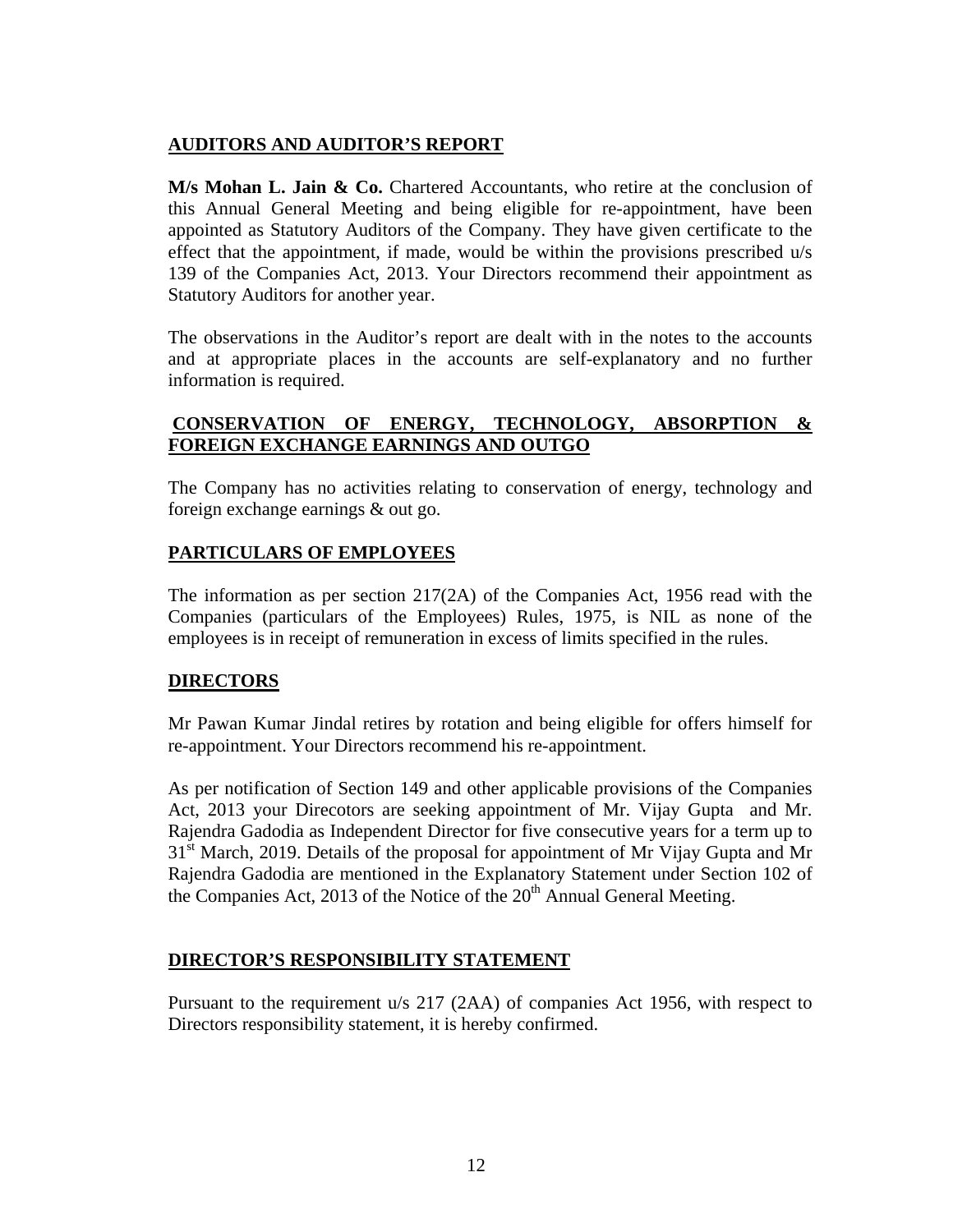- (i) That in the preparation of the accounts , the applicable accounting standards have been followed along with proper explanations relating to material departures:
- (ii) That the Directors have selected such accounting policies and applied them consistently and made judgment and estimates that were reasonable and prudent so as to give a true and fair view of the state of affairs of the company at the end of the Financial Year and of the Profit and loss of the company for the year under review;
- (iii) That the Directors have been taken proper and sufficient care for the maintenance of adequate accounting records in accordance with the provisions of companies Act 1956 for safeguarding the assets of the company and for preventing and detecting fraud and other irregularities:
- (iv) That the Directors have prepared the accounts on a "going concern" basis.

#### **ACKNOWLEDGEMENT**

The Board of Directors thanks Reserve Bank of India , all other Banks, Stock Exchange and shareholders and customers for their continued support besides employees at all levels..

For & On Behalf of Board of Directors

Place : Delhi

Date : 22/08/2014 **Pawan Kumar Jindal Director**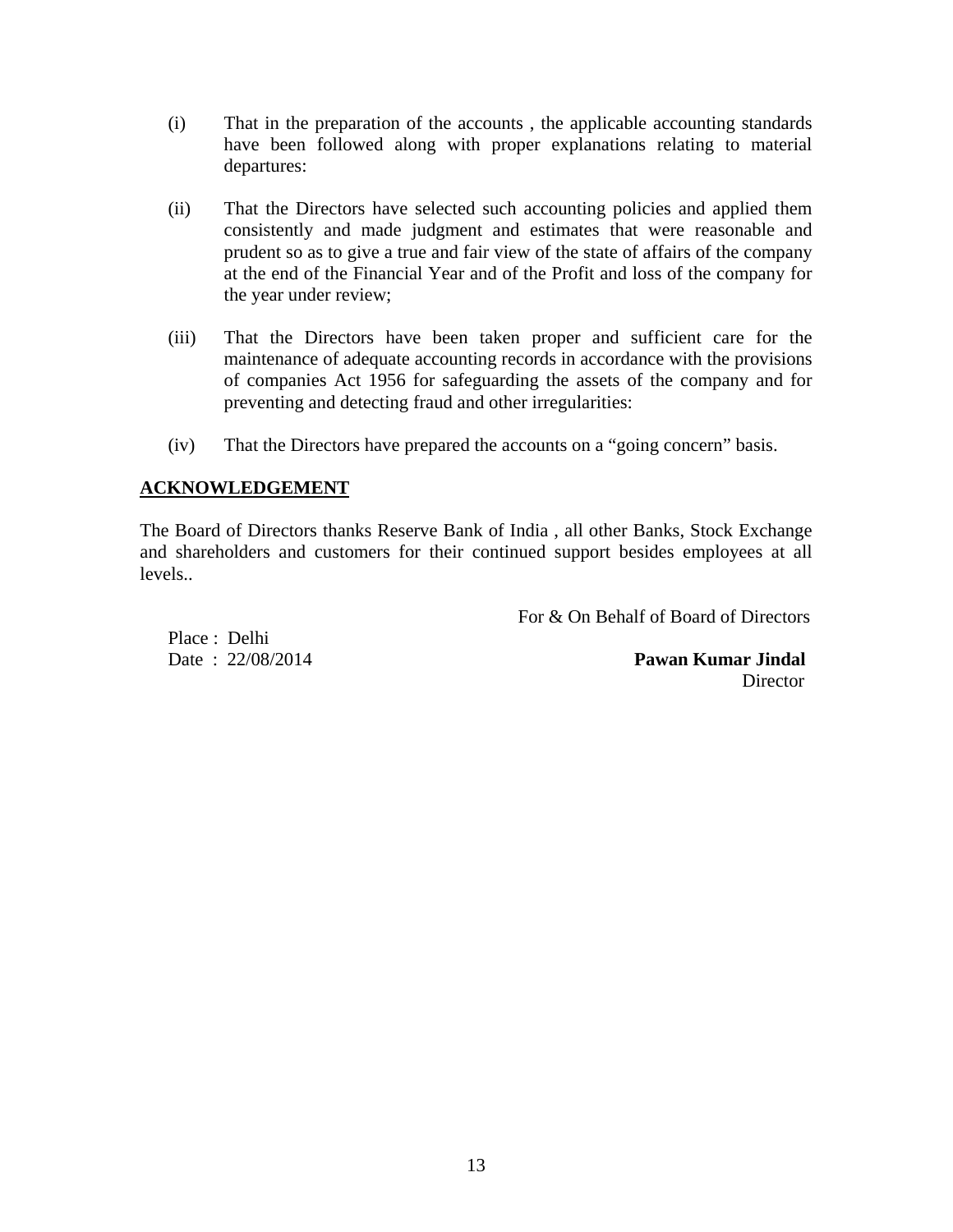# **REPORT ON CORPORATE GOVERNANCE**

#### **1.Company's Philosophy on Corporate Governance**

The Board has adopted the principles of good corporate governance in line with the requirements of the corporate practices enumerated in clause 49 of listing agreement entered into by the company with the stock exchange. The company aims to achieve greater transparency by making adequate disclosures.

#### **2.Board of Directors**

The Composition of Board of Directors is in accordance with the provisions of Listing agreement with the Stock Exchange and the Companies Act 2013. The Composition of the Board, Directorship/Committee positions in other companies as on  $31<sup>st</sup>$  March 2014, Number of meetings held and attended during the year are as follows:

| Name           | Category   | of<br>No.                    | Attended           | of<br>No.                                 | No. of Committee as |          |
|----------------|------------|------------------------------|--------------------|-------------------------------------------|---------------------|----------|
|                |            | Board<br>Meeting<br>attended | the<br>last<br>AGM | Directorship<br>in<br>Public<br>Companies | Member              | Chairman |
|                |            |                              |                    |                                           |                     |          |
| Pawan<br>Kumar | ENI        | 5                            | Yes                | Nil                                       | Nil                 | Nil      |
| Jindal         |            |                              |                    |                                           |                     |          |
| Sarita Agarwal | <b>ENI</b> | 5                            | Yes                | Nil                                       | Nil                 | Nil      |
| Rajendra       | <b>NEI</b> | 5                            | Yes                | Nil                                       | Nil                 | Nil      |
| Gadodia        |            |                              |                    |                                           |                     |          |
| Vijay          | <b>NEI</b> | 5                            | Yes                | Nil                                       | Nil                 | Nil      |
| Gupta          |            |                              |                    |                                           |                     |          |

ENI: Executive- Non Independent, NEI: Non-Executive Independent

The Board met Five times on the following dates during financial year 2013-2014.

30<sup>th</sup> May 2013, 31<sup>st</sup> July 2013, 16<sup>th</sup> August 2013, 31<sup>st</sup> October 2013 & 31<sup>st</sup> January 2014

#### **3 Audit Committee**

#### Terms of reference

The role of the audit committee is to review the accounting practices/standards followed by the company; any changes in accounting policies; compliance with accounting standards; adequacy of internal control/audit systems; any related party transactions and functions and unaudited quarterly/half yearly statements. The scope of activities and powers of Audit Committee includes the areas prescribed under the clause 49 of Listing Agreement .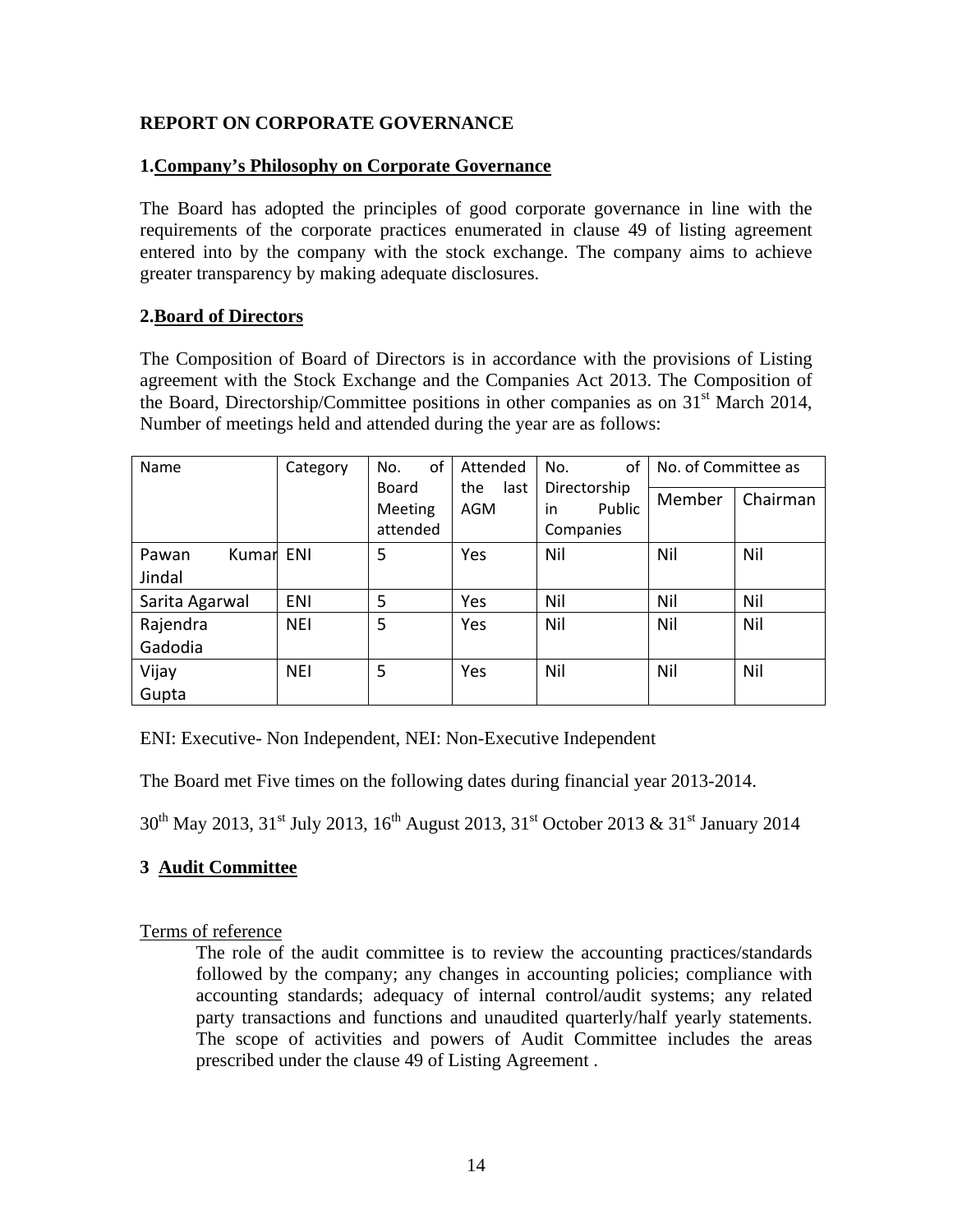The Constitution of Audit committee and attendance of members are as follows:

| <b>Members</b>   |          |             | No.  | of | Meeting | No of Meetings |
|------------------|----------|-------------|------|----|---------|----------------|
|                  |          |             | held |    |         | attended       |
| Vijay Gupta      | Chairman | Independent |      |    |         |                |
|                  | Director |             |      |    |         |                |
| Rajendra Gadodia | Member   | Independent |      |    |         |                |
|                  | Director |             |      |    |         |                |
| Pawan<br>Kumar   | Member   |             |      |    |         |                |
| Jindal           | Director |             |      |    |         |                |

#### . **4 Remuneration Committee**

The remuneration committee comprises of following Directors. The Committee has powers similar to that stated in the listing agreements and Companies Act. Committee Met once during the financial year and all members attended the meeting.

| Vijay Gupta        | Chairman |
|--------------------|----------|
| Rajendra Gadodia   | Member   |
| Pawan Kumar Jindal | Member   |

No Sitting Fees was paid to Non-Executive Directors for attending the Board Meeting.

# **5 Shareholders Grievance Committee**

This Committee comprises the following Directors:

| Sarita Agarwal   | Chairman |
|------------------|----------|
| Vijay Gupta      | Member   |
| Rajendra Gadodia | Member   |

Compliance Officer : Pawan Kumar Jindal

Complaints received/resolved

During the period under review 1 shareholder complaint received and resolved There is no complaint which remained unaddressed .

# **6 Detail of last three Annual General body meeting**

The location and time of the last three Annual General Meeting are as follows:

| Year | Location                            | Date                  | Time |
|------|-------------------------------------|-----------------------|------|
|      | 2012-13   79-A, Kamla Nagar Delhi-7 | 30.09.2013   10.00 AM |      |
|      | 2011-12   79-A, Kamla Nagar Delhi-7 | 29.09.2012 9.45 AM    |      |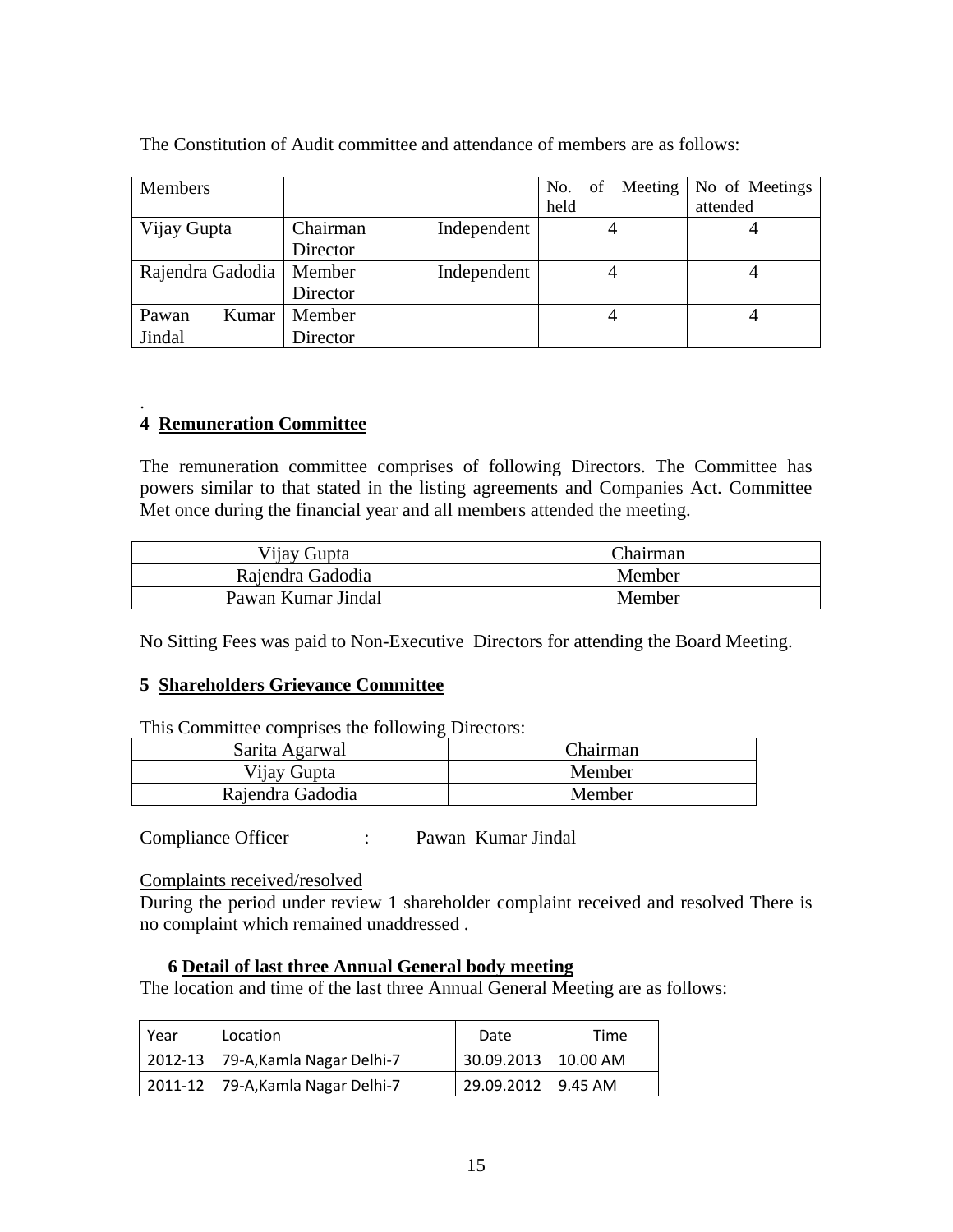|  | 2010-11   79-A, Kamla Nagar Delhi-7 | $\vert$ 29.09.2011   9.30 AM |  |
|--|-------------------------------------|------------------------------|--|
|--|-------------------------------------|------------------------------|--|

No special resolution was passed in the Annual General Meeting of the Company held during last three Financial Years.

No Extra-Ordinary General Meeting or Postal Ballot were conducted in the last preceding three Financial Year.

# **7 Disclosures**

#### Materially significant related party transactions:

The transactions between the Company and the Management, Directors or their relatives or Companies in which they have material interest are disclosed in the Annual Accounts in compliance with the accounting standard relating to " Related Party Disclosures " . There is no materially significant Related Party Transaction that may have potential conflict with the interest of the Company at large.

#### Statutory Compliance,Penalties and Strictures

There was no case of non-compliance with SEBI regulations and Stock Exchange, nor any cases of penalties or strictures imposed by any Stock Exchange or SEBI or any other statutory authorities for any violation related to the Capital Market during the last three years.

#### Code of Conduct

The company has adopted a code of conduct for the Board of Directors ,Senior Management personnel and the Employees of the Company who have affirmed their adherence to the Code.

#### Listing Agreement Compliance

The Company complies with all the requirement of the Listing Agreement including the mandatory requirements of Clause 49 of the Listing Agreement.

#### Risk Management

The company has laid down a risk assessment and mitigation procedure which is adhered to by the company.

#### **8 Means of Communication**

The company is publishing its audited and unaudited results and related matters in Business Standard/Financial Express & Jansatta Hindi & English newspaper generally.

The company`s results or official news are displayed on website - jindalcapital.in

No presentation were made to Institutional investors/ Analysts during the year.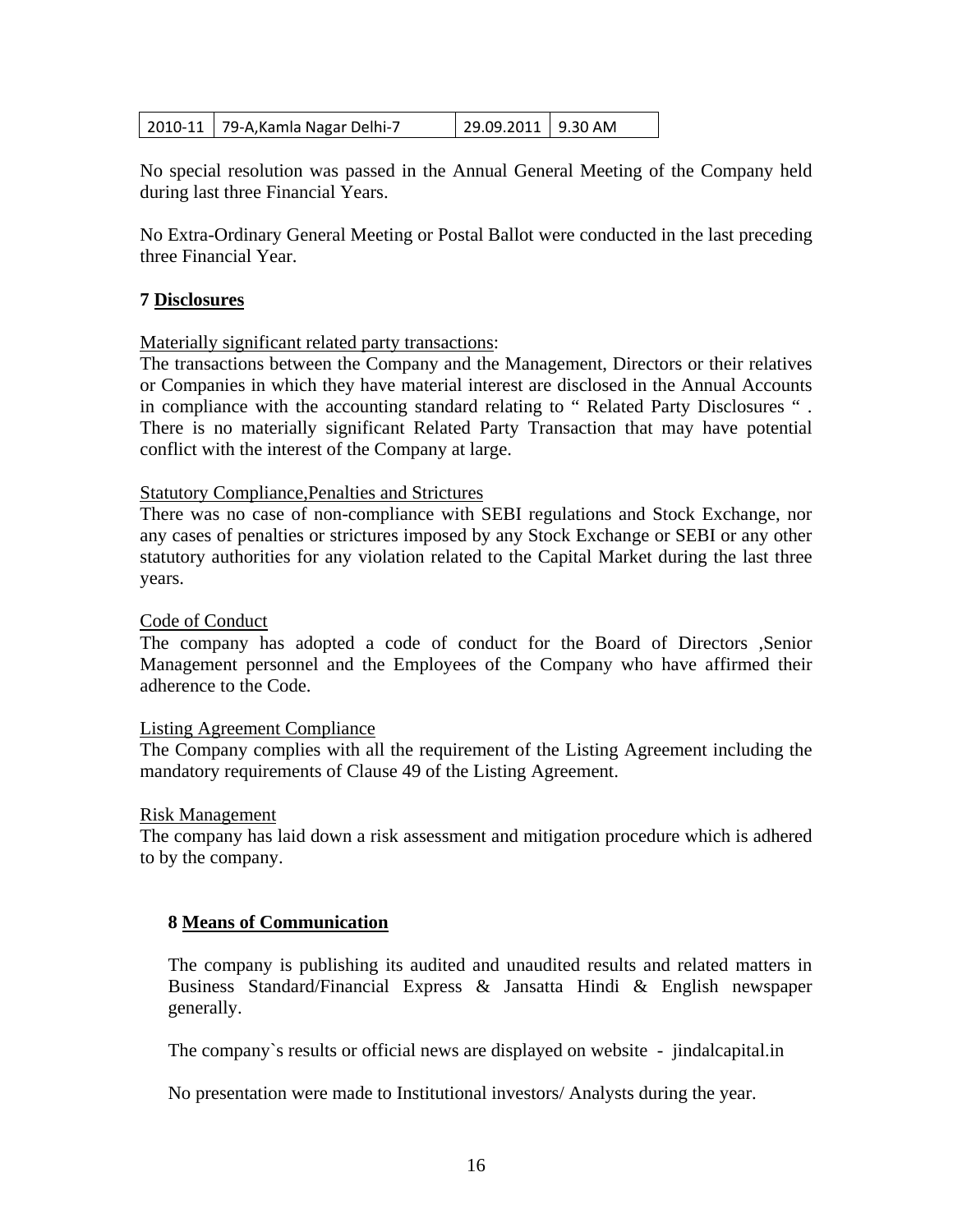Management discussion and analysis has been carried in detail and form part of the Annual Report.

# **9 General Shareholders information**

Annual General Meeting Date : 30.09.2014 Time 10.00 A.M. Venue: 79-A, Kamla Nagar, Delhi-110 007

Financial Calendar : Tentative Calendar of event for the financial year 2014-15 (April-March) is given below.

Board meeting to take on record financial results:

| For the Quarter ended 30.06.2014 | By $14^{\text{th}}$ August 2014           |
|----------------------------------|-------------------------------------------|
| For the Quarter ended 30.09.2014 | By $14^{\text{th}}$ November 2014         |
| For the Quarter ended 31.12.2014 | $\vert$ By 14 <sup>th</sup> Feburary 2015 |
| For the Quarter ended 31.03.2015 | By $30^{th}$ May 2015                     |

Book Closure :

The Company will close its register of Members and share transfer books from  $26<sup>th</sup>$ September 2014 to 30<sup>th</sup> September 2014 (both days inclusive).

#### Dividend

The Board recommends no dividend for the year.

#### Listing:

The Securities of the company are listed on BSE LTD, Mumbai STOCK CODE-**530405.** ISIN No. - **INE356F01017**, CIN **– L74899DL1994PLC059720** 

The Listing fee for the financial year has been paid and there has been neither delisting nor suspension of shares from trading during the period under review.

Market Price data:

Monthly high and low quotations at BSE during each month between  $01<sup>st</sup>$  April 2013 to March 2014 are given below in table below:

| Month    | High  | Low   | Month    | High | Low  |
|----------|-------|-------|----------|------|------|
| April 13 | 10.50 | 6.97  | Oct 13   | 8.14 | 6.40 |
| May $13$ | 11.85 | 10.30 | Nov $13$ | 8.10 | 6.31 |
| June 13  | 12.32 | 11.71 | Dec 13   | 7.59 | 6.04 |
| July 13  | 11.13 | 11.13 | Jan $14$ | 7.35 | 6.13 |
| Aug $13$ | 10.58 | 9.56  | Feb 14   | 6.75 | 5.00 |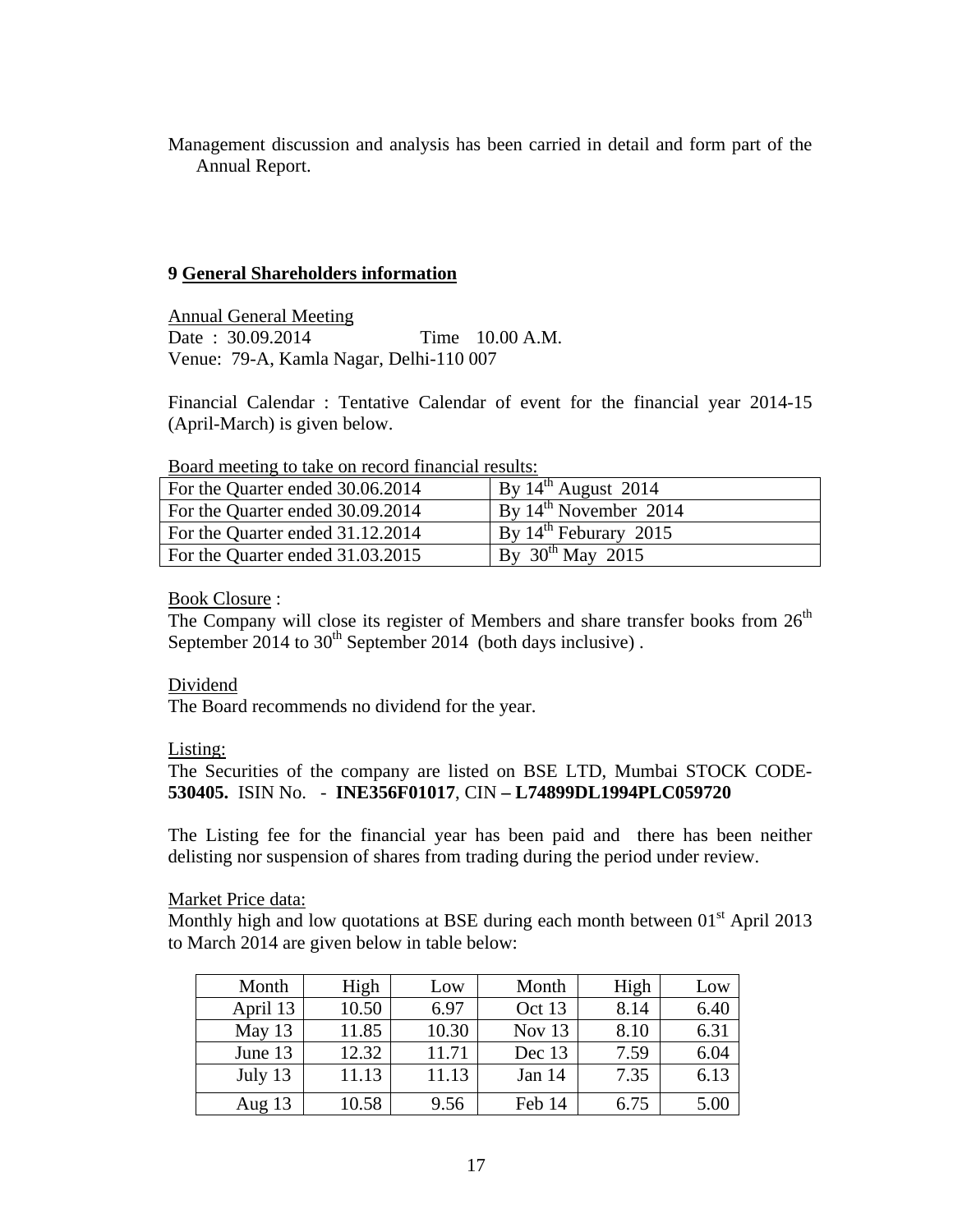| $\alpha r$<br><u>w</u><br><u>. .</u> | <b>.</b><br> |  |  |
|--------------------------------------|--------------|--|--|
|--------------------------------------|--------------|--|--|

Registrar and Share Transfer Agents:

Link Intime India P Ltd. 44 Community Centre, 2nd Floor,

Naraina Industrial Area, Phase- I, PVR Naraina,

New Delhi-110 028

Share Transfer System

Company has a share transfer committee, which meets usually twice a month. The shares received are usually transferred within a period of 15 days from the date of receipt, subject to their validity.

Distribution of share holding as on 31.03.2014

| No. of shares  | <b>No. of shares</b> | % of total  |
|----------------|----------------------|-------------|
|                | <b>Held</b>          | shares held |
| 500<br>$Up$ to | 7,28,803             | 10.11       |
| 501<br>1000    | 3,90,693             | 5.42        |
| 1001<br>2000   | 3,16,324             | 4.39        |
| 2001<br>3000   | 1,41,676             | 1.97        |
| 3001<br>4000   | 94,491               | 1.30        |
| 4001<br>5000   | 79,021               | 1.10        |
| 10000<br>5001  | 1,91,548             | 2.66        |
| 10001 & above  | 52,65,544            | 73.05       |
|                | 72,08,100            | 100.00      |

# **On the basis of shares held**

#### **On the basis of Category**

| Category            | No. of Shares $\frac{1}{6}$ of total<br><b>Held</b> | <b>Shares held</b> |
|---------------------|-----------------------------------------------------|--------------------|
| <b>1.Promoters:</b> |                                                     |                    |
| a)Indian            | 51,41,929                                           | 71.34              |
| b)Foreign           |                                                     |                    |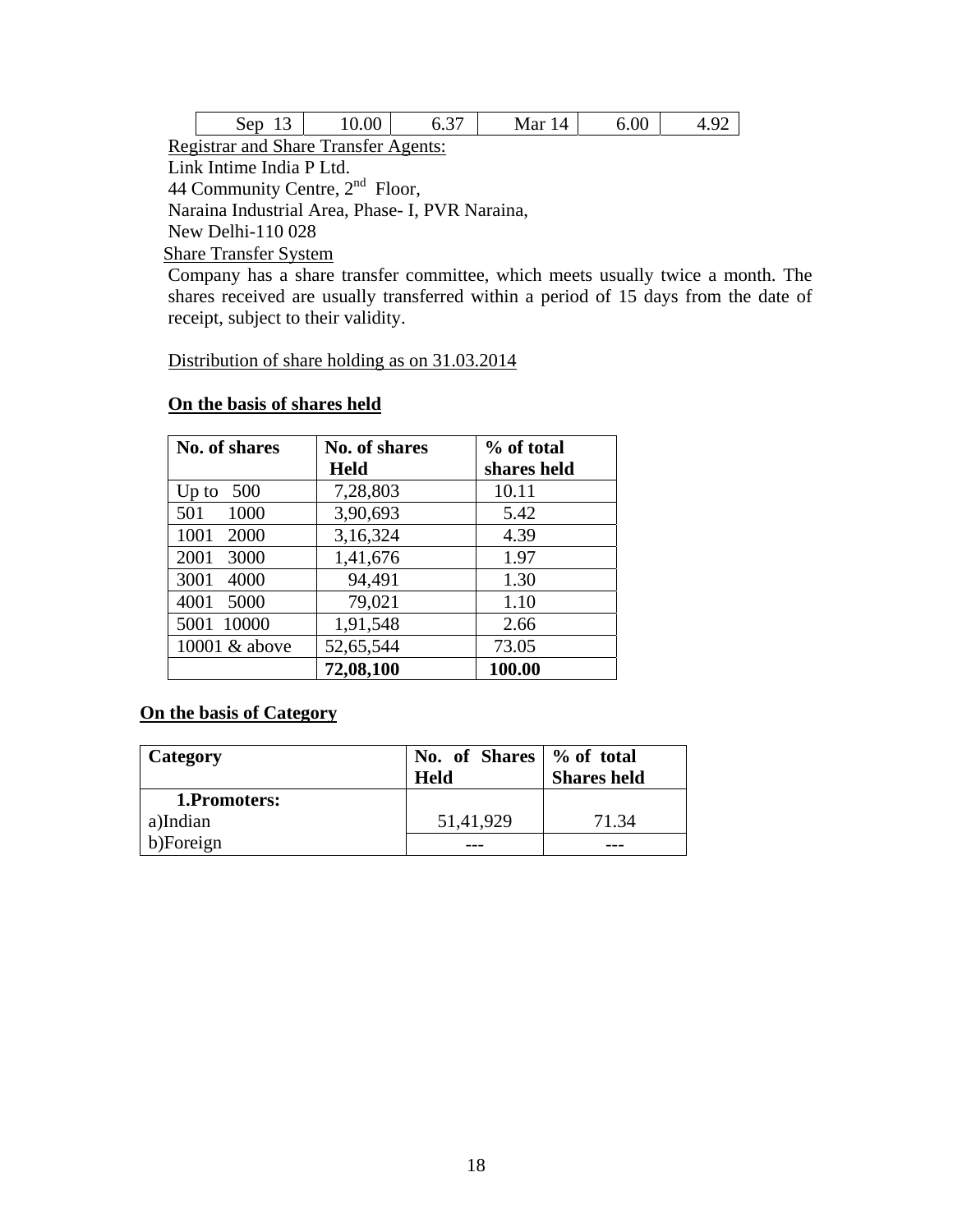| 2. Public Shareholding      |           |        |
|-----------------------------|-----------|--------|
|                             |           |        |
| a)Institutions              |           |        |
| Mutual Funds and UTI        |           |        |
| ii) Banks/FIs               |           |        |
| iii) FIIs/VC etc.           |           |        |
| <b>b)Non Institutions:</b>  |           |        |
| a) Private Bodies Corporate | 1,15,157  | 1.60   |
| b) Indian Public            | 19.28,105 | 26.74  |
| c) Any Other                | 22,909    | 0.32   |
|                             | 72,08,100 | 100.00 |

Dematerialization of shares

The equity shares of the company are compulsorily traded and settled only in demat mode. As on 31.03.2014, 95.19 % of the shares of the company are held in demat form.

Outstanding GDR/ADR/Warrants etc. The Company has not issued any DRs /ADRs /Warrants or any convertible instruments..

Plant Location :

The company is not a Manufacturing company, therefore there is no plant.

Address for correspondence **Jindal Capital Ltd.**  79-A, Kamla Nagar, Delhi-110 007 Web Site : jindalcapital.in E MAIL: investor@jindalcapital.in Ph: 23841536, 23840864

#### **DECLARATION**

It is hereby confirmed that all the Board members, Senior Mangement Personnel and Employees of the company have affirmed adherence to and compliance with the ` Code of Conduct` laid down by the company, as on March 31,2014.

For Jindal Capital Ltd

**Director** Place: Delhi Date : 22/08/14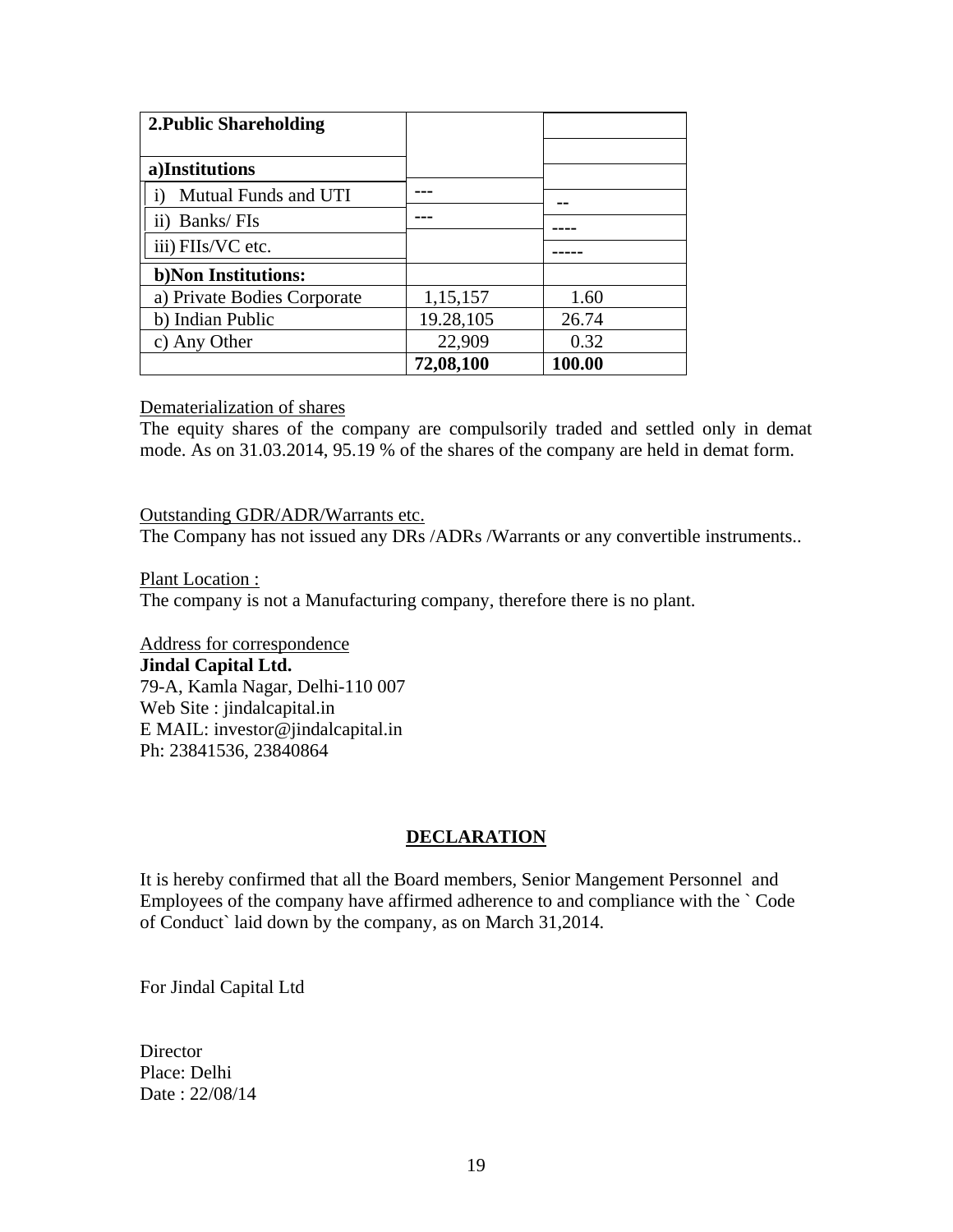# **CERTIFICATE**

# TO THE MEMBERS OF **JINDAL CAPITAL LIMITED**

- 1. We have examined the compliance of conditions of Corporate Governance by Jindal Capital Limited for the year ended  $31<sup>st</sup>$  March, 2014 as stipulated in clause 49 of the Listing Agreement of the said Company with the BSE Ltd..
- 2. The Compliance of conditions of corporate governance is the responsibility of the management. Our examination has been limited to a review of the procedures and implementation thereof, adopted by the company for ensuring compliance with the conditions of Corporate Governance. It is neither an audit nor an expression of opinion on the financial statements of the Company.
- 3. In our opinion and to the best of our information and according to the explanations given to us, and the representations made by the Directors and Management, we hereby certify that the Company has complied with the conditions of corporate governance as stipulated in Clause 49 of the above mentioned Listing Agreement.
- 4. We state in respect of in respect of Shareholders/ Investors Grievances, received during the year ended  $31<sup>st</sup>$  March 2014, no investor grievances are pending/unaddressed by the Company as on  $30<sup>th</sup>$  May, 2014, as per the records maintained by the Company and presented to the Shareholders` Committee..
- 5. We further state such compliance is neither an assurance as to the future viability of the company nor the efficiency or effectiveness with which the management has conducted the affairs of the company.

For **Mohan L Jain & Co** Chartered Accountants Firm Registration No. 005345N

**Nitin Aggarwal**  Partner Membership No. 528066 Place: New Delhi Date: 22/08/2014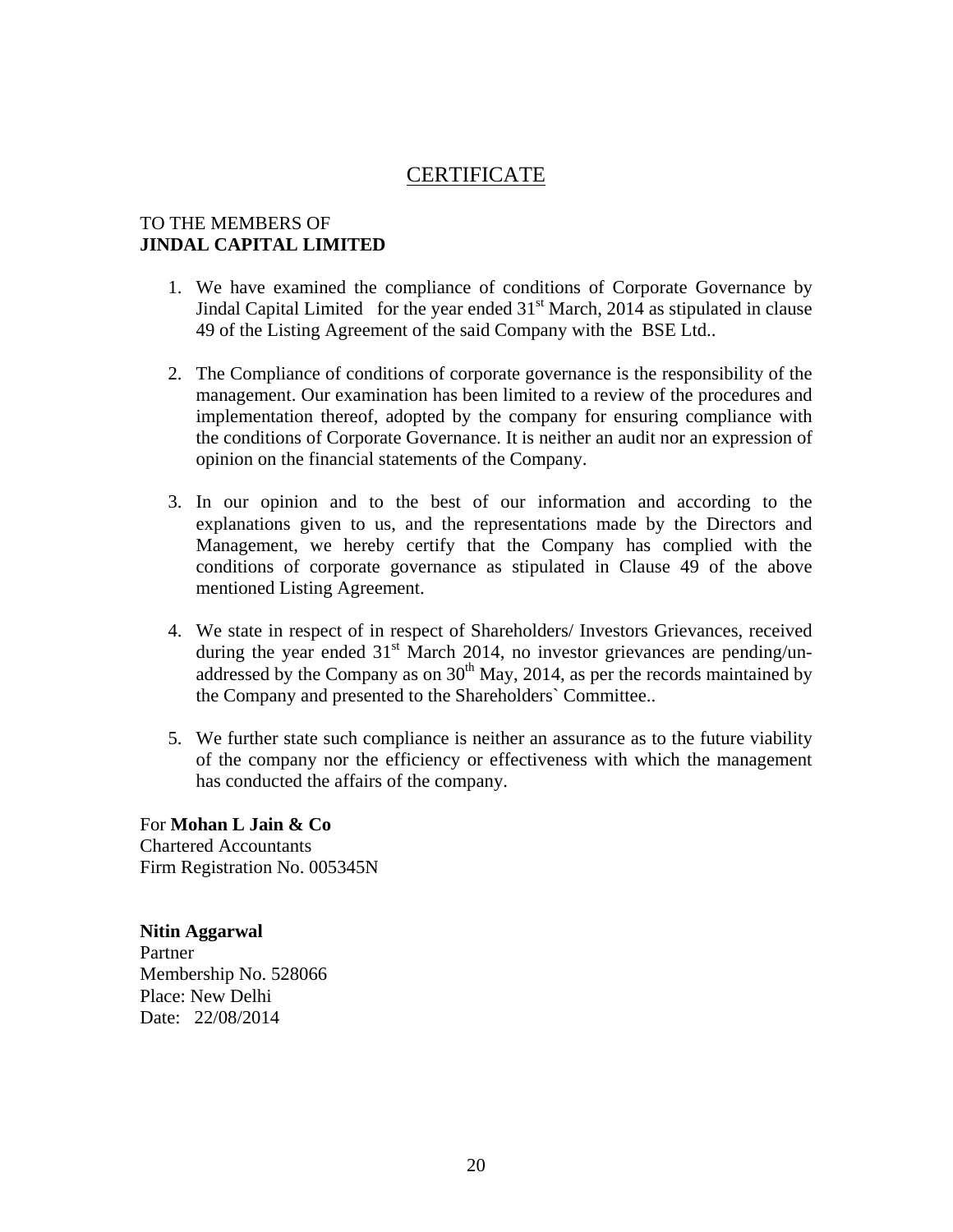To

The Members of

#### **JINDAL CAPITAL LIMITED**.

We have audited the accompanying financial statements of **JINDAL CAPITAL LIMITED** ("the Company"), which comprise the Balance Sheet as at March 31, 2014, and the Statement of Profit and Loss and Cash Flow Statement for the year then ended, and a summary of significant accounting policies and other explanatory information.

Management is responsible for the preparation of these financial statements that give a true and fair view of the financial position, financial performance and cash flows of the Company in accordance with the Accounting Standards referred to in sub‐section (3C) of section 211 of the Companies Act, 1956 ("the Act"). This responsibility includes the design, implementation and maintenance of internal control relevant to the preparation and presentation of the financial statements that give a true and fair view and are free from material misstatement, whether due to fraud or error.

Our responsibility is to express an opinion on these financial statements based on our audit. We conducted our audit in accordance with the Standards on Auditing issued by the Institute of Chartered Accountants of India. Those Standards require that we comply with ethical requirements and plan and perform the audit to obtain reasonable assurance about whether the financial statements are free from material misstatement.

An audit involves performing procedures to obtain audit evidence about the amounts and disclosures in the financial statements. The procedures selected depend on the auditor's judgment, including the assessment of the risks of material misstatement of the financial statements, whether due to fraud or error. In making those risk assessments, the auditor considers internal control relevant to the Company's preparation and fair presentation of the financial statements in order to design audit procedures that are appropriate in the circumstances. An audit also includes evaluating the appropriateness of accounting policies used and the reasonableness of the accounting estimates made by management, as well as evaluating the overall presentation of the financial statements.

We believe that the audit evidence we have obtained is sufficient and appropriate to provide a basis for our audit opinion.

In our opinion and to the best of our information and according to the explanations given to us, the financial statements give the information required by the Act in the manner so required and give a true and fair view in conformity with the accounting principles generally accepted in India:

- a) in the case of the Balance Sheet, of the state of affairs of the Company as at March 31, 2014;
- b) in the case of the Profit and Loss Account, of the profit for the year ended on that date; and
- c) in the case of the Cash Flow Statement, of the cash flows for the year ended on that date.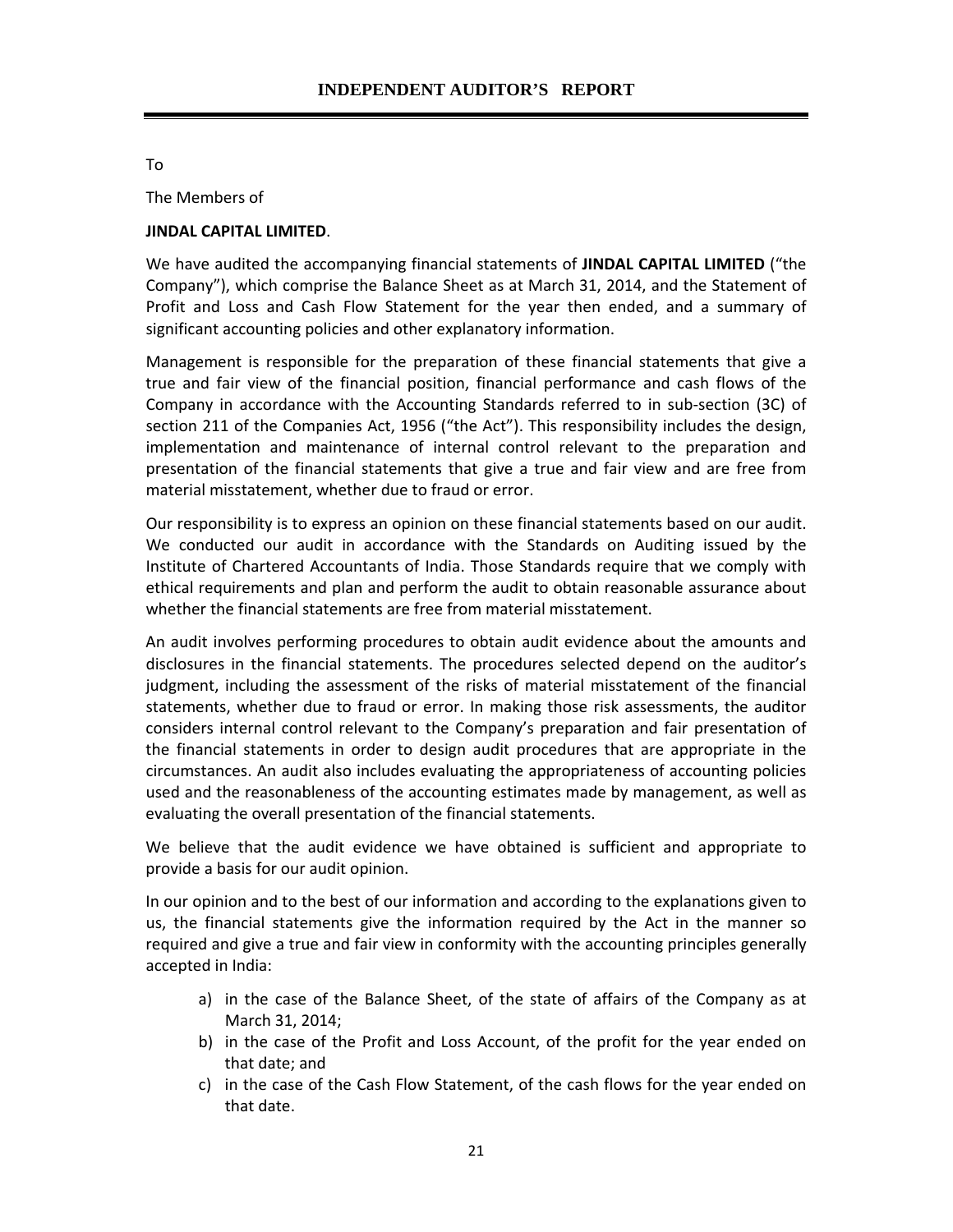- 1. As required by the Companies (Auditor's Report) Order, 2003 ("theOrder") issued by the Central Government of India in terms of sub‐section (4A) of section 227 of the Act, we give in the Annexure a statement on the matters specified in paragraphs 4 and 5 of the Order.
- 2. As required by section 227(3) of the Act, we report that:
	- a) we have obtained all the information and explanations which to the best of our knowledge and belief were necessary for the purpose of our audit;
	- b) in our opinion proper books of account as required by law have been kept by the Company so far as appears from our examination of those books
	- c) the Balance Sheet, Statement of Profit and Loss, and Cash Flow Statement dealt with by this Report are in agreement with the books ofaccount.
	- d) in our opinion, the Balance Sheet, Statement of Profit and Loss, and Cash Flow Statement comply with the Accounting Standards referred to in subsection (3C) of section 211 of the Companies Act, 1956;
	- e) on the basis of written representations received from the directors as on March 31, 2014, and taken on record by the Board of Directors, none of the directors is disqualified as on March 31, 2014, from being appointed as a director in terms of clause (g) of sub‐section (1) of section 274 of the Companies Act, 1956.
	- f) Since the Central Government has not issued any notification as to the rate at which the cess is to be paid under section 441A of the Companies Act, 1956 nor has it issued any Rules under the said section, prescribing the manner in which such cess is to be paid, no cess is due and payable by the Company.

For **Mohan L Jain & Co** Chartered Accountants Firm Registration No. 005345N

#### **Nitin Aggarwal**

Partner Membership No. 528066 Place: New Delhi Date: 30/05/2014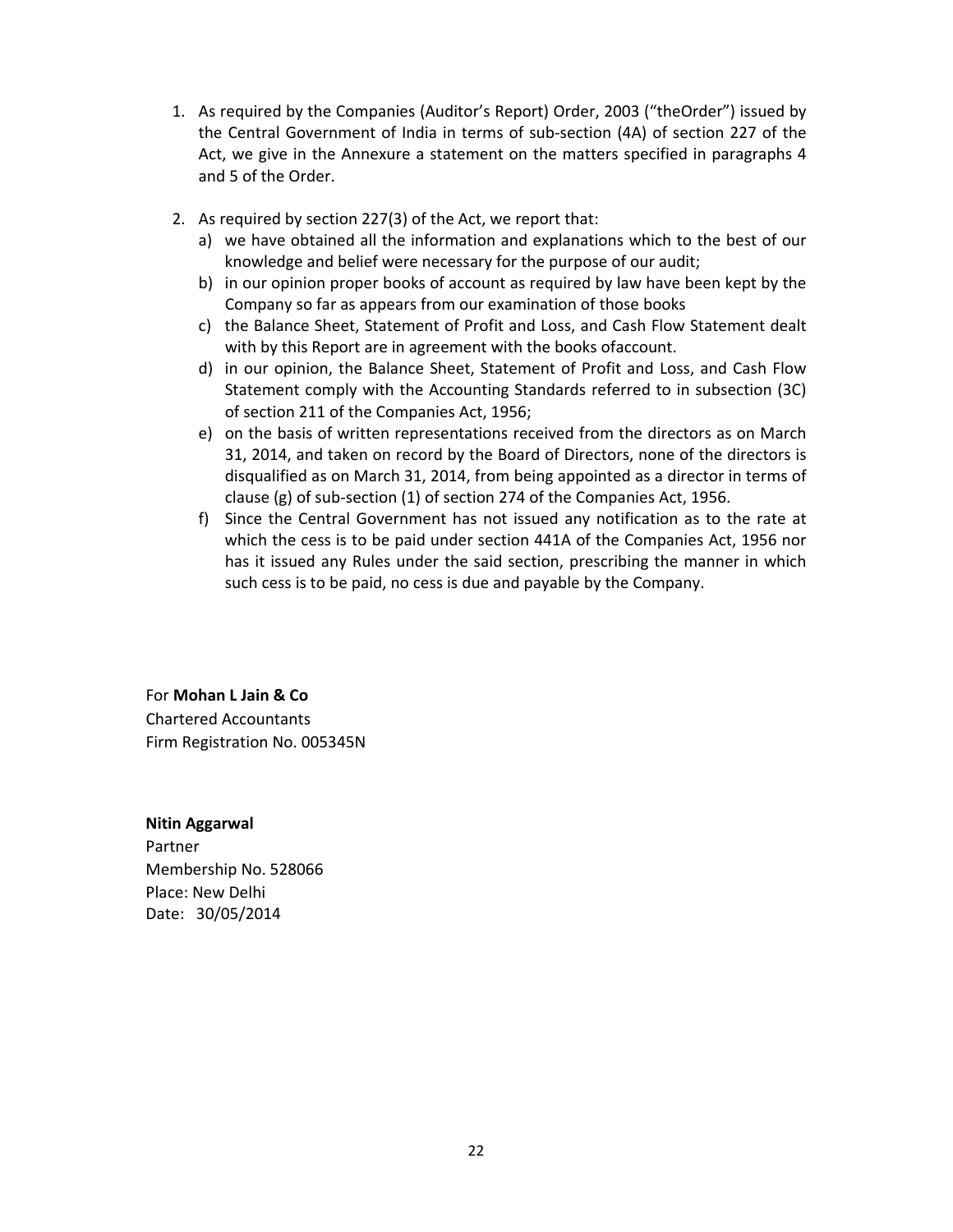# **The Annexure referred to in paragraph 1 of the Our Report of even date to the members of Jindal Capital Limited on the accounts of the company for the year ended 31st March, 2014.**

On the basis of such checks as we considered appropriate and according to the information and explanation given to us during the course of our audit, we report that:

1. (a) The company has maintained proper records showing full particulars including quantitative details and situation of its fixed assets.

(b) As explained to us, fixed assets have been physically verified by the management at reasonable intervals; no material discrepancies were noticed on such verification.

(c) In our opinion and according to the information and explanations given to us, no fixed asset has been disposed during the year and therefore does not affect the going concern assumption.

2. (a) As explained to us, inventories have been physically verified during the year by the management at reasonable intervals.

(b) In our opinion and according to the information and explanations given to us, the procedures of physical verification of inventories followed by the management are reasonable and adequate in relation to the size of the company and the nature of its business.

(c) In our opinion and on the basis of our examination of the records, the Company is generally maintaining proper records of its inventories. No material discrepancy was noticed on physical verification of stocks by the management as compared to book records.

3. (a) According to the information and explanations given to us and on the basis of our examination of the books of account, the Company has not granted any loans, secured or unsecured, to companies, firms or other parties listed in the register maintained under Section 301 of the Companies Act, 1956. Consequently, the provisions of clauses iii (b), iii(c) and iii (d) of the order are not applicable to the Company.

(b) According to the information and explanations given to us and on the basis of our examination of the books of account, the Company has taken loans from two parties listed in the register maintained under Section 301 of the Companies Act, 1956. The maximum amount outstanding Rs. 54,30,000/‐ and the year‐end balance is Rs. 21,06,205/‐.

4. In our opinion and according to the information and explanations given to us, there is generally an adequate internal control procedure commensurate with the size of the company and the nature of its business. During the course of our audit, no major instance of continuing failure to correct any weaknesses in the internal controls has been noticed.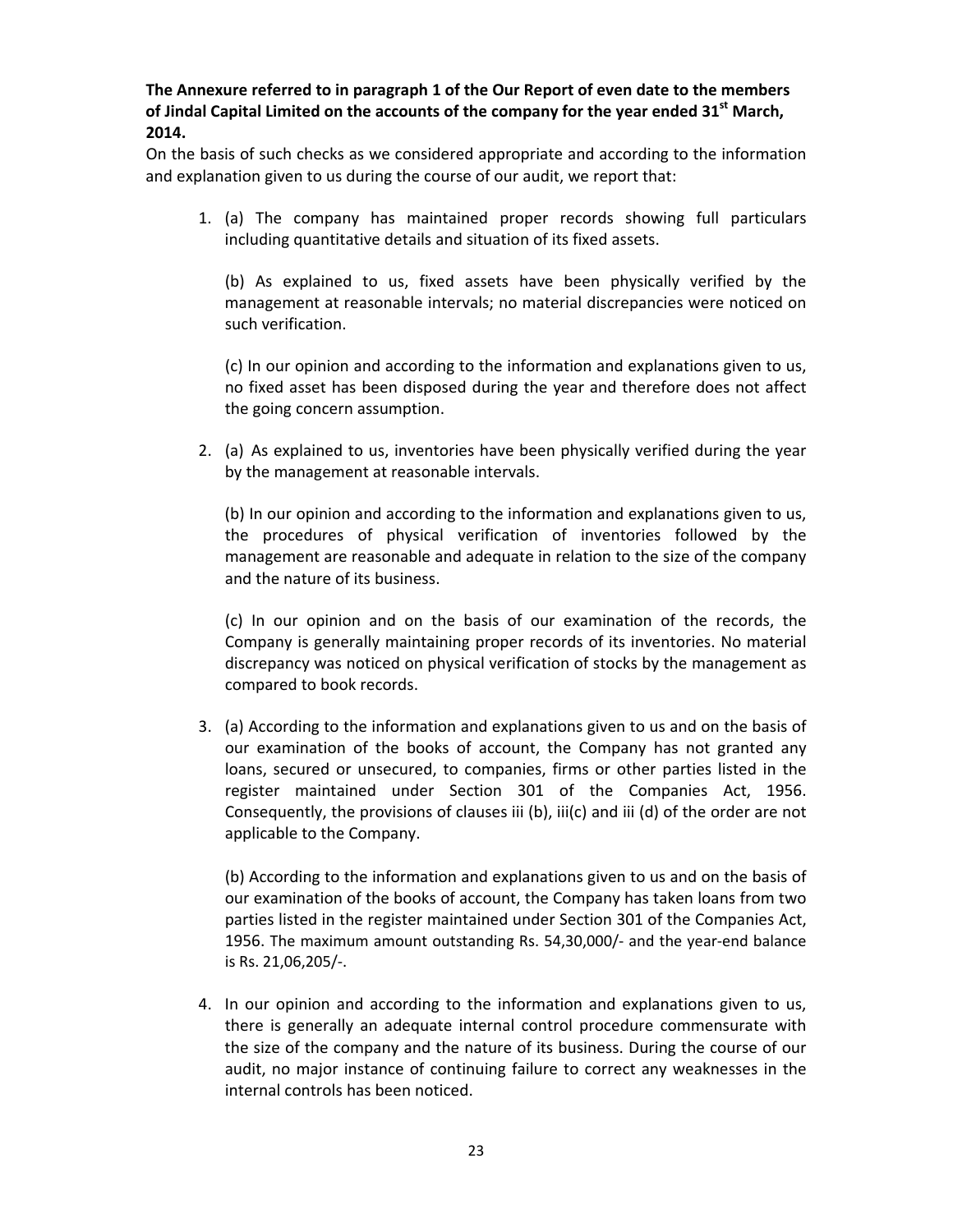5. a) Based on the audit procedures applied by us and according to the information and explanations provided by the management, there are no transactions in pursuance of contracts or arrangements entered in the registers maintained u/s 301.

b) As per information & explanations given to us and in our opinion, there are no transactions entered into by the company with parties covered u/s 301 of the Act which exceeds five lacs rupees in a financial year therefore requirement of reasonableness of transactions does not arises.

- 6. The Company has not accepted any deposits from the public covered under section 58A and 58AA of the Companies Act, 1956.
- 7. As per information & explanations given by the management, the Company has an internal audit system commensurate with its size and the nature of its business.
- 8. The Company is not required to maintain cost records under section 209(1)(d) of the Companies Act, 1956.
- 9. (a) According to the records of the company, undisputed statutory dues including Provident Fund, Investor Education and Protection Fund, Employees' State Insurance, Income‐tax, Sales‐tax, Wealth Tax, Service Tax, Custom Duty, Excise Duty, cess to the extent applicable and any other statutory dues have generally been regularly deposited with the appropriate authorities. According to the information and explanations given to us there were no outstanding statutory dues as on  $31<sup>st</sup>$  of March, 2014 for a period of more than six months from the date they became payable.

(b) According to the information and explanations given to us, there is no amounts payable in respect of income tax, wealth tax, service tax, sales tax, customs duty and excise duty which have not been deposited on account of any disputes.

- 10. The Company does not have any accumulated losses and has not incurred cash loss during the financial year covered by our audit but hasn't incurred cash loss in preceding financial year.
- 11. Based on our audit procedures and on the information and explanations given by the management, we are of the opinion that, the Company has not defaulted in repayment of dues to a financial institution, bank or debenture holders.
- 12. According to the information and explanations given to us, the Company has not granted loans and advances on the basis of security by way of pledge of shares, debentures and other securities.
- 13. The Company is not a chit fund or a nidhi /mutual benefit fund/society. Therefore, the provision of this clause of the Companies (Auditor's Report) Order, 2003 (as amended) is not applicable to the Company.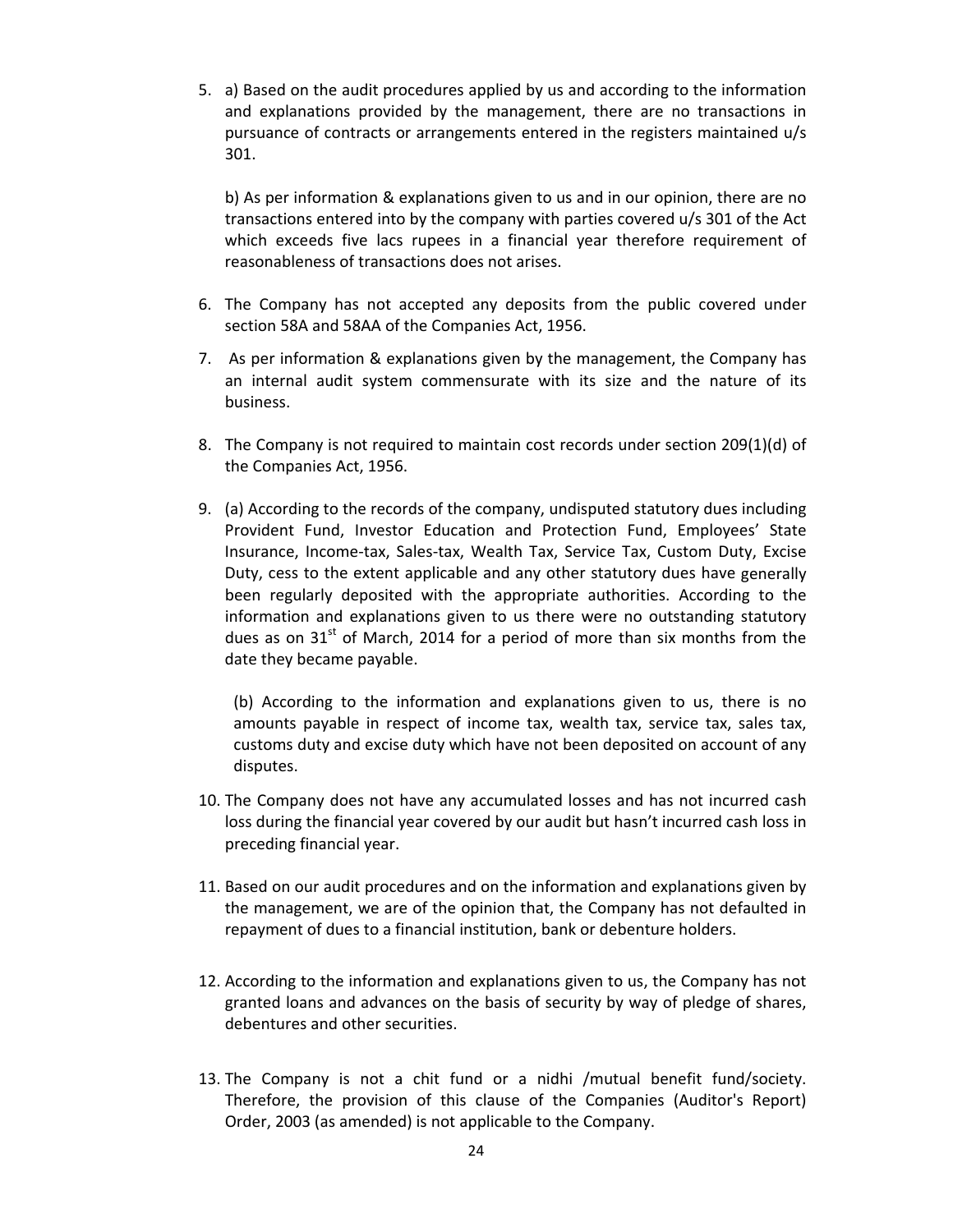- 14. According to information and explanations given to us, the Company is trading in Shares, Mutual funds & other Investments. Proper records & timely entries have been maintained in this regard & further investments specified are held in their own name.
- 15. According to the information and explanations given to us, the Company has not given any guarantees for loan taken by others from a bank or financial institution.
- 16. Based on our audit procedures and on the information given by the management, we report that the company has not raised any term loans during the year.
- 17. Based on the information and explanations given to us and on an overall examination of the Balance Sheet of the Company as at  $31<sup>st</sup>$  March, 2014, we report that no funds raised on short-term basis have been used for long-term investment by the Company.
- 18. Based on the audit procedures performed and the information and explanations given to us by the management, we report that the Company has not made any preferential allotment of shares during the year.
- 19. The Company has no outstanding debentures during the period under audit.
- 20. The Company has not raised any money by public issue during the year.
- 21. Based on the audit procedures performed and the information and explanations given to us, we report that no fraud on or by the Company has been noticed or reported during the year, nor have we been informed of such case by the management.

For **Mohan L Jain & Co** Chartered Accountants Firm Registration No. 005345N

**Nitin Aggarwal**

Partner Membership No. 528066 Place: New Delhi Date: 30/05/2014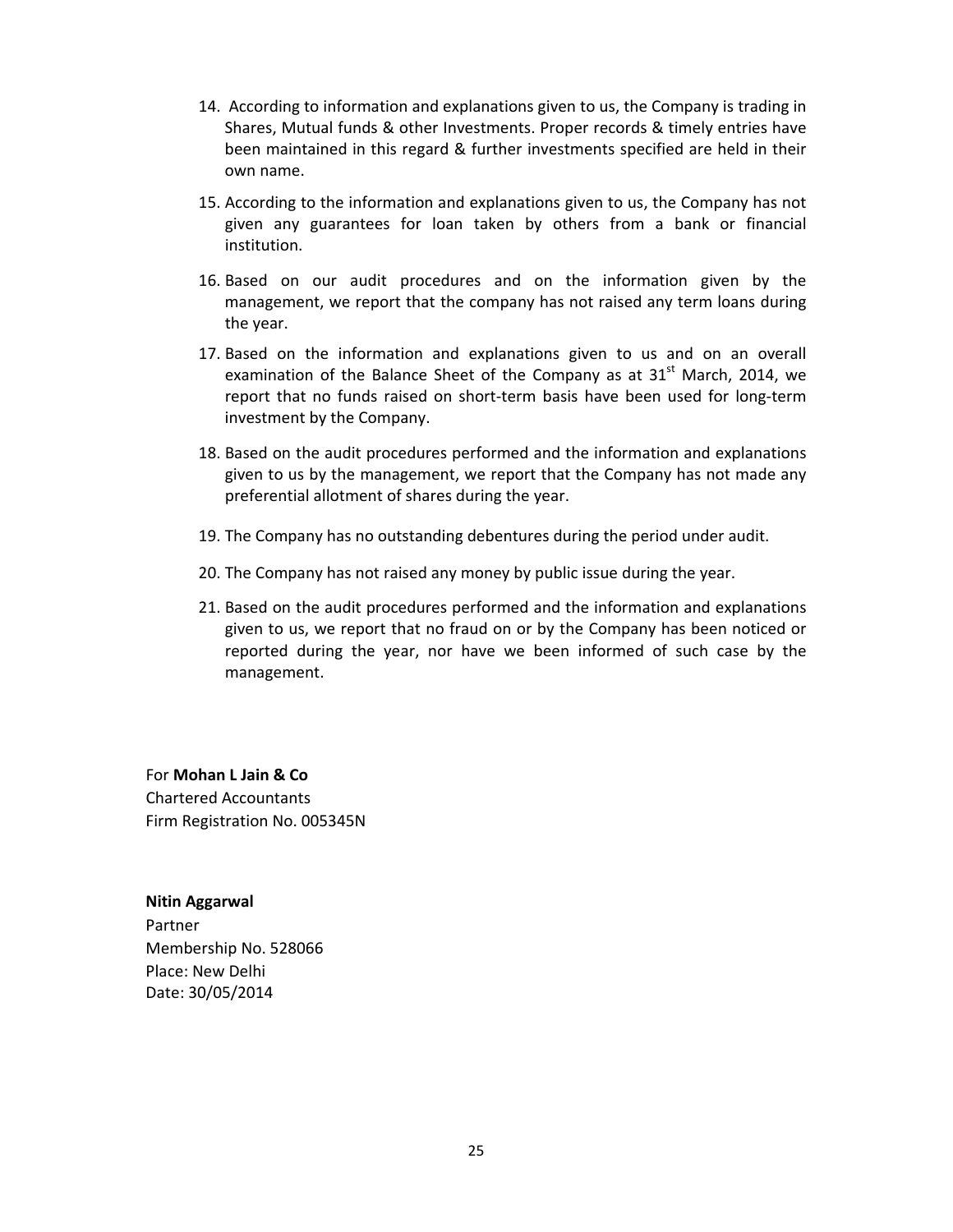|                                            |                | (All amounts in Rupees unless otherwise stated) |                                |
|--------------------------------------------|----------------|-------------------------------------------------|--------------------------------|
|                                            | <b>Notes</b>   | As at                                           | As at                          |
|                                            |                | 31.03.2014                                      | 31.03.2013                     |
| A Equity                                   |                |                                                 |                                |
| 1 Shareholders' funds                      |                |                                                 |                                |
| Share capital                              | $\mathbf{3}$   | 72,081,000                                      | 72,081,000                     |
| Reserves and surplus                       | 4              | 389,162                                         | 201,535                        |
|                                            |                | 72,470,162                                      | 72,282,535                     |
| 2 Non-current liabilities                  |                |                                                 |                                |
| Long Term Borrowings                       | 5              | 9,532,090                                       | 4,843,214                      |
|                                            |                |                                                 |                                |
| 3 Current liabilities                      |                |                                                 |                                |
| Other current liabilities                  | 6              | 104,981                                         | 19,868                         |
| Short Term provision                       | $\overline{7}$ | 112,696                                         | 399,263                        |
|                                            |                | 217,677                                         | 419,132                        |
|                                            |                |                                                 |                                |
| <b>Total</b>                               |                | 82,219,929                                      | 77,544,881                     |
| <b>B</b> Assets                            |                |                                                 |                                |
| 1 Non-current assets                       |                |                                                 |                                |
| <b>Fixed assets</b>                        |                |                                                 |                                |
| Tangible assets                            | 8              | 1,366,619                                       | 779,681                        |
| Goodwill                                   | 9              | 450,637                                         | 675,956                        |
| <b>Deferred Tax Assets</b>                 | 10             | 7,924                                           | 1,926                          |
|                                            |                | 1,825,180                                       | 1,457,563                      |
|                                            |                |                                                 |                                |
| 2 Current assets                           |                |                                                 |                                |
| Inventories                                | 11             | 1,526,470                                       | 11,854,069                     |
| Trade receivables                          | 12             | 999                                             | 55,512                         |
| Cash and cash equivalents                  | 13             | 1,064,468                                       | 642,146                        |
| Short-term loans and advances              | 14             | 71,673,659                                      | 56,998,718                     |
| <b>Other Current Assets</b>                | 15             | 6,129,153                                       | 6,536,873                      |
|                                            |                | 80,394,749                                      | 76,087,318                     |
|                                            |                |                                                 |                                |
| <b>Total</b>                               |                | 82,219,929                                      | 77,544,881                     |
| See accompanying notes forming part of the |                |                                                 |                                |
| financial statements                       | $1 - 26$       |                                                 |                                |
|                                            |                |                                                 |                                |
| As per our report of even date attached    |                |                                                 |                                |
| For Mohan L. Jain & Co.                    |                |                                                 | For and on behalf of the Board |
| <b>Chartered Accountants</b>               |                |                                                 |                                |
| Firm Registration No. 005345N              |                |                                                 |                                |

#### **JINDAL CAPITAL LIMITED Balance sheet as at 31st March 2014**

| Pawan Jindal     | Sarita Agarwal   |
|------------------|------------------|
| Director         | Director         |
| DIN: 00524690    | DIN: 00524884    |
| Place: New Delhi | Place: New Delhi |
| Date: 30/05/14   | Date: 30/05/14   |
|                  |                  |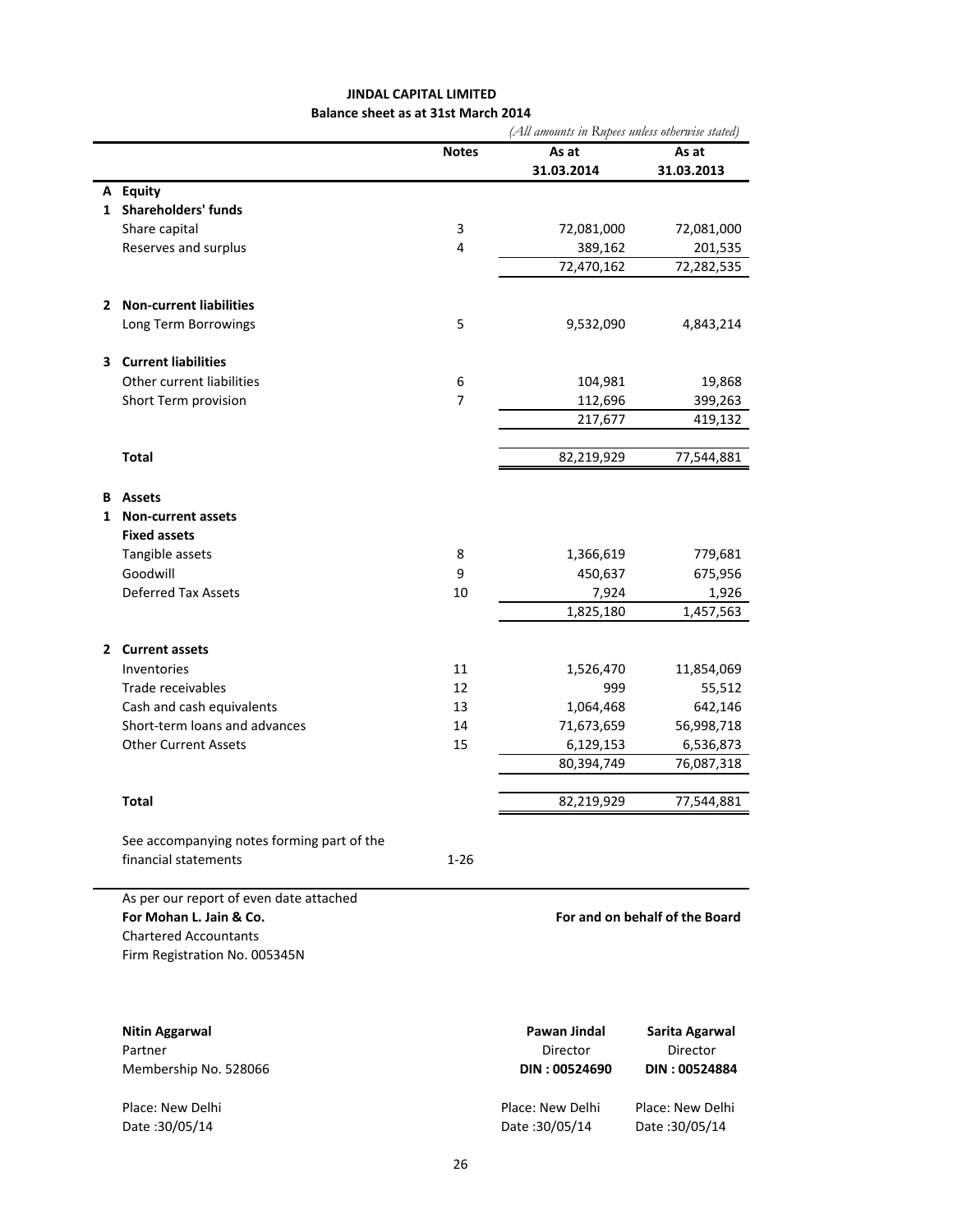#### **JINDAL CAPITAL LIMITED Statement of Profit and Loss for the year ended 31 March 2014**

|                                                              | (All amounts in Rupees unless otherwise stated) |                          |                          |  |
|--------------------------------------------------------------|-------------------------------------------------|--------------------------|--------------------------|--|
|                                                              | <b>Notes</b>                                    | Year ended<br>31.03.2014 | Year ended<br>31.03.2013 |  |
| I. Income                                                    |                                                 |                          |                          |  |
|                                                              |                                                 |                          |                          |  |
| Revenue from operations                                      | 16                                              | 91,389,209               | 90,781,399               |  |
| Other income<br><b>Total revenue</b>                         | 17                                              | 13,600<br>91,402,809     | 500<br>90,781,899        |  |
|                                                              |                                                 |                          |                          |  |
| II. Expenses                                                 |                                                 |                          |                          |  |
| Purchases of traded goods and other direct expenses          |                                                 | 77,960,694               | 87,624,509               |  |
| (Increase)/decrease in inventories of finished goods         | 18                                              | 10,327,599               | 308,119                  |  |
| Employee benefits expenses                                   | 19                                              | 780,000                  | 240,000                  |  |
| Other expenses                                               | 20                                              | 751,426                  | 568,398                  |  |
| <b>Total</b>                                                 |                                                 | 89,819,719               | 88,741,027               |  |
| Earnings before interest, tax, depreciation and              |                                                 |                          |                          |  |
| amortization (EBITDA) (I) - (II)                             |                                                 | 1,583,090                | 2,040,872                |  |
| Depreciation and amortization expense                        | 21                                              | 401,737                  | 391,466                  |  |
| Finance costs                                                | 22                                              | 887,028                  | 347,666                  |  |
| Profit before tax                                            |                                                 | 294,325                  | 1,301,741                |  |
| <b>Tax expense</b>                                           |                                                 |                          |                          |  |
| Current tax                                                  |                                                 | 112,696                  | 399,263                  |  |
| Deferred tax                                                 |                                                 | (5,998)                  | (89, 316)                |  |
| <b>Total Tax expense</b>                                     |                                                 | 106,697                  | 309,947                  |  |
| Profit/(loss) for the year                                   |                                                 | 187,627                  | 991,794                  |  |
| Earnings per equity share [nominal value of share<br>Rs. 10] | 23                                              |                          |                          |  |
| <b>Basic</b>                                                 |                                                 | 0.03                     | 0.14                     |  |
| <b>Diluted</b>                                               |                                                 | 0.03                     | 0.14                     |  |
| See accompanying notes forming part of the financial         |                                                 |                          |                          |  |
| statements                                                   | $1 - 26$                                        |                          |                          |  |
| As per our report of even date attached                      |                                                 |                          |                          |  |
| For Mohan L. Jain & Co.                                      |                                                 |                          |                          |  |
| <b>Chartered Accountants</b>                                 |                                                 |                          |                          |  |
| Firm Registration No. 005345N                                |                                                 |                          |                          |  |
|                                                              |                                                 |                          |                          |  |
| <b>Nitin Aggarwal</b>                                        |                                                 | Pawan Jindal             | Sarita Agarwal           |  |
| Partner                                                      |                                                 | Director                 | Director                 |  |
| Membership No. 528066                                        |                                                 | DIN: 00524690            | DIN: 00524884            |  |

Place: New Delhi Place: New Delhi Place: New Delhi Place: New Delhi Date :30/05/14 Date :30/05/14 Date :30/05/14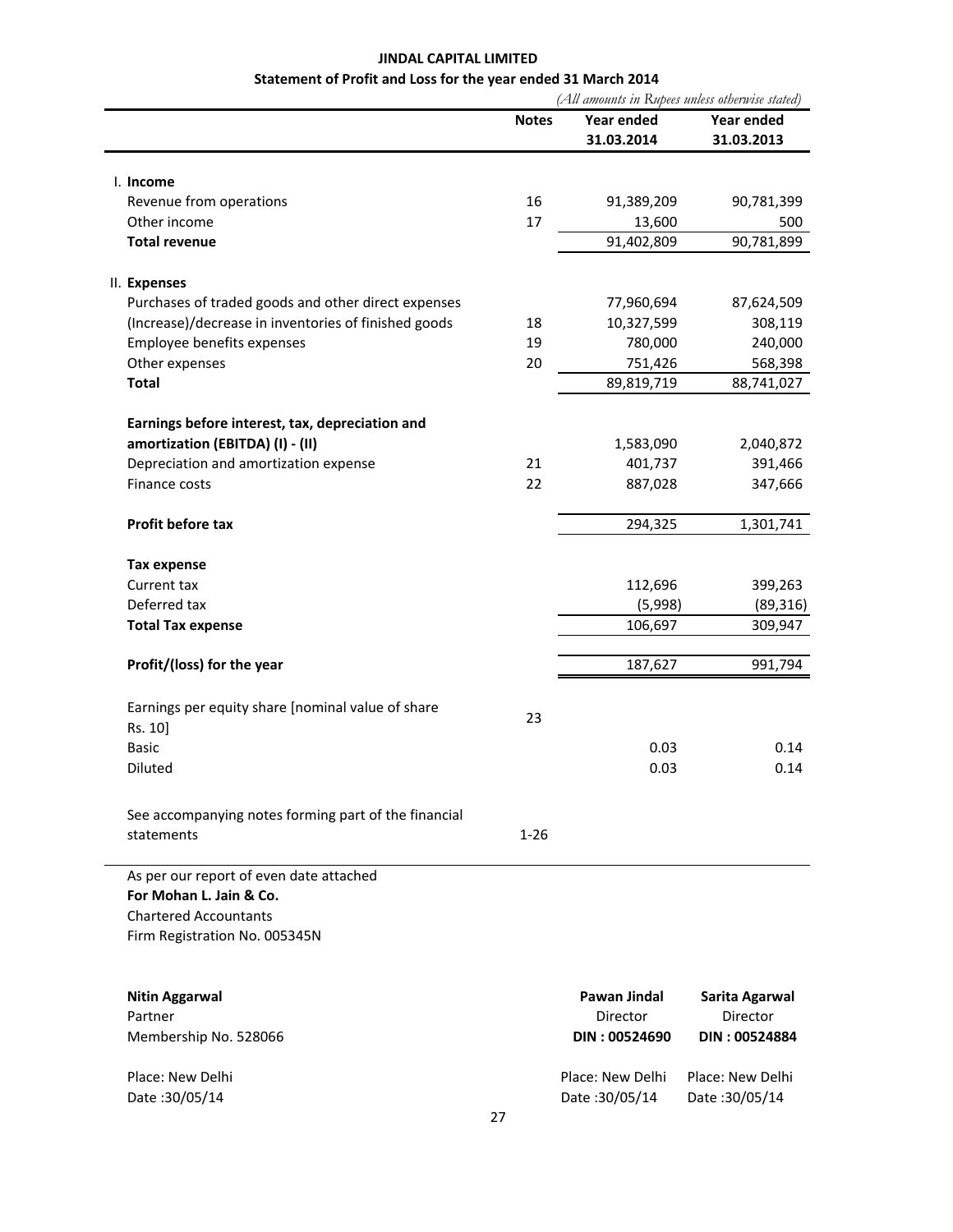#### **JINDAL CAPITAL LIMITED Cash flow Statement for the period ended 31 March 2014**

|                                                   |                                         | (All amounts in Rupees unless otherwise stated) |
|---------------------------------------------------|-----------------------------------------|-------------------------------------------------|
| <b>Cash flow Statement</b>                        | <b>For the Year</b><br>ended 31.03.2014 | For the Year ended<br>31.03.2013                |
| <b>Cash flows from Operating activities</b>       |                                         |                                                 |
| Profit before income tax                          | 294,325                                 | 1,301,741                                       |
| <b>Adjustments for:</b>                           |                                         |                                                 |
| Depreciation & Amortisation                       | 401,737                                 | 391,466                                         |
| Loss on sale of Fixed Assets                      | 51,639                                  | 23,670                                          |
| Changes in working capital                        |                                         |                                                 |
| Increase/ (Decrease) in Current Liabilities       | (314, 151)                              | 1,070                                           |
| (Increase)/ Decrease in Current Assets            | (3,885,109)                             | (7, 226, 914)                                   |
| Net cash used in operating activities             | (3,451,559)                             | (5,508,967)                                     |
| Cash flows from investing activities              |                                         |                                                 |
| <b>Purchase of Fixed Assets</b>                   | (899, 995)                              |                                                 |
| Sale of Fixed Assets                              | 85,000                                  | 352,000                                         |
| Net cash flow used in investing activities        | (814, 995)                              | 352,000                                         |
| <b>Cash flows from financing activities</b>       |                                         |                                                 |
| Loan taken/(Paid)                                 | 4,688,876                               | 4,843,214                                       |
| Net cash flow generated from financing activities | 4,688,876                               | 4,843,214                                       |
| Net decrease in cash and cash equivalents         | 422,322                                 | (313, 753)                                      |
| Cash and cash equivalents at beginning of year    | 642,146                                 | 955,899                                         |
| Cash and cash equivalents at end of Period        | 1,064,468                               | 642,146                                         |

#### **Notes:**

i) Since the Company is an investment company, purchase and sale of investments have been considered as part of "Cash flow from investing activities" and interest earned, interest paid and dividend earned have been considered as part of "Cash flow from operating activities."

ii)Cash and cash equivalents represents cash and bank balances as per Balance Sheet, intercorporate deposits placed for three months or lower tenure.

As per our report of even date attached

Chartered Acountants Firm Registration No. 005345N

**Nitin Aggarwal Pawan Jindal Sarita Agarwal** Partner Director Director Director Director Director Director Membership No. 528066 **DIN : 00524690 DIN : 00524884**

Place: New Delhi Place: New Delhi Place: New Delhi Place: New Delhi Place: New Delhi

#### **For Mohan L. Jain & Co. For and on behalf of the Board**

Date : 30/05/14 Date : 30/05/14 Date : 30/05/14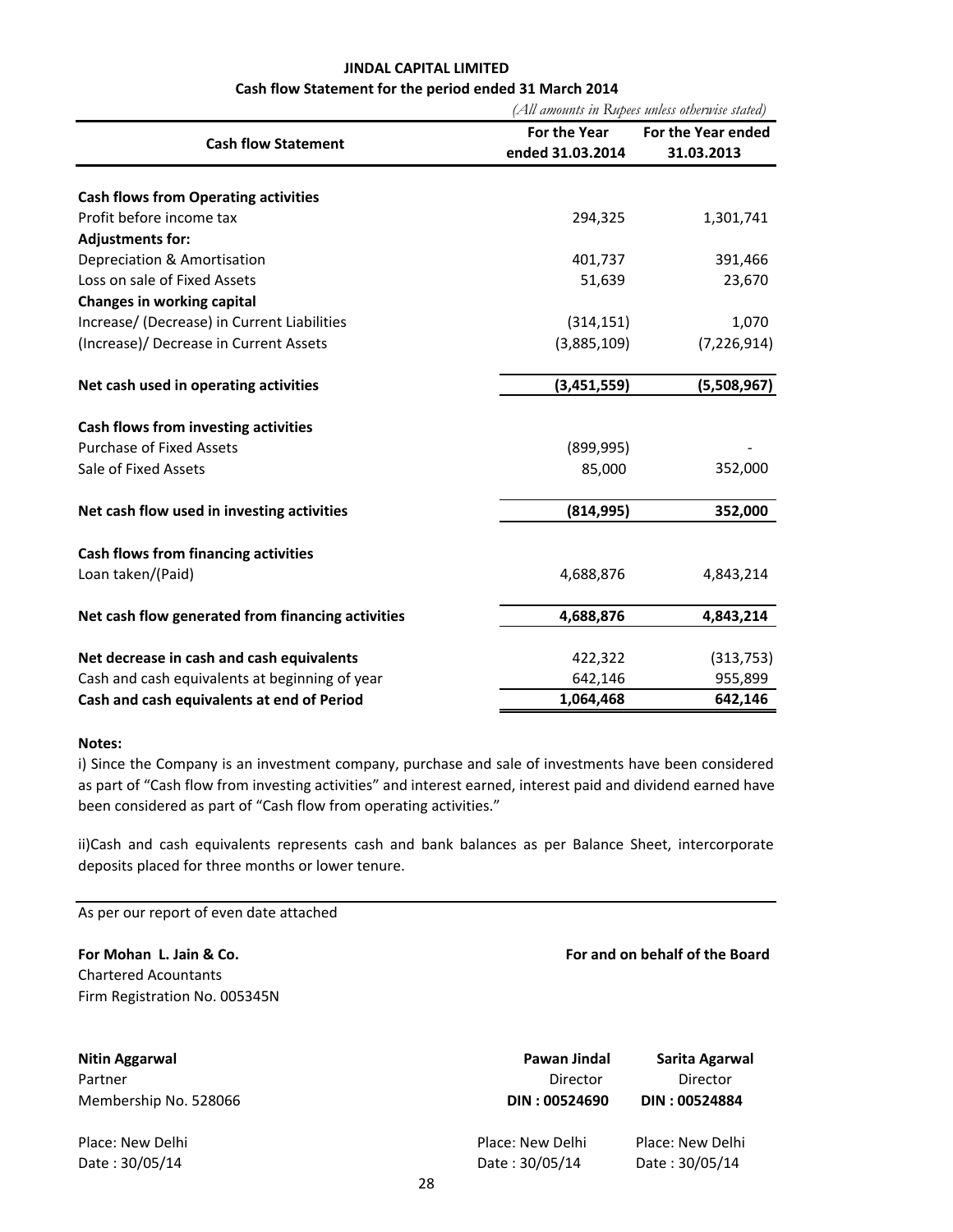#### **JINDAL CAPITAL LIMITED Notes forming part of the financial statements**

#### **1 Corporate information**

The Company was incorporated in the name of Jindal Capital Limited on June 20,1994.The Company was engaged in trading and investments in shares and other securities;providing loans & advances and other related activities.

#### **2 Significant accounting policies**

#### **2.1 Basis of accounting and preparation of financial statements**

The financial statements of the Company have been prepared in accordance with the Generally Accepted Accounting Principles in India (Indian GAAP) to comply with the Accounting Standards notified under the Companies (Accounting Standards) Rules, 2006 (as amended) and the relevant provisions of the Companies Act, 1956 as well as these financial statements considers the guidelines prescribed by the department of Company affairs,Ministry of Law,Justice and Company affairs,Reserve Bank of India and the Institute of Chartered Accountants of India. The financial statements have been prepared on accrual basis under the historical cost convention.

#### **2.2 Use of estimates**

The preparation of the financial statements in conformity with Indian GAAP requires the Management to make estimates and assumptions considered in the reported amounts of assets and liabilities (including contingent liabilities) and the reported income and expenses during the year. The Management believes that the estimates used in preparation of the financial statements are prudent and reasonable. Future results could differ due to these estimates and the differences between the actual results and the estimates are recognised in the periods in which the results are known / materialise.

#### **2.3 Inventories**

Inventories are the investments held as stock in trade which are valued at the lower of cost or Market value whichever is lower.

#### **2.4 Cash and cash equivalents**

Cash comprises cash on hand and demand deposits with banks. Cash equivalents are short‐term balances (with an original maturity of three months or less from the date of acquisition), highly liquid investments that are readily convertible into known amounts of cash and which are subject to insignificant risk of changes in value.

#### **2.5 Cash flow statement**

Cash flows are reported using the indirect method, whereby profit / (loss) before extraordinary items and tax is adjusted for the effects of transactions of non‐cash nature and any deferrals or accruals of past or future cash receipts or payments. The cash flows from operating, investing and financing activities of the Company are segregated based on the available information.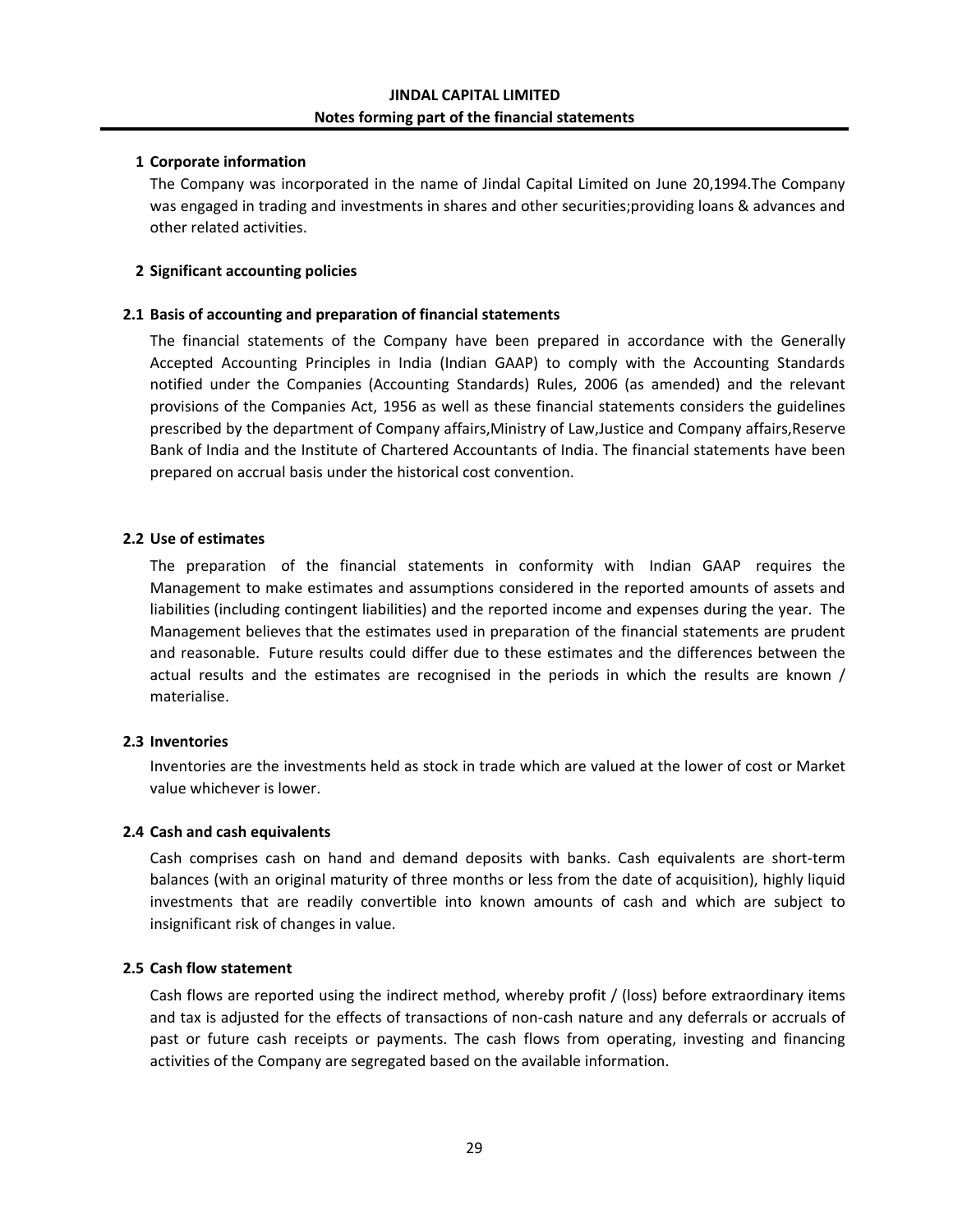#### **2.6 Depreciation and amortisation**

Depreciation has been provided on the straight‐line method in terms of section 350 of the Companies Act,1956 as per the rates prescribed in Schedule XIV to the Companies Act, 1956 .

#### **2.7 Revenue recognition**

Sale of goods Sales are recognised on accural basis

#### **2.8 Other income**

‐Interest income is accounted on accrual basis. ‐Profit or Loss on trading of shares is recognised on bill dates on actual cost basis.

#### **2.9 Tangible fixed assets**

Fixed assets are carried at cost less accumulated depreciation and impairment losses, if any. The cost of fixed assets includes interest on borrowings attributable to acquisition of qualifying fixed assets up to the date the asset is ready for its intended use and other incidental expenses incurred up to that date. Fixed Assets are capitalised at cost inclusive of expenses.

Fixed assets retired from active use and held for sale are stated at the lower of their net book value and net realisable value and are disclosed separately in the Balance Sheet.

#### **2.10 Earnings per share**

Basic earnings per share is computed by dividing the profit / (loss) after tax (including the post tax effect of extraordinary items, if any) by the weighted average number of equity shares outstanding during the year. Diluted earnings per share is computed by dividing the profit / (loss) after tax (including the post tax effect of extraordinary items, if any) as adjusted for dividend, interest and other charges to expense or income relating to the dilutive potential equity shares, by the weighted average number of equity shares considered for deriving basic earnings per share and the weighted average number of equity shares which could have been issued on the conversion of all dilutive potential equity shares. Potential equity shares are deemed to be dilutive only if their conversion to equity shares would decrease the net profit per share from continuing ordinary operations. Potential dilutive equity shares are deemed to be converted as at the beginning of the period, unless they have been issued at a later date. The dilutive potential equity shares are adjusted for the proceeds receivable had the shares been actually issued at fair value (i.e. average market value of the outstanding shares). Dilutive potential equity shares are determined independently for each period presented. The number of equity shares and potentially dilutive equity shares are adjusted for share splits / reverse share splits and bonus shares, as appropriate.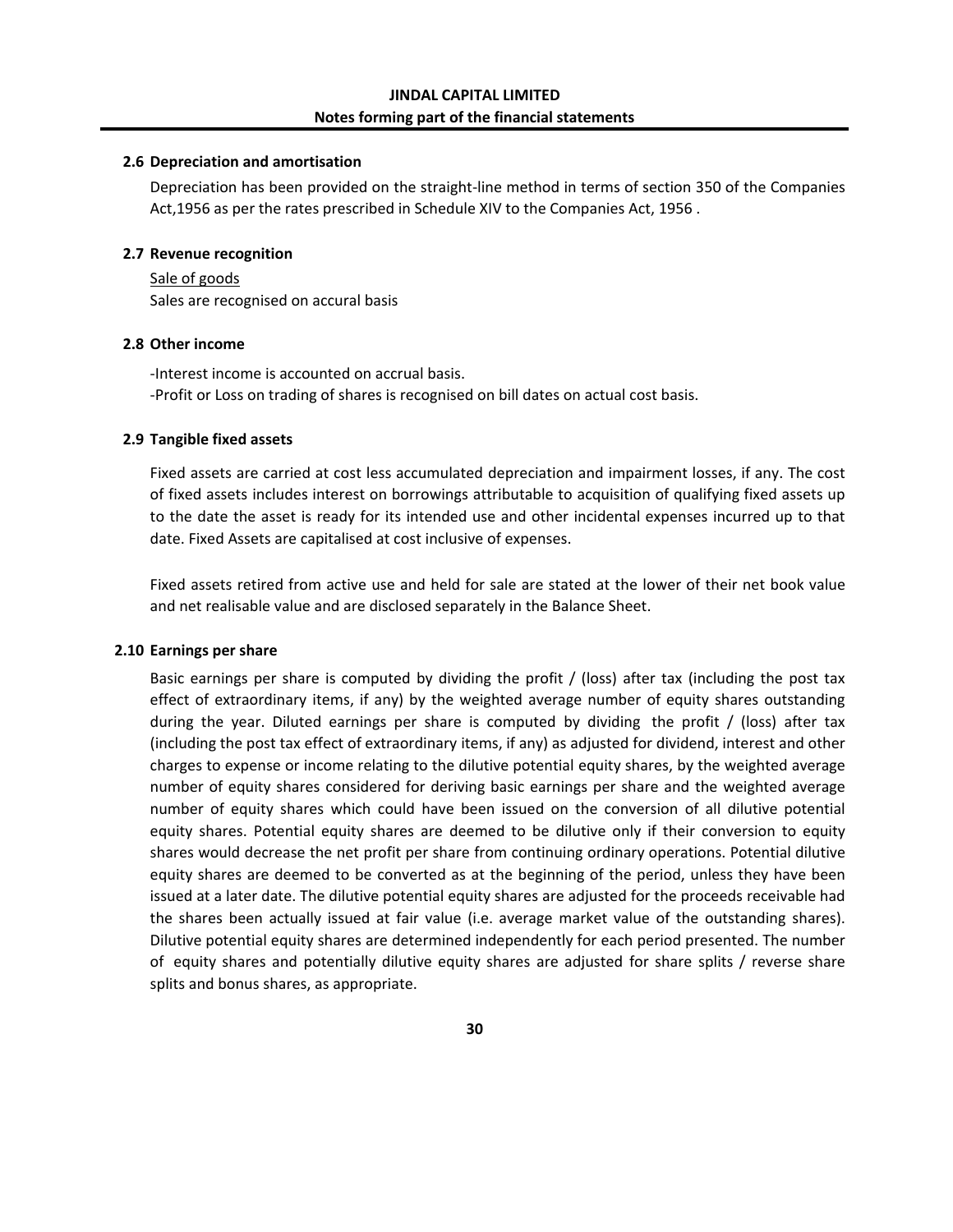#### **2.11 Taxes on income**

Current tax is the amount of tax payable on the taxable income for the year as determined in accordance with the provisions of the Income Tax Act, 1961.

Deferred tax is recognised on timing differences, being the differences between the taxable income and the accounting income that originate in one period and are capable of reversal in one or more subsequent periods. Deferred tax is measured using the tax rates and the tax laws enacted or substantially enacted as at the reporting date. Deferred tax liabilities are recognised for all timing differences. Deferred tax assets in respect of unabsorbed depreciation and carry forward of losses are recognised only if there is virtual certainty that there will be sufficient future taxable income available to realise such assets. Deferred tax assets are recognised for timing differences of other items only to the extent that reasonable certainty exists that sufficient future taxable income will be available against which these can be realised. Deferred tax assets and liabilities are offset if such items relate to taxes on income levied by the same governing tax laws and the Company has a legally enforceable right for such set off. Deferred tax assets are reviewed at each Balance Sheet date for their realisability.

Current and deferred tax relating to items directly recognised in equity are recognised in equity and not in the Statement of Profit and Loss.

#### **2.12 Provisions and contingencies**

A provision is recognised when the Company has a present obligation as a result of past events and it is probable that an outflow of resources will be required to settle the obligation in respect of which a reliable estimate can be made. Provisions (excluding retirement benefits) are not discounted to their present value and are determined based on the best estimate required to settle the obligation at the Balance Sheet date. These are reviewed at each Balance Sheet date and adjusted to reflect the current best estimates.There are no Contingent liabilities existing on March 31,2014.

#### **2.13 Insurance claims**

Insurance claims are accounted for on the basis of claims admitted / expected to be admitted and to the extent that there is no uncertainty in receiving the claims.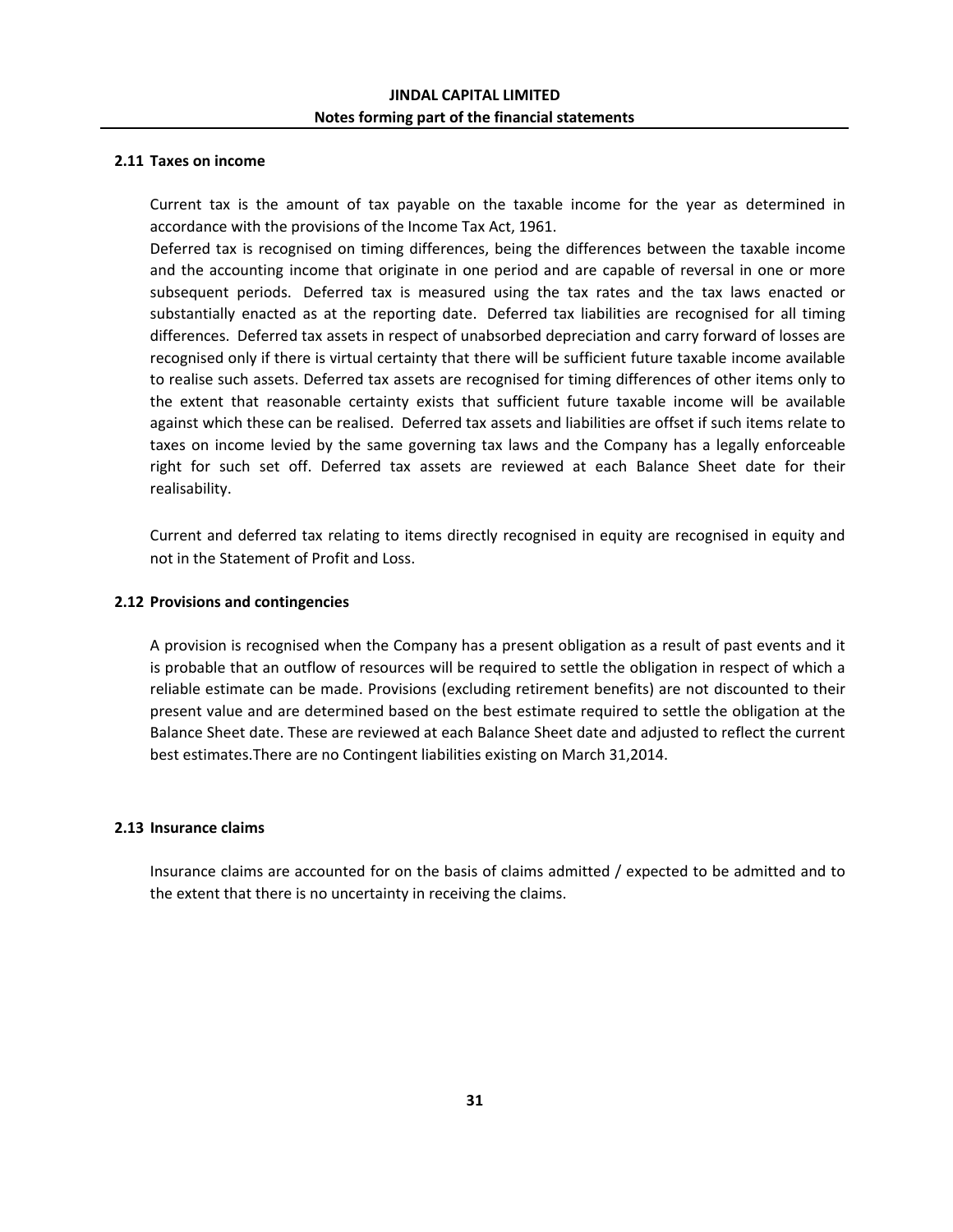#### **Notes to financial statements for the period ended 31 March 2014**

|   |                                                                    | (All amounts in Rupees unless otherwise stated) |               |  |
|---|--------------------------------------------------------------------|-------------------------------------------------|---------------|--|
|   |                                                                    | As at                                           | As at         |  |
|   |                                                                    | 31.03.2014                                      | 31.03.2013    |  |
|   |                                                                    |                                                 |               |  |
|   | 3 Share capital                                                    |                                                 |               |  |
|   | a. Authorized shares capital                                       |                                                 |               |  |
|   | 72,50,000 (Previous Year 72,50,000) equity shares of Rs. 10/- each | 72,500,000                                      | 72,500,000    |  |
|   |                                                                    |                                                 |               |  |
|   | b. Issued, subscribed and paid-up capital                          |                                                 |               |  |
|   | 72,08,100 (Previous year 72,08,100) equity shares of Rs. 10/- each | 72,081,000                                      | 72,081,000    |  |
|   | Total issued, subscribed and fully paid-up shares capital          | 72,081,000                                      | 72,081,000    |  |
|   | <b>DISCLOSURES</b>                                                 |                                                 |               |  |
|   | a Reconciliation of the shares outstanding                         |                                                 |               |  |
|   | <b>Equity shares</b>                                               | 31 March 2014                                   | 31 March 2013 |  |
|   |                                                                    | <b>Numbers</b>                                  |               |  |
|   | i. At the beginning of the period                                  | 7,208,100                                       | 7,208,100     |  |
|   | ii. Issued during the period                                       |                                                 |               |  |
|   | Outstanding at the end of the period                               | 7,208,100                                       | 7,208,100     |  |
| b | Details of shares held within the Group                            |                                                 |               |  |
|   |                                                                    | 31 March 2014                                   | 31 March 2013 |  |
|   |                                                                    | <b>Numbers</b>                                  |               |  |
|   | i. Shares held by the holding company                              |                                                 |               |  |
|   | ii. Shares held by the ultimate holding company                    |                                                 |               |  |
|   | iii. Shares held by subsidiaries                                   |                                                 |               |  |
|   |                                                                    |                                                 |               |  |
|   | iv. Shares held by fellow subsidiaries                             |                                                 |               |  |
|   | v. Others                                                          | 7,208,100                                       | 7,208,100     |  |
|   |                                                                    | 7,208,100                                       | 7,208,100     |  |

#### **c Details of shareholders holding more than 5% shares in the company**

|                               | As at 31 March 2014  |              | As at 31 March 2013  |              |  |
|-------------------------------|----------------------|--------------|----------------------|--------------|--|
| Name of Shareholder           | <b>No. of Shares</b> | % of Holding | <b>No. of Shares</b> | % of Holding |  |
|                               | held                 |              | held                 |              |  |
| <b>PKJ Securities Pyt Ltd</b> | 1,005,000            | 13.94%       | 1,005,000            | 13.94%       |  |
| Sarita Agarwal                | 1,475,314            | 20.13%       | 1,450,814            | 20.12%       |  |
| Pawan Kumar Jindal (HUF)      | 1,197,225            | 16.61%       | 1,197,225            | 16.60%       |  |
| Shray Jindal                  | 975.900              | 13.90%       | 1,000,000            | 13.90%       |  |
|                               |                      |              |                      |              |  |
| <b>Total</b>                  | 4,653,439            | 64.58%       | 4,653,039            | 64.56%       |  |

32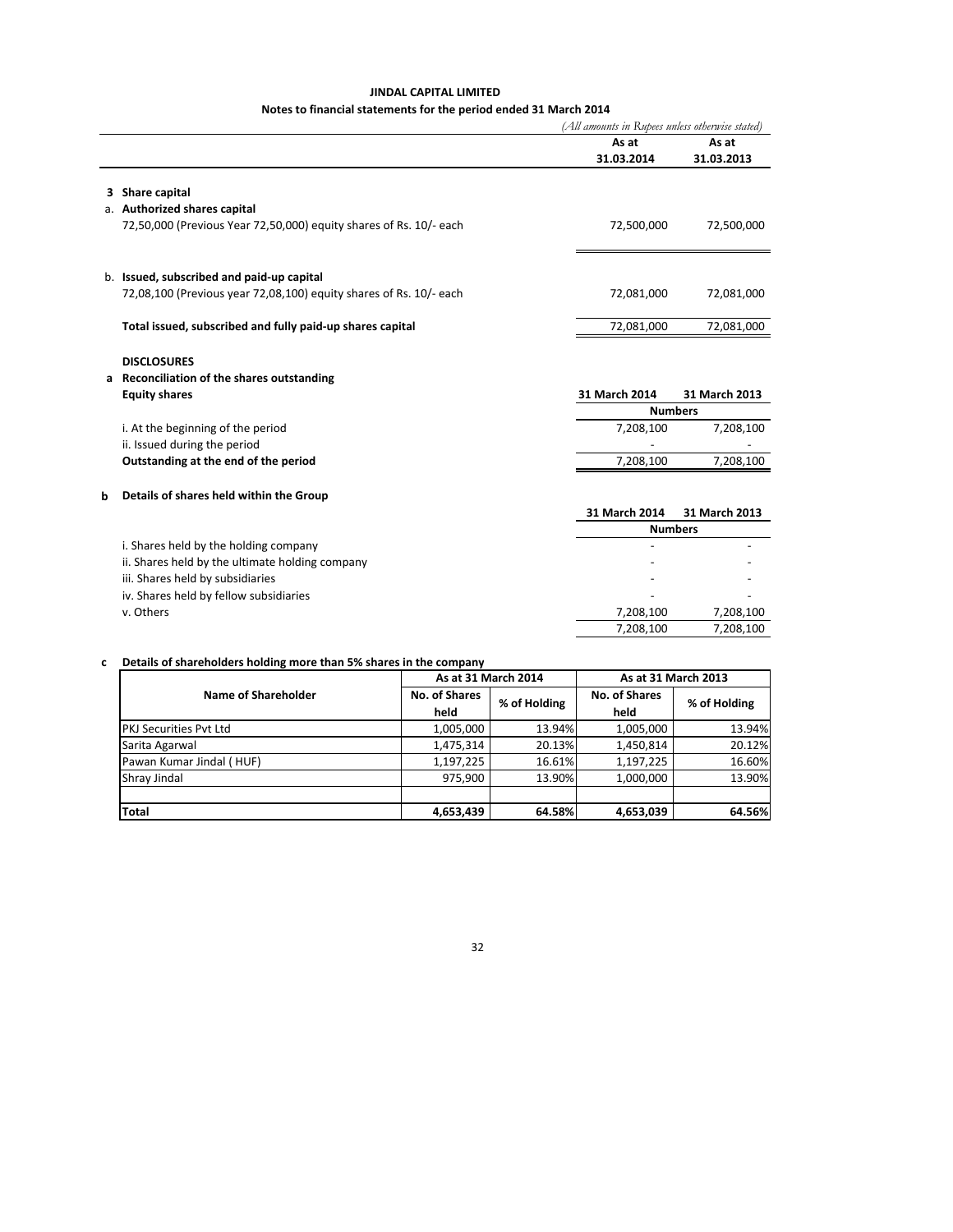#### **JINDAL CAPITAL LIMITED Notes to financial statements for the period ended 31 March 2014**

÷.

 $\overline{\phantom{0}}$ 

|                                                       | (All amounts in Rupees unless otherwise stated) |            |  |
|-------------------------------------------------------|-------------------------------------------------|------------|--|
|                                                       | As at                                           | As at      |  |
|                                                       | 31.03.2014                                      | 31.03.2013 |  |
| 4 Reserve and surplus                                 |                                                 |            |  |
| Surplus/(deficit) in the statement of profit and loss |                                                 |            |  |
| Balance as per the last financial statements          | 201,535                                         | (790, 259) |  |
| Profit for the year                                   | 187,627                                         | 991,794    |  |
| Net Surplus in the statement of profit and loss       | 389,162                                         | 201,535    |  |
| <b>Total reserves and surplus</b>                     | 389,162                                         | 201,535    |  |
|                                                       |                                                 |            |  |
| 5 Long Term Borrowings                                |                                                 |            |  |
| <b>Secured Loans</b>                                  |                                                 |            |  |
| Indiabulls Housing Finance Ltd*                       |                                                 | 4,843,214  |  |
| Karur Vysya Bank*                                     | 4,585,000                                       |            |  |
|                                                       | 4,585,000                                       | 4,843,214  |  |
|                                                       |                                                 |            |  |
| <b>Unsecured Loans</b>                                |                                                 |            |  |
| Vechicle Loan (ICICI Bank)                            | 540,885                                         |            |  |
| Others**                                              | 4,406,205                                       |            |  |
|                                                       | 4,947,090                                       |            |  |
|                                                       |                                                 |            |  |
| Total                                                 | 9,532,090                                       | 4,843,214  |  |

\*Loan secured against mortgage of property at Tower‐15,Flat No.‐602 LA Tropicana Khyer Pass,New Delhi

| **Other included the loan from related paties |           |         |
|-----------------------------------------------|-----------|---------|
| Pawan Kumar Jindal                            | 756,205   |         |
| Sarita Agarwal                                | 3,650,000 |         |
| Total                                         | 4,406,205 |         |
| 6 Other current liabilities                   |           |         |
| Other liabilities : (Due within 1 year)       |           |         |
| Link Intime India private limited             | 534       | 237     |
| <b>Global Capital Markets Limited</b>         | 706       | 585     |
| <b>Expenses Payable</b>                       | 103,741   | 19,046  |
| Total                                         | 104,981   | 19,868  |
| <b>7 Short term Provision</b>                 |           |         |
| Provision of Income Tax                       | 112,696   | 399,263 |
| Total                                         | 112,696   | 399,263 |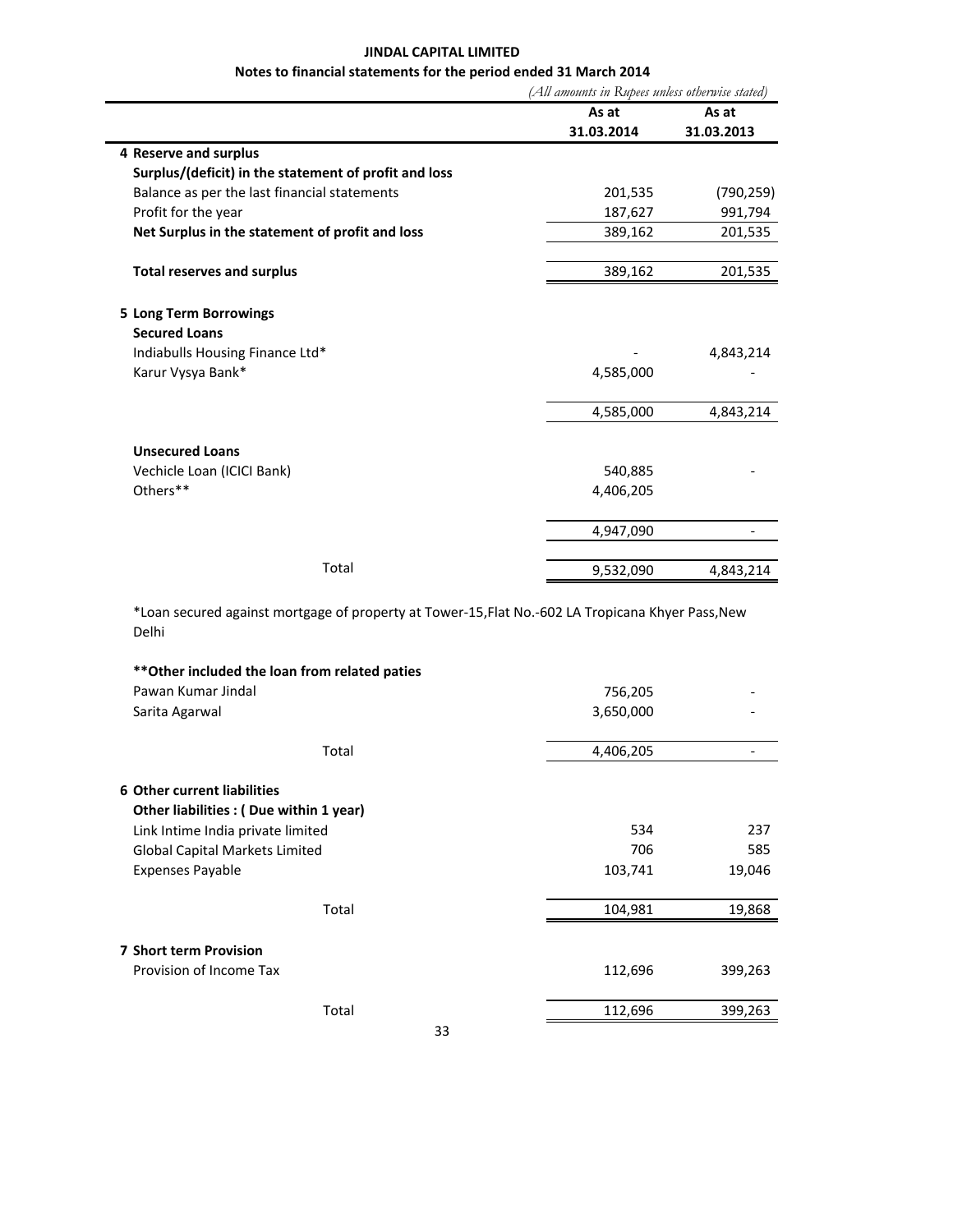# **Notes to financial statements for the period ended 31 March 2014**

*(All amounts in Rupees unless otherwise stated)*

| 8 Tangible assets        |                           |           |                          |                          |                          |                          |                          |              |
|--------------------------|---------------------------|-----------|--------------------------|--------------------------|--------------------------|--------------------------|--------------------------|--------------|
|                          | Air<br><b>Conditioner</b> | Car       | Computer                 | <b>UPS</b>               | Fax                      | Invertor                 | Printer                  | <b>Total</b> |
|                          |                           |           |                          |                          |                          |                          |                          |              |
| <b>Cost or valuation</b> |                           |           |                          |                          |                          |                          |                          |              |
| At 1 April 2012          | 24,000                    | 1,922,172 | 92,894                   | 25,440                   | 13,500                   | 18,000                   | 6,400                    | 2,102,406    |
| Additions                |                           |           |                          |                          |                          |                          |                          |              |
| Disposals                | $\overline{\phantom{a}}$  | 519,077   | $\overline{\phantom{a}}$ | 25,440                   | 13,500                   | $\overline{\phantom{0}}$ | $\overline{\phantom{a}}$ | 558,017      |
| At 31 March 2013         | 24,000                    | 1,403,095 | 92,894                   | $\overline{\phantom{0}}$ | $\overline{\phantom{a}}$ | 18,000                   | 6,400                    | 1,544,389    |
| Additions                |                           | 860,995   | 39,000                   |                          |                          |                          |                          | 899,995      |
| <b>Disposals</b>         |                           | 358,895   | 92,894                   | $\overline{\phantom{a}}$ |                          |                          |                          | 451,789      |
| At 31 March 2014         | 24,000                    | 1,905,195 | 39,000                   | $\overline{\phantom{a}}$ | $\overline{\phantom{a}}$ | 18,000                   | 6,400                    | 1,992,595    |
|                          |                           |           |                          |                          |                          |                          |                          |              |
| Depreciation             |                           |           |                          |                          |                          |                          |                          |              |
| At 1 April 2012          | 4,426                     | 671,312   | 57,597                   | 25,440                   | 11,474                   | 7,596                    | 3,563                    | 781,408      |
| Charge for the year      | 1,140                     | 147,750   | 15,058                   |                          | 23                       | 1,139                    | 1,037                    | 166,147      |
| <b>Disposals</b>         |                           | 145,910   | $\overline{\phantom{a}}$ | 25,440                   | 11,497                   |                          |                          | 182,847      |
| At 31 March 2013         | 5,566                     | 673,152   | 72,655                   | $\overline{\phantom{a}}$ | $\overline{\phantom{a}}$ | 8,735                    | 4,600                    | 764,708      |
| Charge for the year      | 1,140                     | 164,676   | 8,426                    | $\overline{a}$           | $\overline{\phantom{a}}$ | 1,139                    | 1,037                    | 176,418      |
| <b>Disposals</b>         |                           | 234,368   | 80,782                   |                          |                          |                          |                          | 315,150      |
| At 31 March 2014         | 6,706                     | 603,460   | 299                      | $\overline{\phantom{a}}$ | $\overline{\phantom{a}}$ | 9,874                    | 5,637                    | 625,976      |
|                          |                           |           |                          |                          |                          |                          |                          |              |
| <b>Net Block</b>         |                           |           |                          |                          |                          |                          |                          |              |
| At 31 March 2013         | 18,434                    | 729,943   | 20,239                   | $\overline{\phantom{a}}$ | $\overline{\phantom{a}}$ | 9,265                    | 1,800                    | 779,681      |
| At 31 March 2014         | 17,294                    | 1,301,735 | 38,701                   |                          |                          | 8,126                    | 763                      | 1,366,619    |

34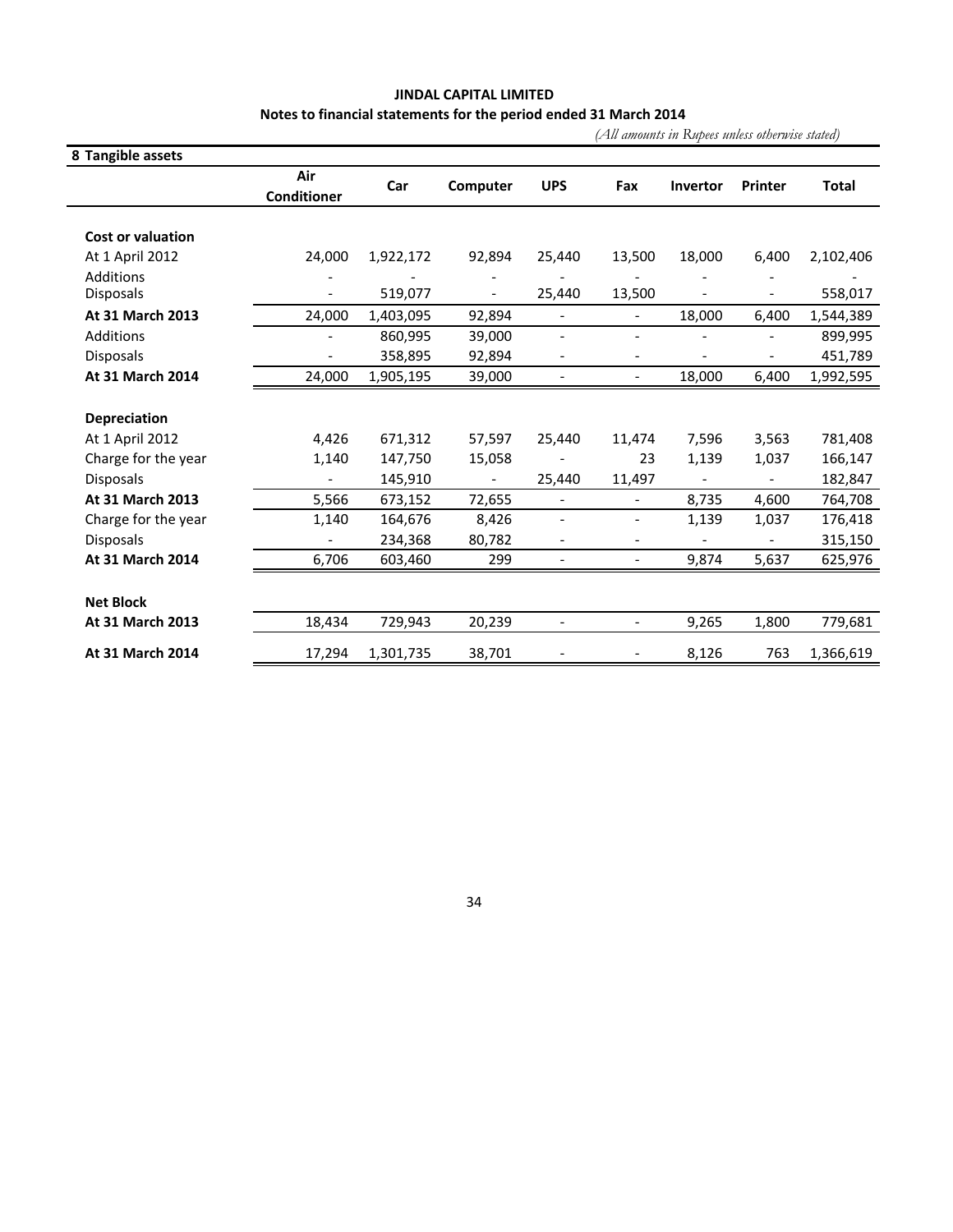# **Notes to financial statements for the period ended 31 March 2014**

*(All amounts in Rupees unless otherwise stated)*

| 9 | Intangible assets                                                 |            |              |
|---|-------------------------------------------------------------------|------------|--------------|
|   |                                                                   | Goodwill   | <b>Total</b> |
|   | <b>Gross block</b>                                                |            |              |
|   | At 1 April 2012                                                   | 1,126,594  | 1,126,594    |
|   | Purchase                                                          |            |              |
|   | Acquisitions through amalgamation                                 |            |              |
|   | At 31 March 2013                                                  | 1,126,594  | 1,126,594    |
|   | Purchase                                                          |            |              |
|   | Acquisitions through amalgamation                                 |            |              |
|   | At 31 March 2014                                                  | 1,126,594  | 1,126,594    |
|   |                                                                   |            |              |
|   | Amortisation                                                      |            |              |
|   | At 1 April 2012                                                   | 225,319    | 225,319      |
|   | Charge for the year                                               | 225,319    | 225,319      |
|   | <b>Disposals</b><br>At 31 March 2013                              |            |              |
|   |                                                                   | 450,638    | 450,638      |
|   | Charge for the year<br><b>Disposals</b>                           | 225,319    | 225,319      |
|   | At 31 March 2014                                                  | 675,957    | 675,957      |
|   |                                                                   |            |              |
|   | <b>Net Block</b>                                                  |            |              |
|   | At 31 March 2013                                                  | 675,956    | 675,956      |
|   | At 31 March 2014                                                  | 450,637    | 450,637      |
|   |                                                                   |            |              |
|   |                                                                   | As at      | As at        |
|   |                                                                   | 31.03.2014 | 31.03.2013   |
|   | 10 Deferred tax Assets (net)                                      |            |              |
|   | <b>Deferred tax liability</b>                                     |            |              |
|   | Fixed assets: Impact of difference between                        |            |              |
|   |                                                                   |            |              |
|   | tax depreciation and<br>depreciation/amortization charged for the |            |              |
|   | financial reporting                                               | 7,924      | 1,926        |
|   |                                                                   |            |              |
|   | <b>Gross deferred tax Assets</b>                                  | 7,924      | 1,926        |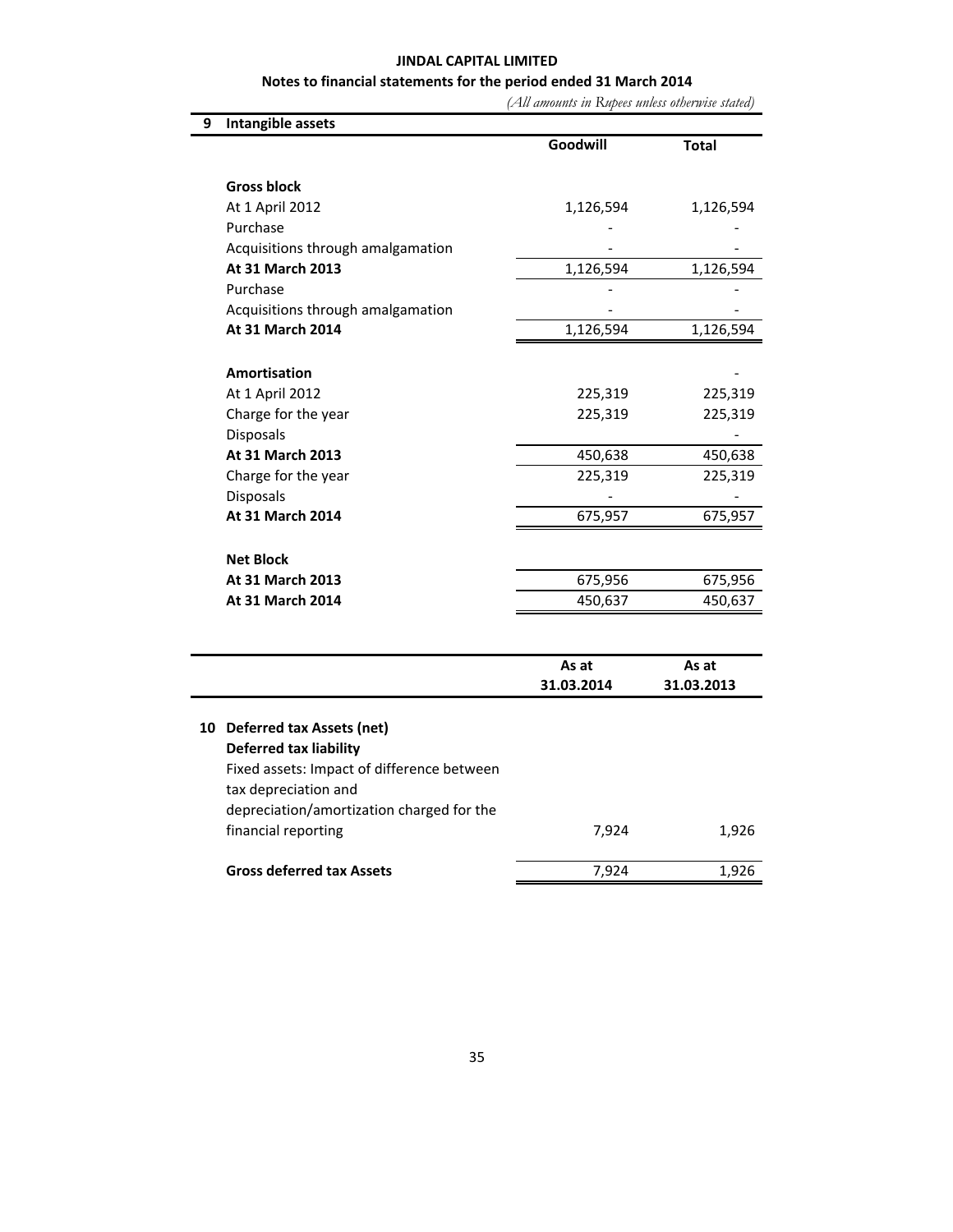#### **Notes to financial statements for the year ended 31 March 2014**

|                                                                  | (All amounts in Rupees unless otherwise stated) |            |
|------------------------------------------------------------------|-------------------------------------------------|------------|
|                                                                  | As at                                           | As at      |
|                                                                  | 31.03.2014                                      | 31.03.2013 |
| 11 Details of Inventory                                          |                                                 |            |
| Certified by Management(Cost or Market Value whichever is lower) |                                                 |            |
| Himachal Futuristic Communications Ltd                           |                                                 | 327,600    |
| Larsen & Toubro Ltd.                                             | 13,650                                          | 13,649     |
| Mafatlal Finance Ltd.                                            | 100                                             | 100        |
| Oswal Chemical & Fertilisers Ltd                                 | 84,424                                          | 84,424     |
| Profin Capital Ltd                                               | 100                                             | 100        |
| SMC Global Ltd                                                   | 1,225                                           | 1,225      |
| Vintech Circuits India Ltd                                       | 1,426,000                                       | 1,426,000  |
| <b>VLS Finance Ltd</b>                                           | 971                                             | 971        |
| Nikon Finlease Ltd                                               | $\overline{\phantom{0}}$                        | 10,000,000 |
| Total                                                            | 1,526,470                                       | 11,854,069 |
| 12 Trade receivables                                             |                                                 |            |
| Trade receivables outstanding for a period less than six months  |                                                 |            |
| -Secured, considered good                                        |                                                 |            |
| -Unsecured, considered good                                      | 999                                             | 55,512     |
|                                                                  |                                                 |            |
| Total                                                            | 999                                             | 55,512     |
|                                                                  |                                                 |            |
| 13 Cash and bank balances                                        |                                                 |            |
| <b>Cash and cash equivalents</b>                                 |                                                 |            |
| <b>Balances with Banks</b>                                       | 1,051,669                                       | 522,667    |
| Fixed Depsoit (Less than 3 months)                               | 1,046                                           | 2,302      |
| Cash on hand                                                     | 11,753                                          | 117,177    |
| Total                                                            | 1,064,468                                       | 642,146    |
|                                                                  |                                                 |            |
| 14 Short-term loans and advances                                 |                                                 |            |
| <b>Security &amp; Deposits</b>                                   |                                                 |            |
| Unsecured, considered good                                       | 29,530,268                                      | 29,302,568 |
|                                                                  |                                                 |            |
| Loan & Advances                                                  |                                                 |            |
| Unsecured, considered good                                       | 42,143,391                                      | 27,696,150 |
|                                                                  | 71,673,659                                      | 56,998,718 |
|                                                                  |                                                 |            |
| <b>15 Other Current Assets</b>                                   |                                                 |            |
| <b>Advances Others</b>                                           | 1,250                                           | 2,624      |
| Share Application Money pending allotment                        | 5,800,000                                       | 5,800,000  |
| Prepaid Car Insurance                                            | 7,979                                           | 3,211      |
| Income Tax (net of provision)                                    | 319,924                                         | 718,997    |
| Indiabulls Housing Finance Ltd                                   |                                                 | 12,041     |
|                                                                  | 6,129,153                                       | 6,536,873  |

Ξ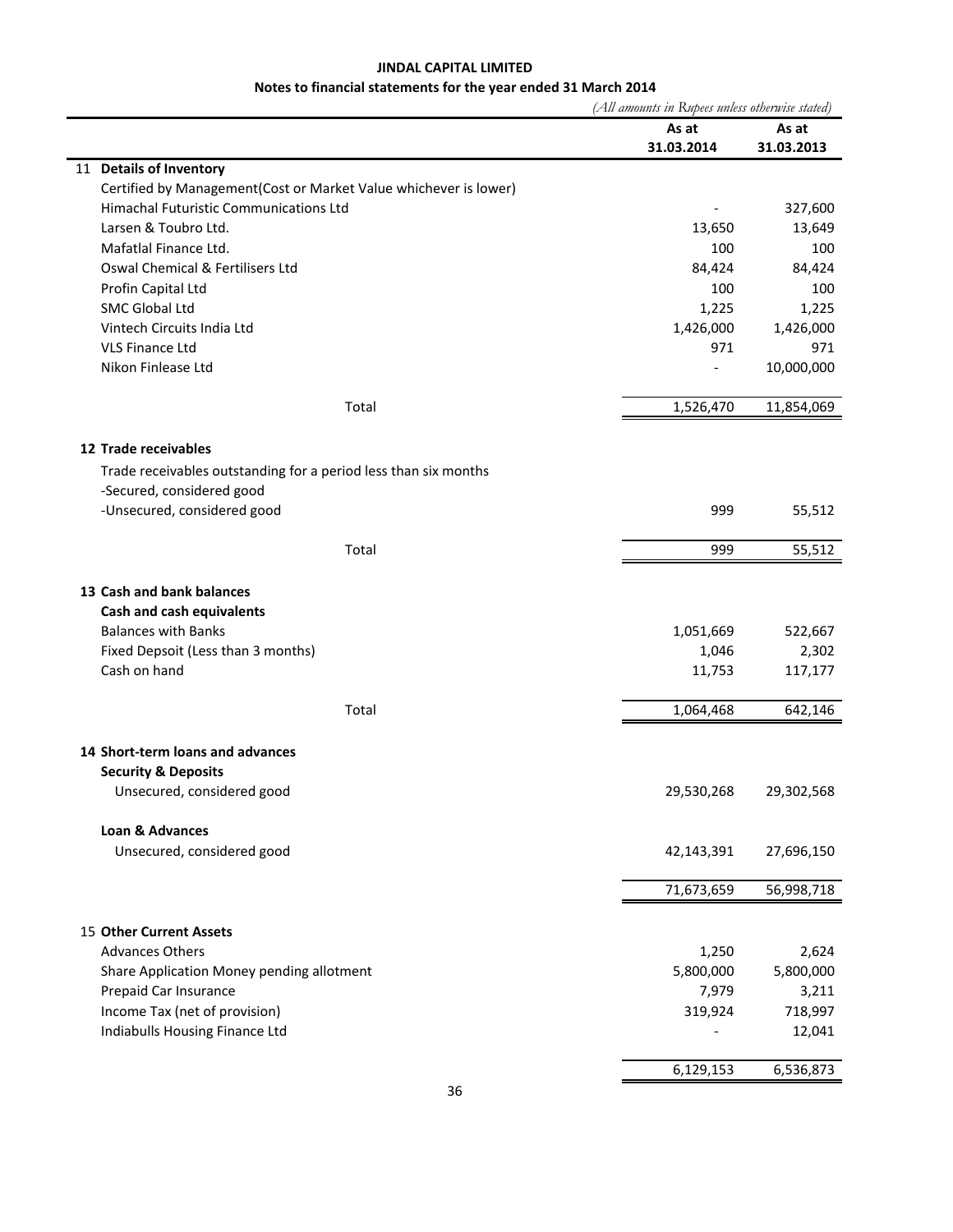#### **JINDAL CAPITAL LIMITED Notes to financial statements for the period ended 31 March 2014**

|    |                                         |              |               | (All amounts in Rupees unless otherwise stated) |                     |  |
|----|-----------------------------------------|--------------|---------------|-------------------------------------------------|---------------------|--|
|    |                                         |              |               | Year ended                                      | Year ended          |  |
|    |                                         |              |               | 31.03.2014                                      | 31.03.2013          |  |
| 16 | <b>Revenue from operations</b>          |              |               |                                                 |                     |  |
|    | Income from operations                  |              |               | 87,910,254                                      | 90,781,134          |  |
|    | Interest Income on Loans & Advances     |              |               | 3,478,291                                       |                     |  |
|    | Dividend Income                         |              |               | 665                                             | 265                 |  |
|    |                                         | <b>Total</b> |               | 91,389,209                                      | 90,781,399          |  |
| 17 | Other income                            |              |               |                                                 |                     |  |
|    | Interest Income on                      |              |               |                                                 |                     |  |
|    | -Fixed Deposit                          |              |               | 160                                             |                     |  |
|    | -Income Tax Refund                      |              |               | 13,440                                          |                     |  |
|    | Profit on sale of UPS                   |              |               |                                                 | 500                 |  |
|    |                                         | <b>Total</b> |               | 13,600                                          | 500                 |  |
| 18 | (Increase)/decrease in inventories      |              |               |                                                 |                     |  |
|    |                                         |              | 31 March 2014 | 31 March 2013                                   | (Increase)/decrease |  |
|    | Inventories at the end of the year      |              |               |                                                 | 31 March 2014       |  |
|    | Traded goods                            |              | 1,526,470     | 11,854,069                                      | 10,327,599          |  |
|    |                                         |              | 1,526,470     | 11,854,069                                      | 10,327,599          |  |
|    | Inventories at the begining of the year |              |               |                                                 | 31 March 2013       |  |
|    | Traded goods                            |              | 11,854,069    | 12,162,188                                      | 308,119             |  |
|    |                                         |              | 11,854,069    | 12,162,188                                      | 308,119             |  |

#### 37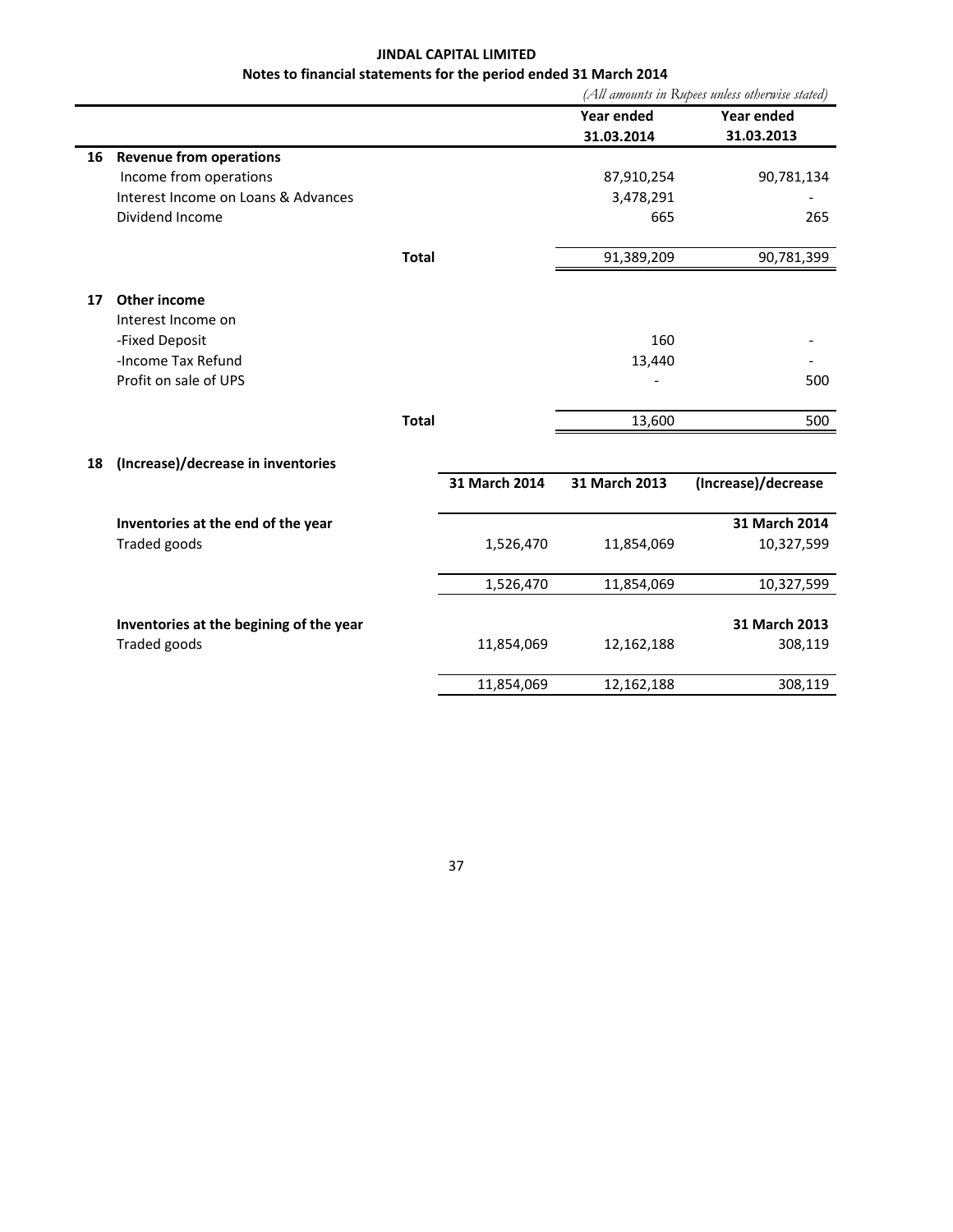# **Notes to financial statements for the period ended 31 March 2014**

|                                           |              | (All amounts in Rupees unless otherwise stated) |            |
|-------------------------------------------|--------------|-------------------------------------------------|------------|
|                                           |              | Year ended                                      | Year ended |
|                                           |              | 31.03.2014                                      | 31.03.2013 |
| 19 Employee benefit expense               |              |                                                 |            |
| Salaries, wages and bonus                 |              | 780,000                                         | 240,000    |
|                                           |              |                                                 |            |
|                                           | <b>Total</b> | 780,000                                         | 240,000    |
| 20 Other expenses                         |              |                                                 |            |
| Advertisement                             |              | 36,759                                          | 26,796     |
| Payment to Auditor(refer details below)   |              | 35,000                                          | 16,836     |
| Brokerage & Commission                    |              | 10,435                                          |            |
| <b>Computer Expenses</b>                  |              | 1,700                                           | 9,700      |
| Car insurance                             |              | 28,345                                          | 25,651     |
| Depository Charges                        |              | 1,183                                           |            |
| <b>Electricity Expenses</b>               |              | 25,970                                          | 21,890     |
| Fees & subsciption                        |              | 67,424                                          | 150,523    |
| Loss on sale of Fixed Assets              |              | 51,639                                          | 23,670     |
| Legal & Professional Charges              |              | 32,000                                          | 17,000     |
| Merger Expenses                           |              |                                                 |            |
| Miscellaneous Charges                     |              | 4,147                                           |            |
| Postage & Telegram                        |              | 31,200                                          | 29,500     |
| Printing & Stationery                     |              | 4,503                                           | 8,350      |
| <b>Registrar Expenses</b>                 |              | 14,017                                          | 17,466     |
| Rent                                      |              | 120,000                                         | 120,000    |
| <b>Security Transaction Tax</b>           |              | 20,780                                          |            |
| Service Tax                               |              | 3,003                                           |            |
| <b>Stamp Duty</b>                         |              | 3,378                                           |            |
| Sundry Balances written off               |              |                                                 | 10,198     |
| <b>Telephone Expenses</b>                 |              | 19,418                                          | 18,483     |
| <b>Transaction Charges</b>                |              | 1,671                                           |            |
| Vehicle Running & Maintenance             |              | 93,200                                          | 65,819     |
| Water & Electricity Expenses              |              | 5,306                                           | 6,517      |
| Website expenses                          |              |                                                 |            |
| <b>Commodity Transaction Tax</b>          |              | 140,351                                         |            |
|                                           | <b>Total</b> | 751,426                                         | 568,398    |
|                                           |              |                                                 |            |
| Note:-                                    |              |                                                 |            |
| <b>Payment to auditor</b>                 |              |                                                 |            |
| <b>Statutory Audit fee</b>                |              | 25,000                                          | 16,836     |
| Tax Audit fee                             |              | 10,000                                          |            |
|                                           |              | 35,000                                          | 16,836     |
| 21 Depreciation and amortization expenses |              |                                                 |            |
| Depreciation of tangible assets           |              | 176,418                                         | 166,147    |
| Depreciation of intangible assets         |              | 225,319                                         | 225,319    |
|                                           | <b>Total</b> | 401,737                                         | 391,466    |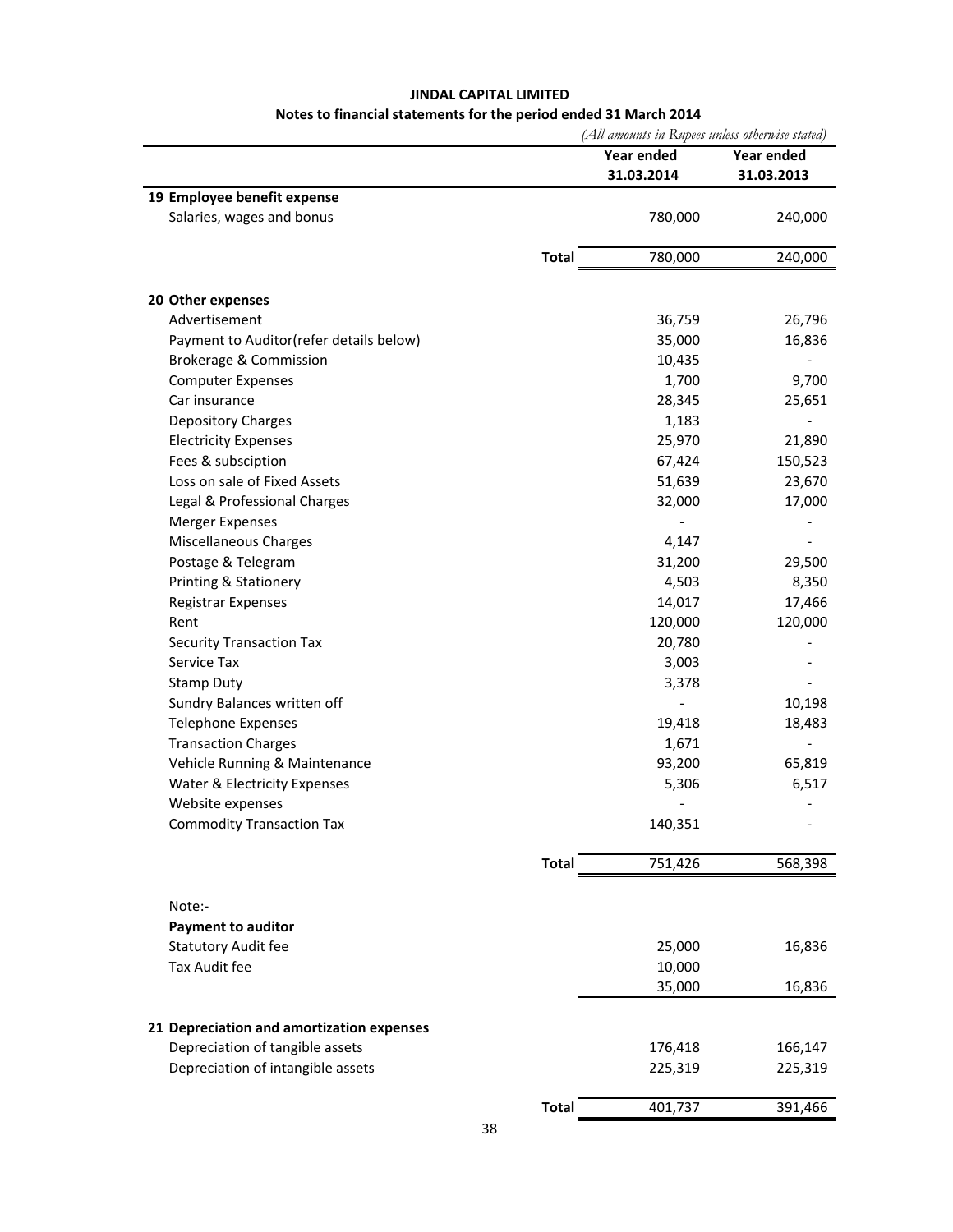#### **Notes to financial statements for the period ended 31 March 2014**

|                     |              |            | (All amounts in Rupees unless otherwise stated) |  |  |
|---------------------|--------------|------------|-------------------------------------------------|--|--|
|                     |              | Year ended | Year ended                                      |  |  |
|                     |              | 31.03.2014 | 31.03.2013                                      |  |  |
| 22 Finance costs    |              |            |                                                 |  |  |
| <b>Bank Charges</b> |              | 24,701     | 2,307                                           |  |  |
| Interest charges    |              | 862,327    | 345,359                                         |  |  |
|                     |              |            |                                                 |  |  |
|                     | <b>Total</b> | 887,028    | 347,666                                         |  |  |

#### **23 Prior Year Comparatives**

The previous year's figures are regrouped, rearranged, or recast wherever necessary to conform to this year's classification.

#### **24 Disclosures required under Section 22 of the Micro, Small and Medium Enterprises Development Act, 2006**

Based on the information available with the Company, the balance due to micro and small enterprises as defined under the MSMED Act, 2006 is Rs. Nil (Previous year Rs. Nil) and no interest has been paid or is payable under the terms of the MSMED Act, 2006

#### **25 Related party transactions**

#### **Key Management Personnel (KMP):‐**

- ‐ Pawan Jindal
- ‐ Sarita Agarwal

#### **Relatives of KMP's:‐**

‐ Shray Jindal (son of Director)

#### **Enterprises owned or significantly influenced by KMP or their Relatives**

‐PKJ securities Private limited

| Particular                      | Pawan Jindal | Sarita Agarwal |
|---------------------------------|--------------|----------------|
| Loan taken during the period    | 14,734,205   | 3,245,000      |
| Loan repaid during the period   | 13,978,000   | 1,895,000      |
| Loan payable at the end of year | 756,205      | 1,350,000      |
| Rent paid during the period     | 120,000      |                |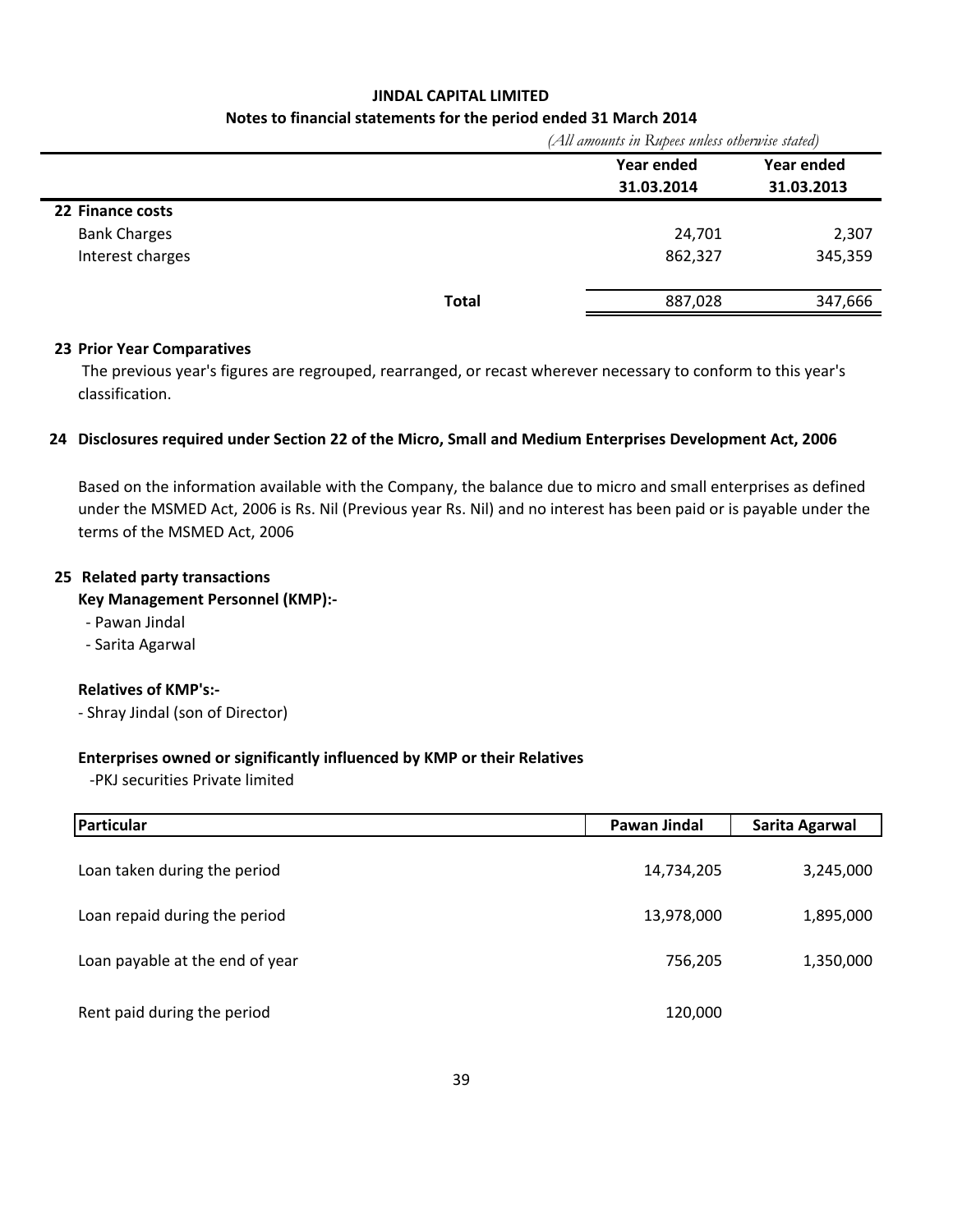#### **26 Earnings per share (EPS)**

The following reflects the profit and share data used in the basic and diluted EPS computations:

|                                                           | (All amounts in Rupees unless otherwise stated) |            |  |
|-----------------------------------------------------------|-------------------------------------------------|------------|--|
|                                                           | Year ended                                      | Year ended |  |
|                                                           | 31.03.2014                                      | 31.03.2013 |  |
| Total operations for the year                             |                                                 |            |  |
| Profit after tax                                          | 187,627                                         | 991,794    |  |
| Less : Dividends on convertible preference share & tax    |                                                 |            |  |
| thereon                                                   |                                                 |            |  |
| Net profit for calculation of basic EPS                   | 187,627                                         | 991,794    |  |
| Net profit as above                                       | 187,627                                         | 991,794    |  |
| Add : dividend on convertible preference share & tax      |                                                 |            |  |
| thereon                                                   |                                                 |            |  |
| Add : interest on bonds convertible into equity shares    |                                                 |            |  |
| (net of tax)                                              |                                                 |            |  |
| Net profit for diluted EPS                                | 187,627                                         | 991,794    |  |
| Weighted average number of equity shares in calculating   | 7,208,100                                       | 7,208,100  |  |
| <b>Effect of dilution:</b>                                |                                                 |            |  |
| Convertible preference shares                             |                                                 |            |  |
| Convertible bonds                                         |                                                 |            |  |
| Stock options granted under ESOP                          |                                                 |            |  |
| calculating diluted EPS                                   | 7,208,100                                       | 7,208,100  |  |
|                                                           |                                                 |            |  |
| Earnings per equity share [nominal value of share Rs. 10] |                                                 |            |  |
| <b>Basic</b>                                              | 0.03                                            | 0.14       |  |
| Diluted                                                   | 0.03                                            | 0.14       |  |
|                                                           |                                                 |            |  |

**For and on behalf of the Board**

| (Pawan Jindal)   | (Sarita Agarwal) |
|------------------|------------------|
| Director         | Director         |
| DIN: 00524690    | DIN: 00524884    |
|                  |                  |
| Place: New Delhi | Place: New Delhi |
| Date: 30/05/14   | Date: 30/05/14   |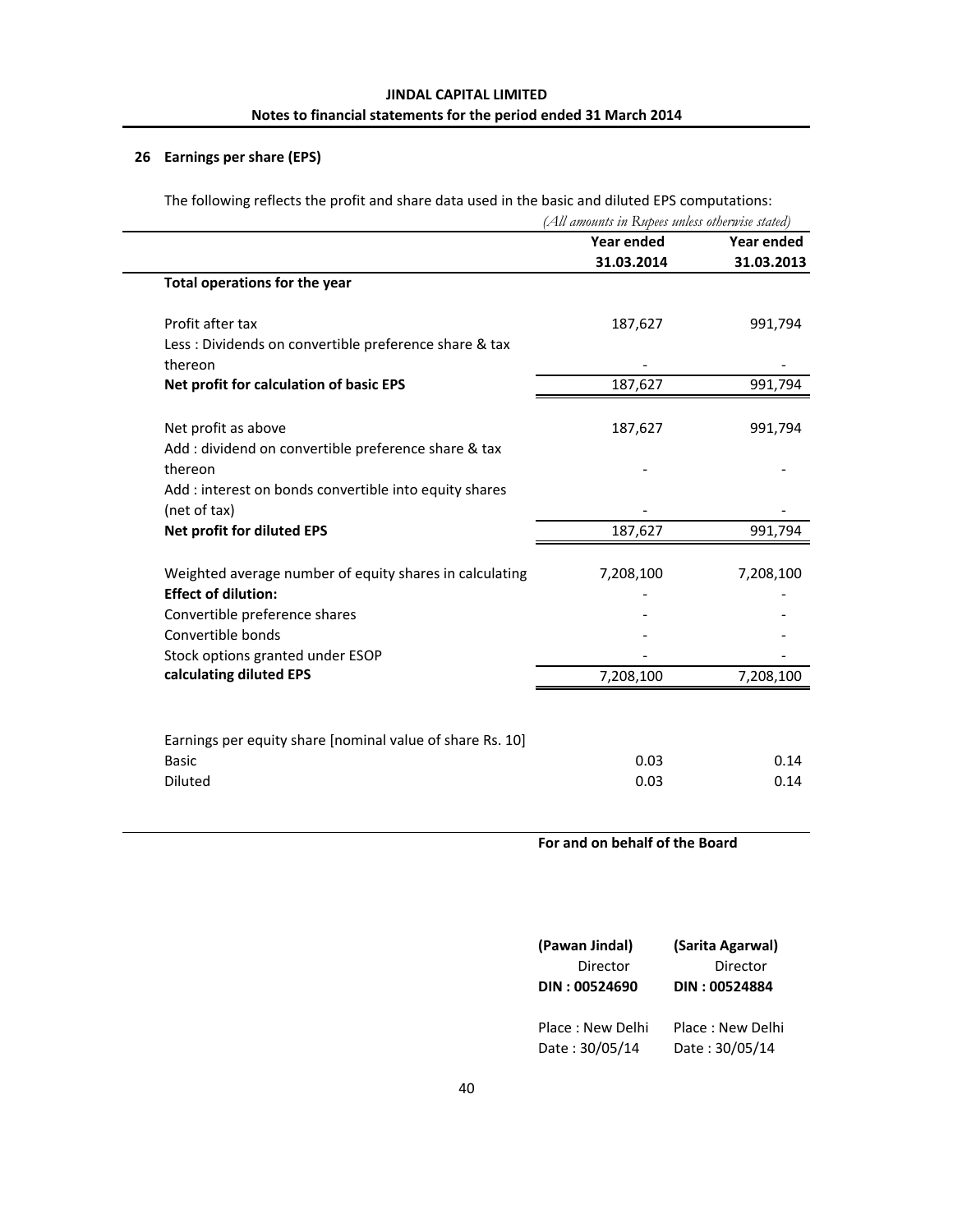(CIN: L74899DL1994PLC059720)

Regd. Office: 79‐A, Kamla Nagar, Delhi 110007

Email: investor@jindalcapital.in, Website: www.jindalcapital.in, Phone: 011‐23841536, Fax: 011‐23840864

| _Signature________________________________ |  |
|--------------------------------------------|--|
|                                            |  |

as my/our proxy to attend and vote (on a poll) for me/us and on my/our behalf at the Annual General Meeting of the Company, to be held on Tuesday, 30<sup>th</sup> September, 2014 at 10.00 am at 79-A, Kamla Nagar, Delhi 110007 and at any adjournment thereof in respect of such resolutions as are indicated below:

| <b>Resolution</b>        | <b>RESOLUTIONS</b>                                                                                  |     | Optional |
|--------------------------|-----------------------------------------------------------------------------------------------------|-----|----------|
| No.                      |                                                                                                     |     |          |
| <b>Ordinary Business</b> |                                                                                                     | For | Against  |
|                          | Adoption of Financial Statements for the year ended 31 <sup>st</sup> March 2014                     |     |          |
|                          | Re-Appointment of Mr. Pawan Kumar Jindal, who retires by rotation                                   |     |          |
| 3.                       | Appointment of M/s Mohan L.Jain & Co. Chartered Accountants as Auditors & fixing their Remuneration |     |          |
| <b>Special Business</b>  |                                                                                                     |     |          |
| 4.                       | Appointment of Mr. Vijay Gupta as an Independent Director                                           |     |          |
|                          | Appointment of Mr. Rajendra Gadodia as an Independent Director                                      |     |          |

Signed this……………………………………………..Day of…………………………………………….2014

Signature of shareholder……………………………………………………………………………………….

Signature of Proxy holder (s)

Note:

- 1. This form of proxy in order to be effective should be duly completed and deposited at the Registered office of the Company, not less than 48 hours before the commencement of the meeting.
- 2. For the Resolutions, Explanatory Statement & Notes, please refer to the Notice of the 20<sup>th</sup> Annual General Meeting.
- 3. It is optional to put a 'X' in the appropriate column against the Resolutions indicated in the Box. If you leave the 'For' or 'Against' column blank against any or all Resolutions, your Proxy will be entitled to vote in the manner as he/she thinks appropriate.
- 4. Please complete all details including details of member(s) in above box before submission.